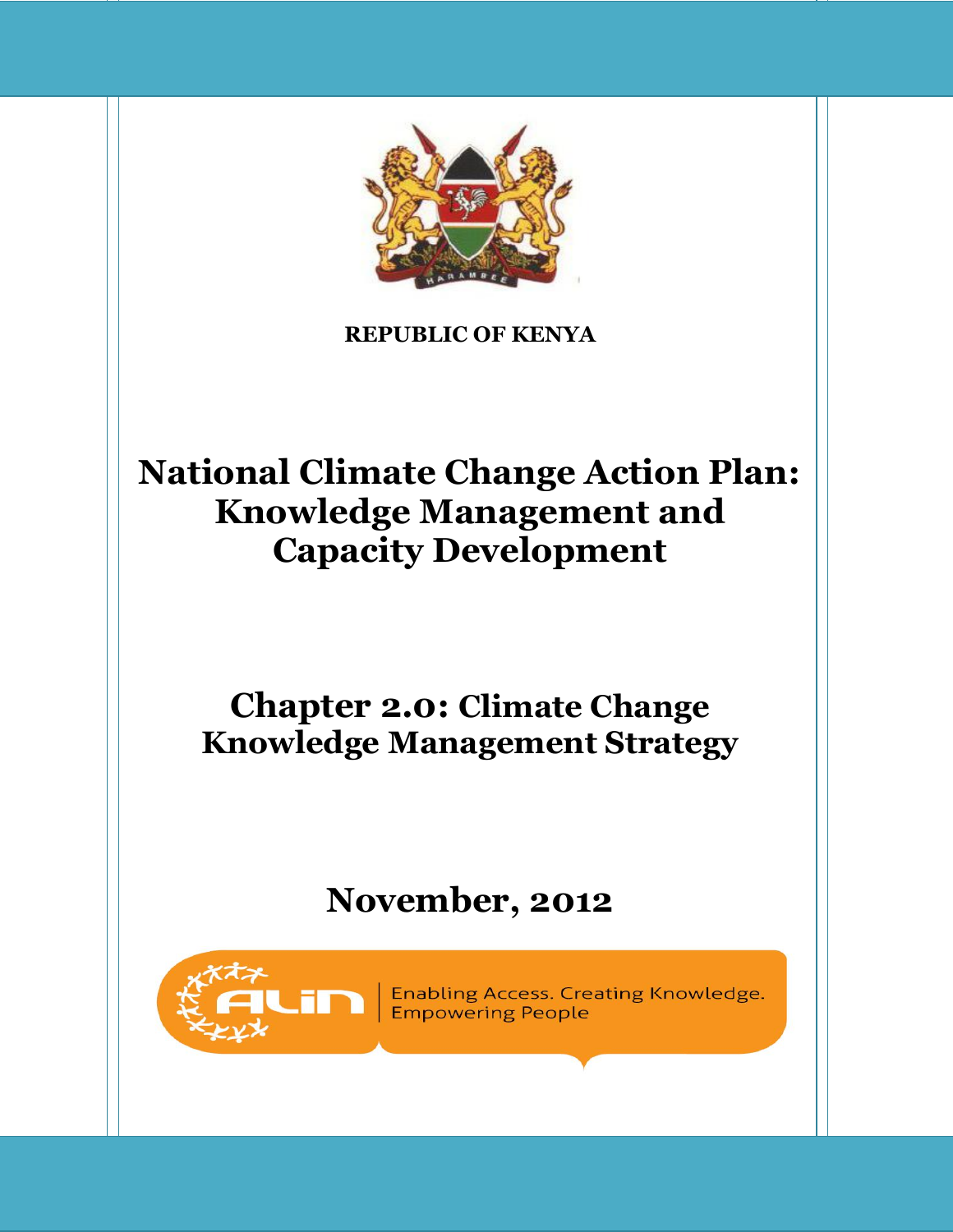## **Table of Content**

| 2.0 |     |                                                                              |  |
|-----|-----|------------------------------------------------------------------------------|--|
|     | 2.1 |                                                                              |  |
|     |     | 2.1.1                                                                        |  |
|     |     | 2.1.2                                                                        |  |
|     |     | 2.1.3                                                                        |  |
|     |     | 2.1.4                                                                        |  |
|     |     | 2.1.5                                                                        |  |
|     |     |                                                                              |  |
|     | 2.2 | The Climate Change Knowledge Management Situation in Kenya5                  |  |
|     |     | <b>2.2.1</b> Climate change knowledge management institutional arrangement 6 |  |
|     |     |                                                                              |  |
|     |     |                                                                              |  |
|     | 2.3 |                                                                              |  |
|     |     |                                                                              |  |
|     |     |                                                                              |  |
|     |     |                                                                              |  |
|     |     | 2.3.4 Education (primary and secondary) institutions14                       |  |
|     |     |                                                                              |  |
|     |     |                                                                              |  |
|     |     |                                                                              |  |
|     |     |                                                                              |  |
|     | 2.4 |                                                                              |  |
|     |     | <b>2.4.1</b> Climate Change Knowledge Management Strategic Objectives        |  |
|     |     |                                                                              |  |
|     |     | 2.4.2 Indigenous Climate Change Knowledge Management17                       |  |
|     | 2.5 |                                                                              |  |
|     |     |                                                                              |  |
|     |     |                                                                              |  |
|     | 2.6 |                                                                              |  |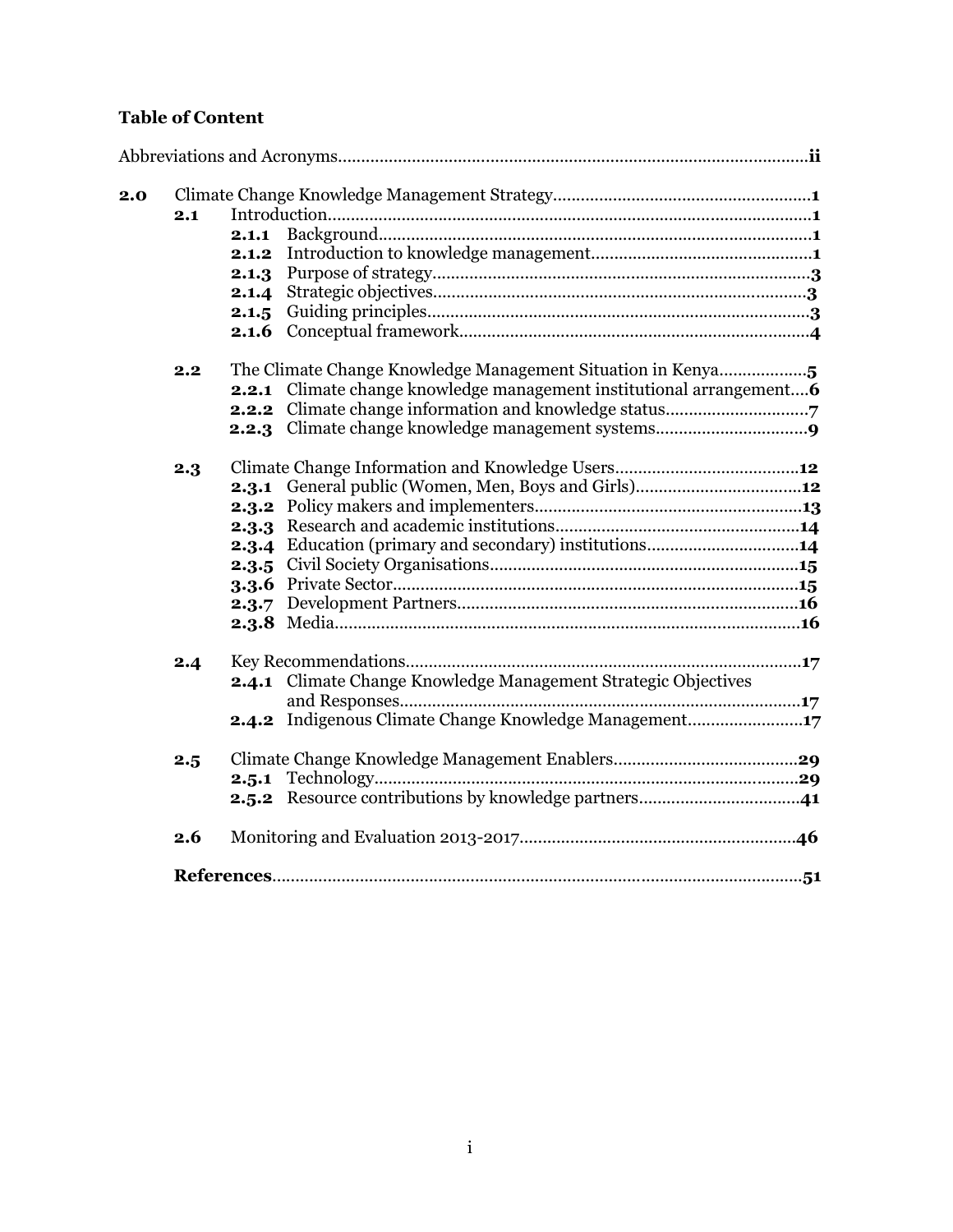# **Abbreviations and Acronyms**

| AAP           | <b>Africa Adaptation Program</b>                      |
|---------------|-------------------------------------------------------|
| <b>ASAL</b>   | Arid and Semi-Arid Land                               |
| CoP           | <b>Community of Practice</b>                          |
| <b>GHG</b>    | Greenhouse Gas                                        |
| <b>ICT</b>    | <b>Information and Communication Technology</b>       |
| <b>NAPA</b>   | National Adaptation Programmes of Action              |
| <b>NCCRS</b>  | National Climate Change Response Strategy             |
| <b>NEMA</b>   | National Environment Management Authority             |
| <b>SMS</b>    | <b>Short Message Service</b>                          |
| UN            | <b>United Nations</b>                                 |
| <b>UNEP</b>   | <b>United Nations Environment Programme</b>           |
| <b>UNFCCC</b> | United Nations Framework Convention on Climate Change |
| ccs           | Climate Change Secretariat                            |
| <b>SOA</b>    | Service Oriented Architecture                         |
| C2KM          | Climate Change Knowledge Management System            |
| <b>KMD</b>    | Kenya Meteorological Department                       |
| <b>KARI</b>   | Kenya Agricultural Research Institute                 |
| <b>KCCWG</b>  | Kenya Climate Change Working Group                    |
| <b>CSOs</b>   | Civil Society Organizations                           |
| GIS           | Geographical Information System                       |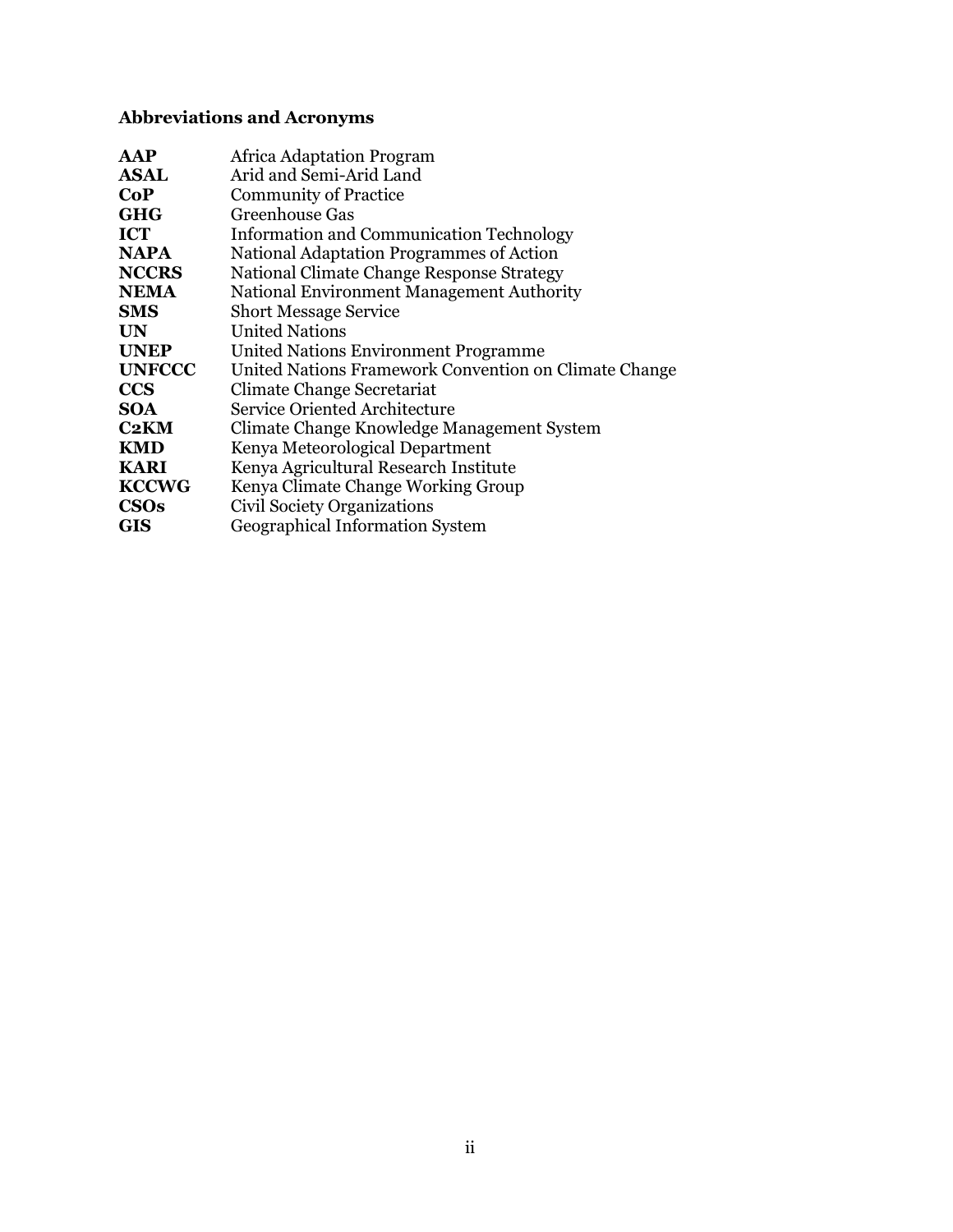#### **2.0 CLIMATE CHANGE KNOWLEDGE MANAGEMENT STRATEGY**

#### **2.1 Introduction**

#### **2.1.1 Background**

Knowledge management has increasingly become a key component of improving organisational effectiveness. It has become a truism that the greatest successes come not from those who possess the best knowledge but those who use it best. Thus corporate companies, development organisations and government institutions are now keen to harness and apply their knowledge capital effectively.

#### **2.1.2 Introduction to knowledge management**

Whereas there is no broadly agreed upon definition of knowledge management (KM), there is near consensus that it constitutes the combination of all the actions necessary for ensuring that organisations learn from past practice and make effective use of all skills and knowledge that their staff possess (Powell, 2003). Knowledge management comprises a range of strategies and practices used in organisations to identify, create, represent, distribute, and enable the adoption of [insights](http://en.wikipedia.org/wiki/Insight) and [experiences.](http://en.wikipedia.org/wiki/Experience) Such insights and experiences comprise [knowledge,](http://en.wikipedia.org/wiki/Knowledge) either embodied in individuals or embedded in organisations as [processes](http://en.wikipedia.org/wiki/Business_process) or practices. Thus, knowledge management is perceived as the process through which organisations generate value from their intellectual and knowledge assets. Beijerse (1999) explains that knowledge management is the process of achieving organisational goals through a strategy-driven motivation and facilitation of knowledge workers to develop, enhance and use their capability to interpret data and information through a process of giving meaning to these data and information. Angus and Patel (1998) describe a four-step process view of knowledge management namely: gathering; organising; refining and disseminating. They explain that gathering is the bringing in of information and data into the system while organising is the process of associating items to subjects, giving them context, making them easier to find. Refining is the process of adding value by discovering relationships, abstracting, synthesis, and sharing while disseminating is getting knowledge to the people who can use it.

It is evident from the foregoing that knowledge management is about processes (efficiency), people, systems and technologies, methods and techniques, holistic approaches, consistency and persistence (long-term), innovation, competitive advantage, and transfer of lessons learnt. By managing knowledge, organisations can improve efficiency; improve the market position by operating more intelligently; enhance the continuity of the company; enhance the profitability of the company; optimise the interaction between product development and marketing; improve the relevant (group) competencies; make professionals learn more efficiently and more effectively; provide a better foundation for making decisions; improve communication between knowledge workers; enhance synergy between knowledge workers; ensure that knowledge workers stay with the company; make the company focus on the core business and on critical company knowledge (Beijerse 1999).

Several myths about knowledge management exist. These include the belief that knowledge management is an end in itself; complicated; only meant for professional firms and intellectual businesses; means utilising expensive technology; a fad; can be bought ready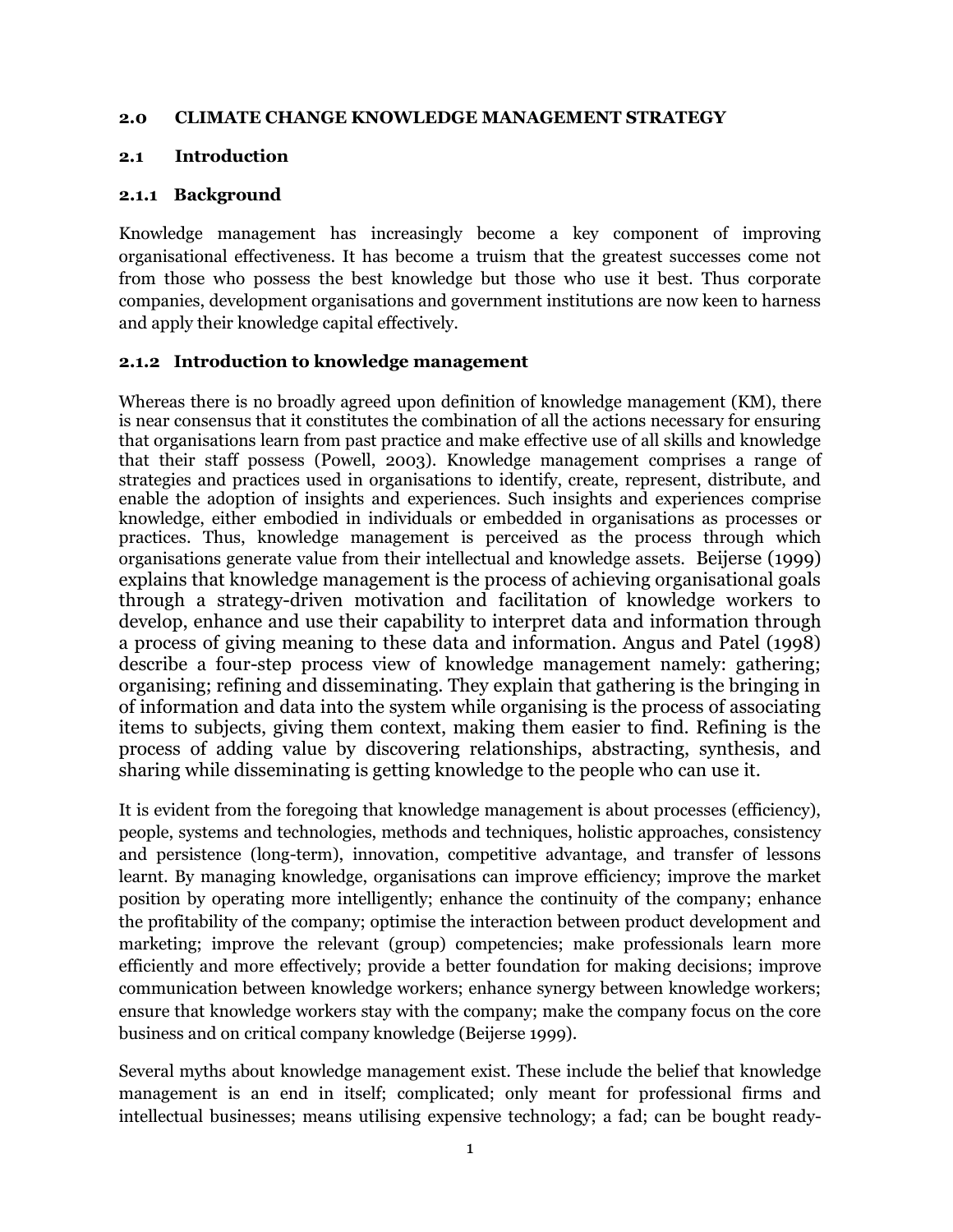made off-the-shelf (it is the same for all organisations); about knowledge control; new; contained in documents; and can be acquired only through learning.

There are two approaches to knowledge management in general. While a techno-centric approach focuses on technology, organisational approach focuses on how an organisation can be designed to facilitate knowledge management processes best.

Snowden (2000:241-242) asserts that the developing practice of knowledge management has seen two different approaches to its definition. The first arises from information management and sees knowledge as some higher-level order of information, often expressed as a triangle progressing from data, through information and knowledge, to the apex of wisdom. Knowledge here is seen as a thing or entity that can be managed and distributed through advanced use of technology. The second approach sees the problem from a sociological basis. Here, knowledge is perceived as a human capability to act.

Whereas the dominant positivism paradigm of knowledge management is implicit in the Data-Information-Knowledge-Wisdom (DIKW) hierarchy model, this strategy document approaches the climate change knowledge management from an organisational view due to the specificity of the domain and diverse players in the area of climate change in Kenya.

Two types of knowledge; tacit and explicit exist. Tacit knowledge is the unwritten, unspoken but often hidden vast storehouse of knowledge held by human beings. Tacit knowledge is based on a person's emotions, experiences, insights, intuition, observations and internalised information. Tacit knowledge is difficult to harness or transfer (Polanyi, 1966; Nonaka and Takeuchi, 1995; Hansen et al, 1999). Kwanya (2009) explains that tacit knowledge is personalised and contextualised. Explicit knowledge, on the other hand, is documented and exists in publications, databases or any other media. It is easier to recognise, capture, store, disseminate and perpetuate than tacit knowledge (Sanchez, 2004; Kwanya, 2009). This knowledge management strategy is designed to accommodate both tacit and explicit knowledge on climate change.

This Strategy also takes cognisance of indigenous knowledge. Indigenous knowledge or the knowledge that people in a given community have developed over time, and continue to develop is critical in guiding decision making at community level. According to the International Institute for Rural Reconstruction (IIRR) which has developed effective methods of documenting indigenous knowledge, this type of knowledge evolves and is dynamic. Indigenous knowledge is based on experience, often tested over centuries of use, adapted to dynamic and changing local culture and environment. In a paper focused on the integration of indigenous knowledge into formal education, Owuor (2007) points out that it has been realised that indigenous people are not only more aware of but also better able to identify their own needs than are outsiders in the development process. It is therefore important for development initiatives to understand how communities cope with challenges such as environmental stress and build on these approaches rather than introducing approaches from elsewhere without incorporating local knowledge and experiences.

Knowledge management as a process faces many challenges. Some of these include information overload; lack of obvious linkages between various pieces or categories of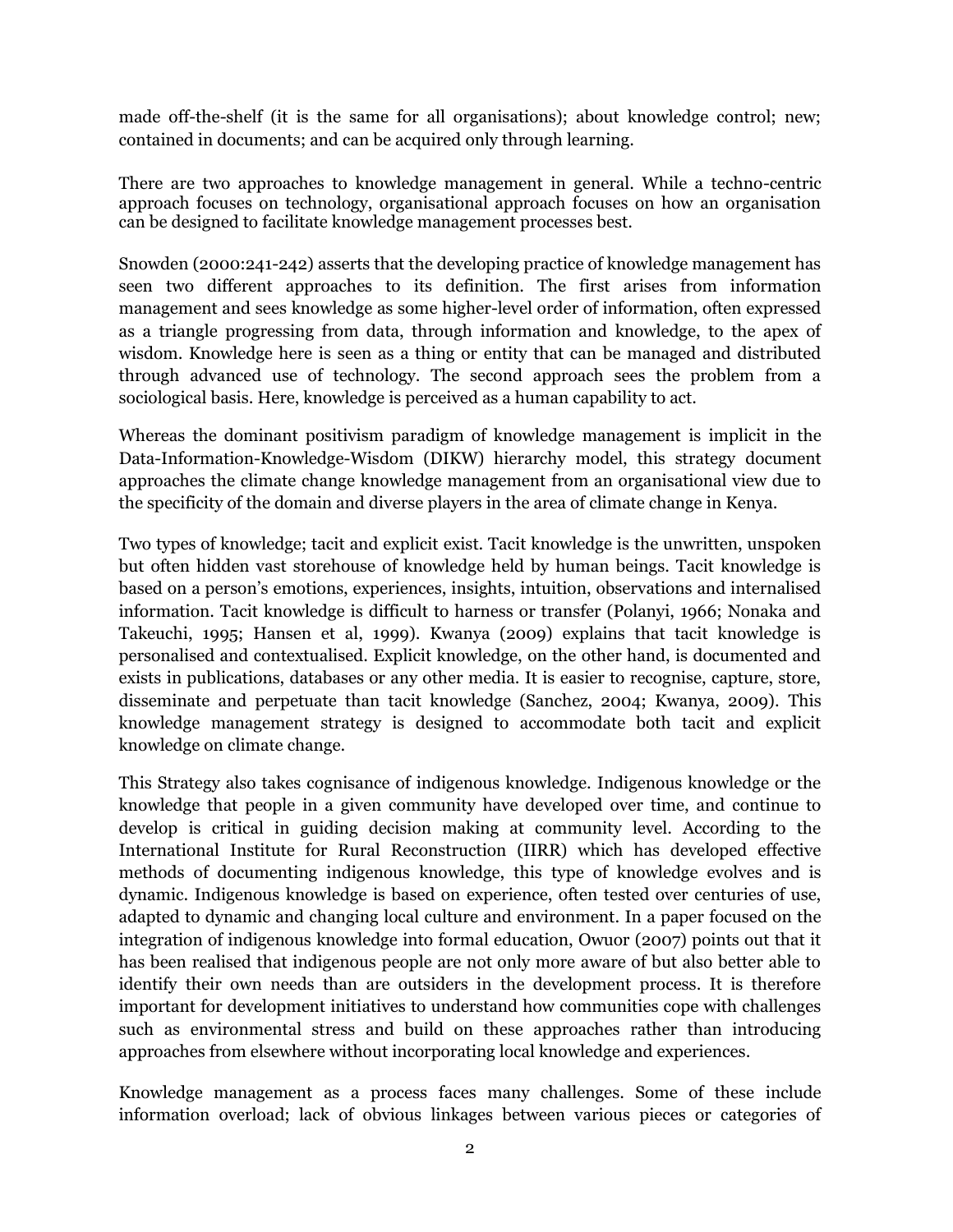knowledge; diverse information and legacy systems; lack of information documentation; existence of redundant, inconsistent and obsolete information; limited human, fiscal and technological resources; diverse user and organisational interests and needs; established organisational cultures which are difficult to change; organisational politics, competition and lack of cooperation; and dynamic information needs and information seeking behaviour (Kwanya, 2009).

#### **2.1.3 Purpose of strategy**

The purpose of this Strategy is to create a comprehensive climate change information and knowledge management framework. It is envisioned that the successful implementation of this framework will result in effective dissemination of the acquired climate change knowledge to the potential users, especially the vulnerable groups. This framework will also facilitate accountability for climate change knowledge management in Kenya.

#### **2.1.4 Strategic objectives**

This Strategy will seek to achieve the following objectives:

- **(i)** Develop an enabling environment for sharing the climate change knowledge amongst the Kenyan climate change stakeholders;
- **(ii)** Establish a climate change knowledge management coordination framework which engages all the stakeholders;
- **(iii)** Develop the capacity of the coordinating unit to effectively lead the management of climate change knowledge;
- **(iv)** Develop and implement a mechanism for monitoring the application of climate change knowledge by policy makers and people at the frontline of climate change impacts; and
- **(v)** Maintain a robust and up-to-date climate change knowledge management system.

#### **2.1.5 Guiding principles**

This knowledge management for climate change strategy is anchored on the following principles:

- *(i) Recognising and managing complexities:*Knowledge, its sources and users are very complex. This Strategy will be sensitive to such complexities and will seek to manage them appropriately.
- *(ii) Focus on adoption:*Knowledge management systems are only useful if they are adopted and used by the intended audiences. This Strategy will focus on developing and nurturing systems which will enhance adoption of the knowledge therein.
- *(iii) Deliver tangible and visible benefits:* Knowledge management systems must be seen to deliver tangible benefits which result in positive change in the lives of the target audience. This Strategy will seek to generate tangible benefits of climate change adaptation and mitigation to all Kenyans.
- *(iv) Strong leadership:*Given the complexities around knowledge management and climate change, this strategy will seek to provide a strong leadership to rally all the stakeholders and direct them towards a common goal of sharing and acting on climate change information. Where possible, climate change champions will be used.
- *(v) Seamless experience:*This Strategy will seek to offer the users a seamless experience. All the components of the knowledge management for climate change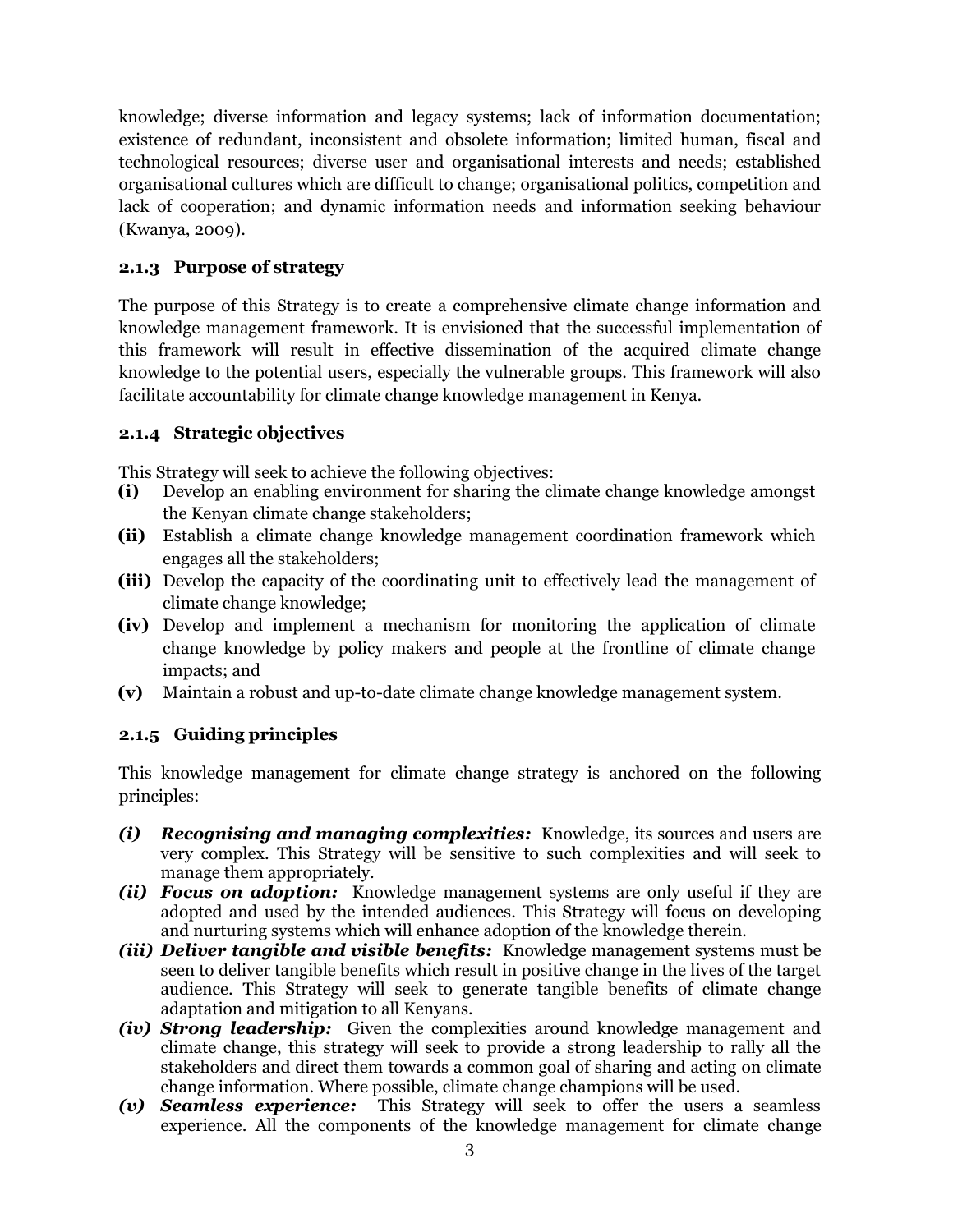ecology will be integrated to facilitate seamless and transparent access and use.

#### **2.1.6 Conceptual framework**

A lot of work was put in the scoping of the institutions and experts involved in the climate change activities in Kenya. From the scoping exercise, it was clear that the majority of these stakeholders fall outside government and related institutions. It was therefore important to recognise this when developing the framework for managing climate change knowledge in Kenya. Thus the framework respects the following two principles:

- **(a) Principle of Autonomy** each climate change information or knowledge generator or actor has a high degree of autonomy to manage its local knowledge.
- **(b) Principle of Coordination** each climate change actor should be enabled to exchange knowledge with other stakeholders through the adoption of a sharing mechanism.



Figure 1 below represents different stakeholders and climate change area of specialisation.

## *Figure 1: Various climate change stakeholders and their areas of specialisation*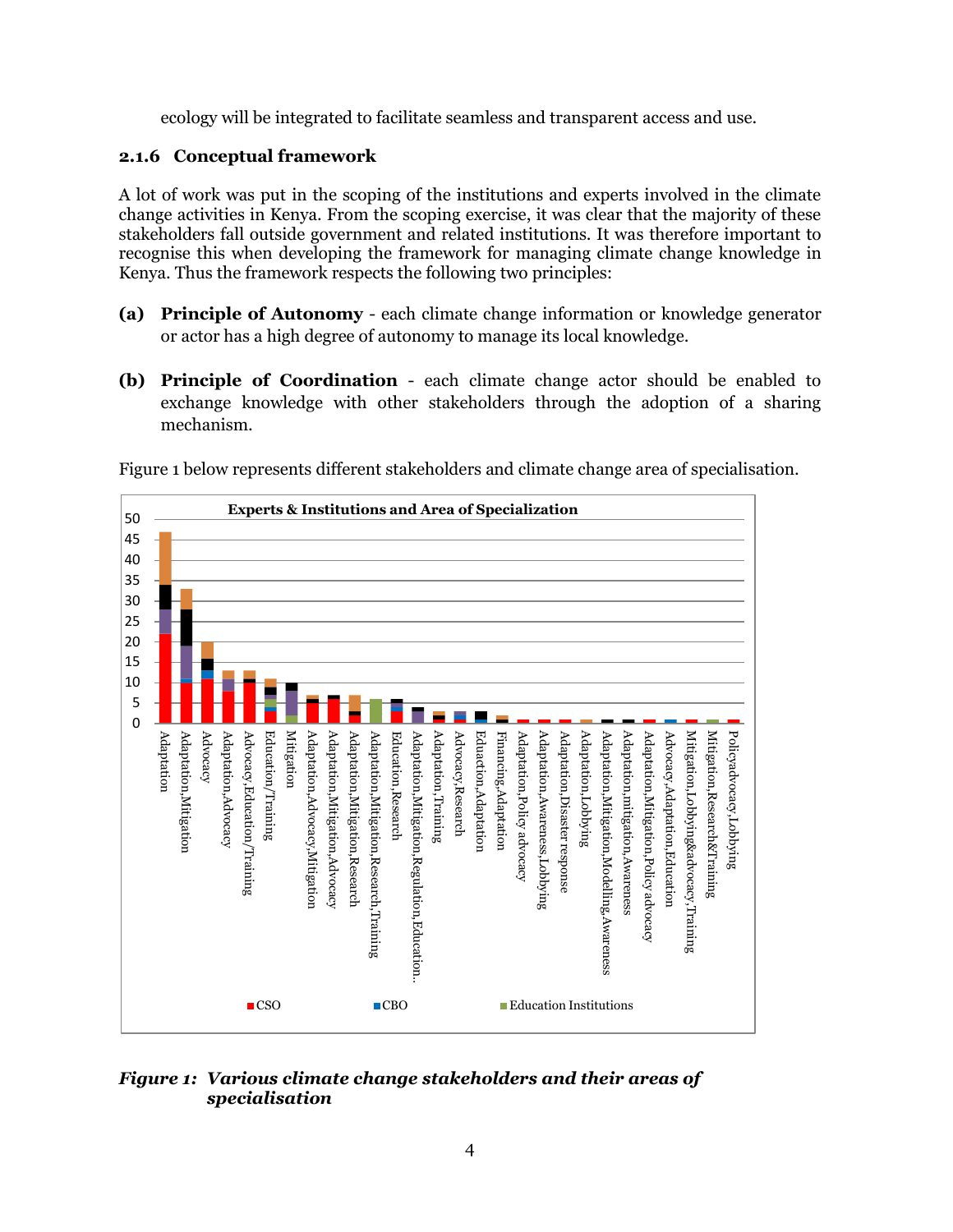#### **2.2 The Climate Change Knowledge Management Situation in Kenya**

A review of the climate change knowledge management landscape was conducted to analyse the current state of climate change knowledge in Kenya. This section summarises the findings and the existing challenges.

Climate change is an emerging issue. However, there is significant amount of climate change knowledge that has been generated in Kenya by institutions and individuals carrying out activities related to the phenomenon. Below is a summary of the state of climate change knowledge management in Kenya based on a four-stage process model of knowledge management namely: generation and gathering; organisation; storage and; dissemination.

#### **Generation and gathering**

Agencies involved in climate change knowledge creation in Kenya include government, research and academic institutions, more than 300 civil society organisations (CSOs) and private sector companies. In terms of knowledge sharing, there are three main challenges as follows:

- $\triangleright$  Existing climate change knowledge management systems are not formally integrated into a common institutional arrangement. This limits widespread access to the knowledge.
- $\triangleright$  Kenya does not have a comprehensive directory of institutions and experts involved in climate change activities.
- The latest Green House Gas Inventory was produced in 1994 and the country has not been making climate change vulnerability assessment as required for reporting to the United Nations Framework Convention on Climate Change (UNFCCC).

#### **Organisation**

During the development of the Climate Change Knowledge Management System Prototype, an exercise to scope existing institutions involved in climate change work revealed that most of them lack a standardised method of organising their knowledge. A good standard which they could adopt is the Dublin Core Metadata standard.

#### **Storage**

Various institutions have developed basic data bases, libraries and websites where they store the climate change knowledge they generate. Most institutions however lack electronic-based centralised systems for knowledge management. Such knowledge is mainly accessible through physical copies mostly placed in in-house libraries or stored as "hard copy" publications.

#### **Dissemination**

There is no optimal sharing of climate change information and knowledge across government, private sector, CSOs, academic, research institutions and individual researchers. A few organisations are, however, starting to share their knowledge but in a small scale. A good example is ALIN which publishes *Joto Afrika*, a quarterly magazine that carries climate change research briefings by African scientists. In 2011, ALIN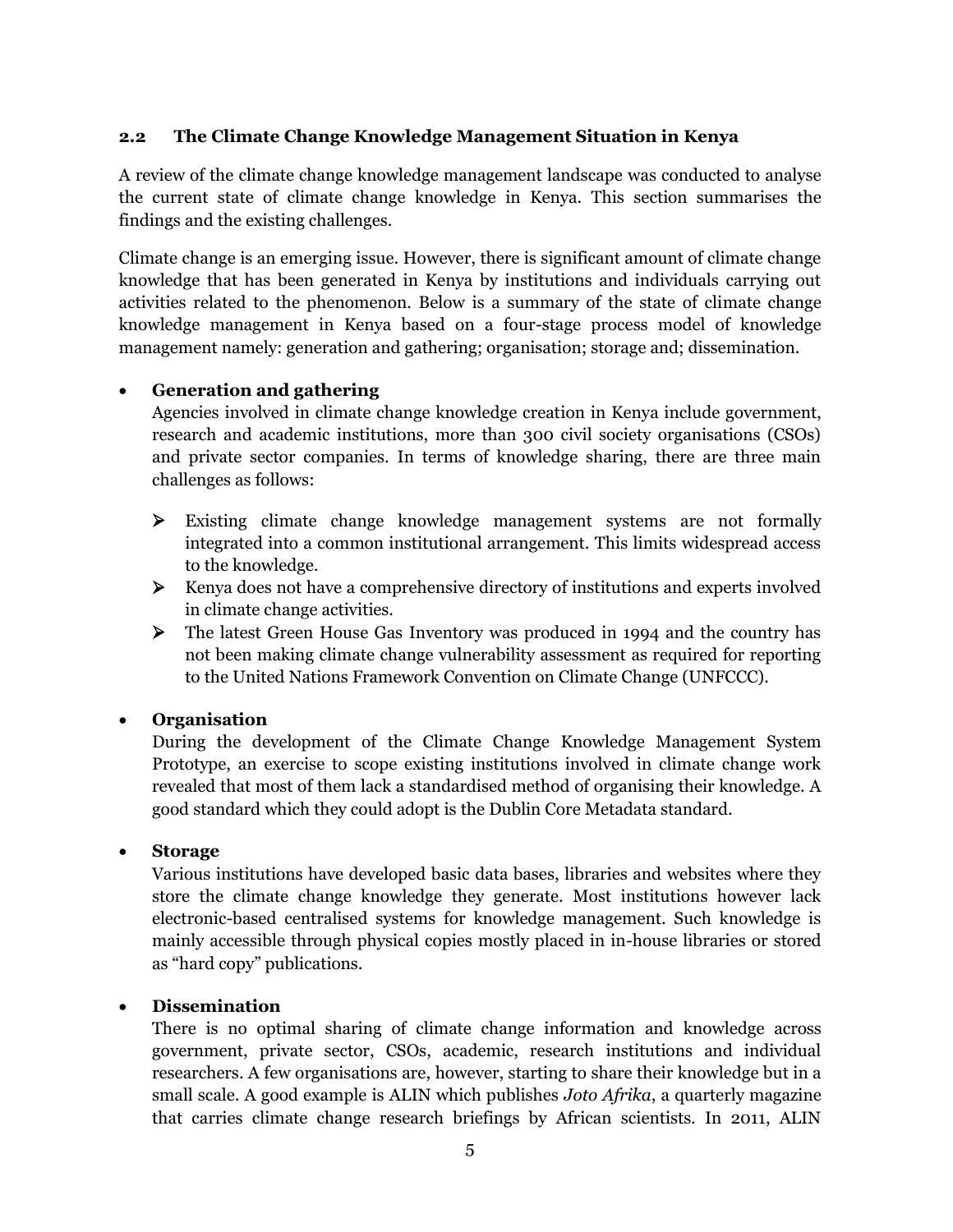partnered with Climate Change Knowledge Network (CDKN) and CARE to develop special issues of *Joto Afrika* in the build up to CoP 17.

#### **Application**

The true value of the climate change knowledge is realised if it is appropriately used by potential users. These users could be communities impacted by climate change, policy makers as well as other users.

#### **2.2.1 Climate change knowledge management institutional arrangement**

Climate change is an emerging issue and therefore the government institutions are at the fore front of the climate change institutional arrangement. The current climate change institutional arrangement formally recognises government institutions like Ministry of Environment and Mineral Resources (MEMR), National Environmental Management Authority (NEMA), National Environment Council (NEC), Climate Change Secretariat (CCS) and Kenya Meteorological Department (KMD) among others. There are also over 300 civil society, academic and research institutions, private sector and individual researchers generating very useful climate change research work. Together they generate and or consume climate change information and knowledge. However, lack of climate change information and knowledge sharing was a common issue among the various individuals interacted with during the development of this work. Formal mainstreaming of all these actors who are generating climate change information and knowledge into the national climate change institutional arrangement will bring immense benefit to the climate change agenda in Kenya. This will create one comprehensive institutional arrangement that will allow the climate change information and knowledge to flow across the government, private sector, civil society, academic institutions and individual researchers.

There is little central documentation of all these stakeholders and areas of climate change they are involved in. This creates challenges in understanding the thematic area that is not well covered as well as contact details that makes it easier to identify climate change experts, their location and area of expertise. In addition, the consultants found no existing well-formed framework that coordinates all these groups together apart from forums that are run by the Climate Change Secretariat (CCS) where various entities involved in or affected by climate change are invited. On a positive note, the consultants also found existing initiatives in the civil society that co-ordinate various climate change actors within the sector. Kenya Climate Change Working Group (KCCWG) is taking leadership in this area with a large number of individual scientists and organisations as members of the group.

Appropriate institutional arrangement is therefore required in order to address these constraints of climate change knowledge management and information flow among the government, civil society, private sector, research institutions, individual researchers and academic institutions. The arrangement will address the generation or capture, organising, refining and dissemination of easily understandable and implementable knowledge products for the intended beneficiaries within an enabling environment.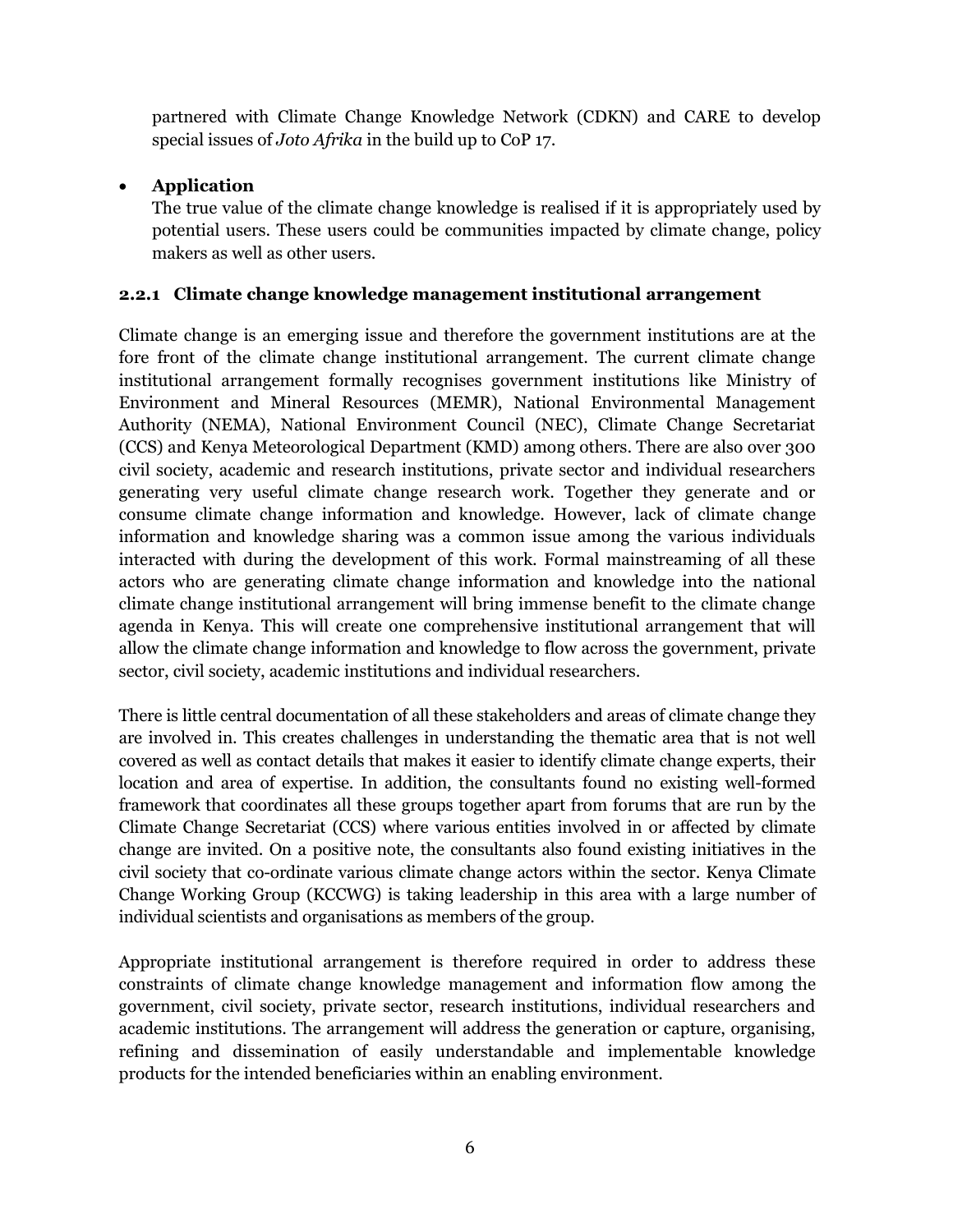

*Figure 2: Number and distribution of scoped climate change actors in Kenya* 

#### **2.2.2 Climate change information and knowledge status**

In Kenya, a significant amount of information has been generated and experience gained that is relevant to climate change agenda. For example, most of the organisations dealing with climate change related and relevant activities like Kenya Agricultural Research Institute (KARI), Kenya Meteorology Department (KMD), National Environment Management Authority (NEMA), ministry climate change focal points, Kenya Forestry Service (KFS), Kenya Wildlife Service (KWS) and Kenya Forestry Research Institute (KEFRI) have large databases of research work done on the impact of climate change. Some of the institutions have climate change information management as one of its core mandates. For instance, KMD has one of its objectives as "extensive scientific research including monitoring, detection and assessment for climate change in the country; consistent with the regional or global issues of climate change".

Other organisations are also involved in the generation of climate change knowledge. These include the international organisations like CARE Kenya which has a large database of adaptation and coping techniques, Northern Kenya adaptation practices by Ministry of State for Development of Northern Kenya and Other Arid Lands, ALIN through its *Joto Afrika* climate change briefing magazine and Kenya Climate Change Working Group (KCCG).

In addition there is a large base of indigenous knowledge that communities have adopted as coping techniques in response to climate change effects. A case in mind is "rain making" by Nganyi community in Western Province.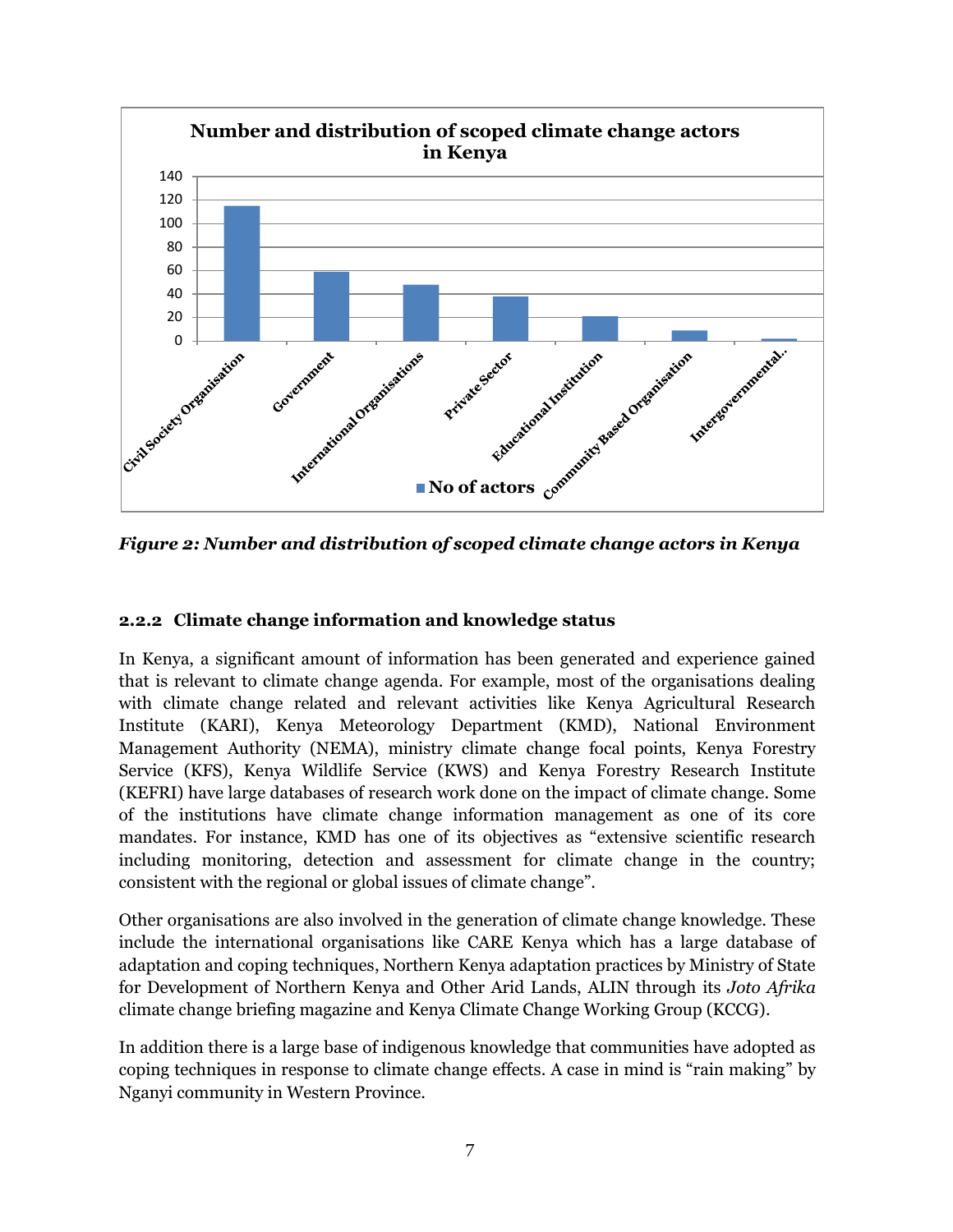While generating information is an important element of climate change knowledge management, the information would not have any impact unless it is processed, analysed, catalogued, contextualised and disseminated to those in need in a timely manner and right format. Moreover, climate change research and science is continuously being updated. New information and knowledge products in the form of coping strategies, technologies, and monitoring mechanisms are continuously being developed at the national, regional and global levels.

These knowledge products must find their way to potential beneficiaries, especially those at the forefront of climate change impacts—women, farmers, fishermen, residents of Arid and Semi-Arid Lands (ASALs), urban vulnerable groups, and coastal communities. However, there are constraining factors that prevent this information and knowledge from reaching these potential users. These include lack of enabling framework to effectively consolidate climate change knowledge and disseminate it effectively to potential users; lack of adequate data and modelling tools needed to answer fundamental questions, and specific tools needed to make more informed decisions when developing climate action plans; and little translation of the complex climate change research output into formats that can be disseminated to the potential users.

In the course of this assignment, it became evident that there was little attention given to enhance capturing, consolidating and sharing of information and knowledge that meet the needs and priorities of most of the users. Therefore, development of an inclusive climate change knowledge management framework is necessary to facilitate the effective delivery of climate change information and knowledge like mitigation and adaptation among others.

Some of the challenges constraining the participation of vulnerable groups in climate change knowledge systems are: (i) complexity of the climate change products; (ii) inappropriate dissemination channels; and (iii) lack of the awareness.

To address these constraints, it is therefore important to design climate change knowledge products that will enhance the users' understanding of climate change; improve their participation; and ensure that these products systematically and effectively address audience-specific impacts of climate change, especially those that have direct bearing on the life and well-being of the vulnerable groups.

The benefits of an inclusive management of climate change knowledge include:

- **(i)** Cross-sector linkages of the communities of practice;
- **(ii)** Interpretation and simplification of climate change work into products that are easily understood by the potential users;
- **(iii)** Wide distribution of the relevant climate change information and knowledge;
- **(iv)** Responsibility of the dissemination of climate change knowledge vested in one institution;
- **(v)** Ease of access due to the presence of a single-stop architecture; and
- **(vi)** Changes in the mindset of decision makers with regard to mainstreaming climate change in policies and practices due to ease of collation of climate change knowledge and information from various stakeholders to one place.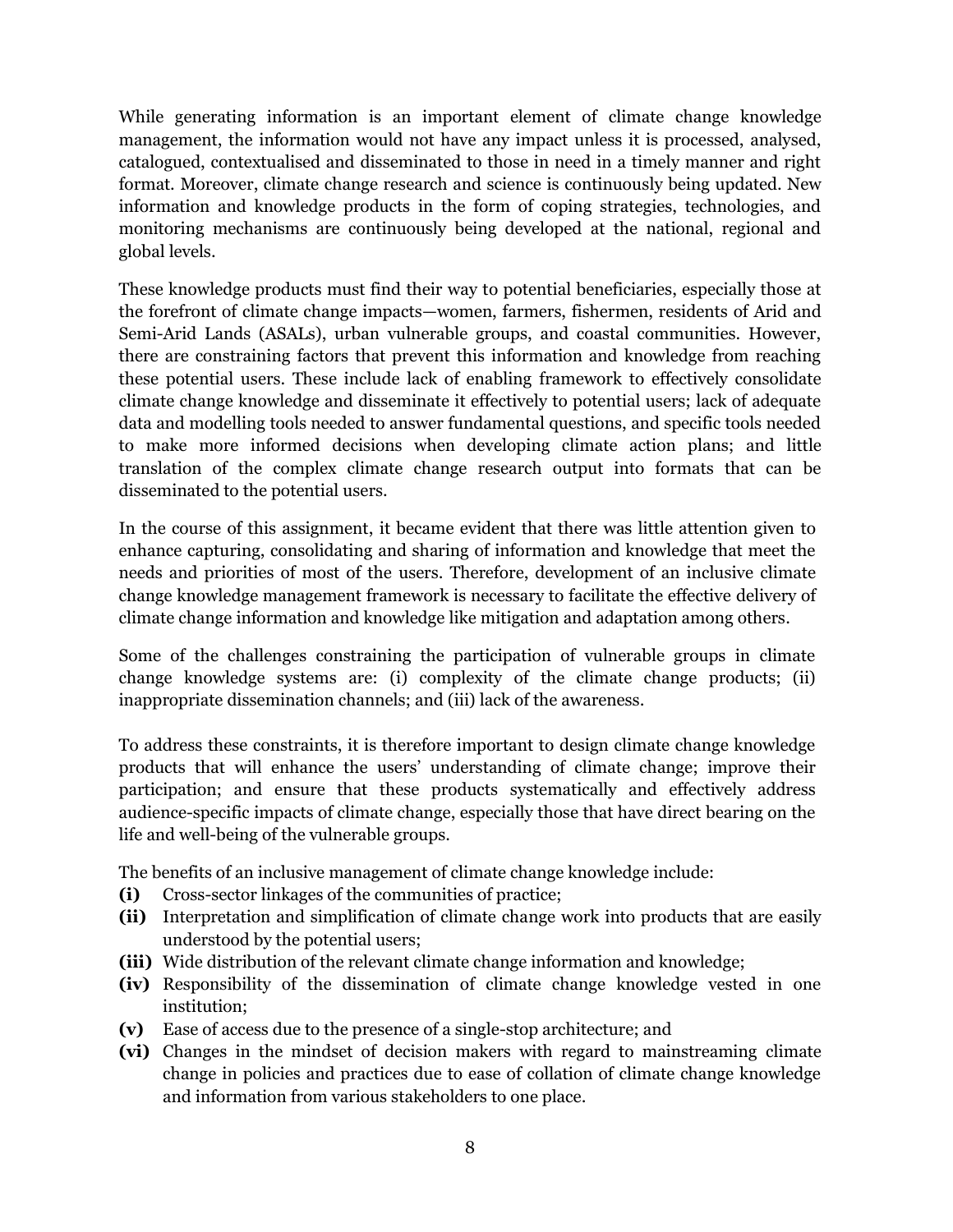#### **2.2.3 Climate change knowledge management systems**

During the scoping of the experts and institutions engaged in climate change related activities in Kenya, it was found that databases were the most used facility to manage the climate change information and knowledge. Published climate change research work was also found to be used by a large number of organisations dealing with climate change issues.

A number of the scoped organisations also use bespoke or custom-made databases and web portals to manage the climate change information and knowledge they generate. Since these systems are developed independent of each other, it is unlikely that they follow a similar standard. Therefore integrating them requires standardisation and cooperation of the system owners.

It was also found that the majority of the organisations have physical libraries where some of the information and knowledge they generate is housed. A number of the institutions also had apprenticeship programmes to pass the knowledge to the new generation of climate change scientist and communities while other had online training portals and frequently asked questions.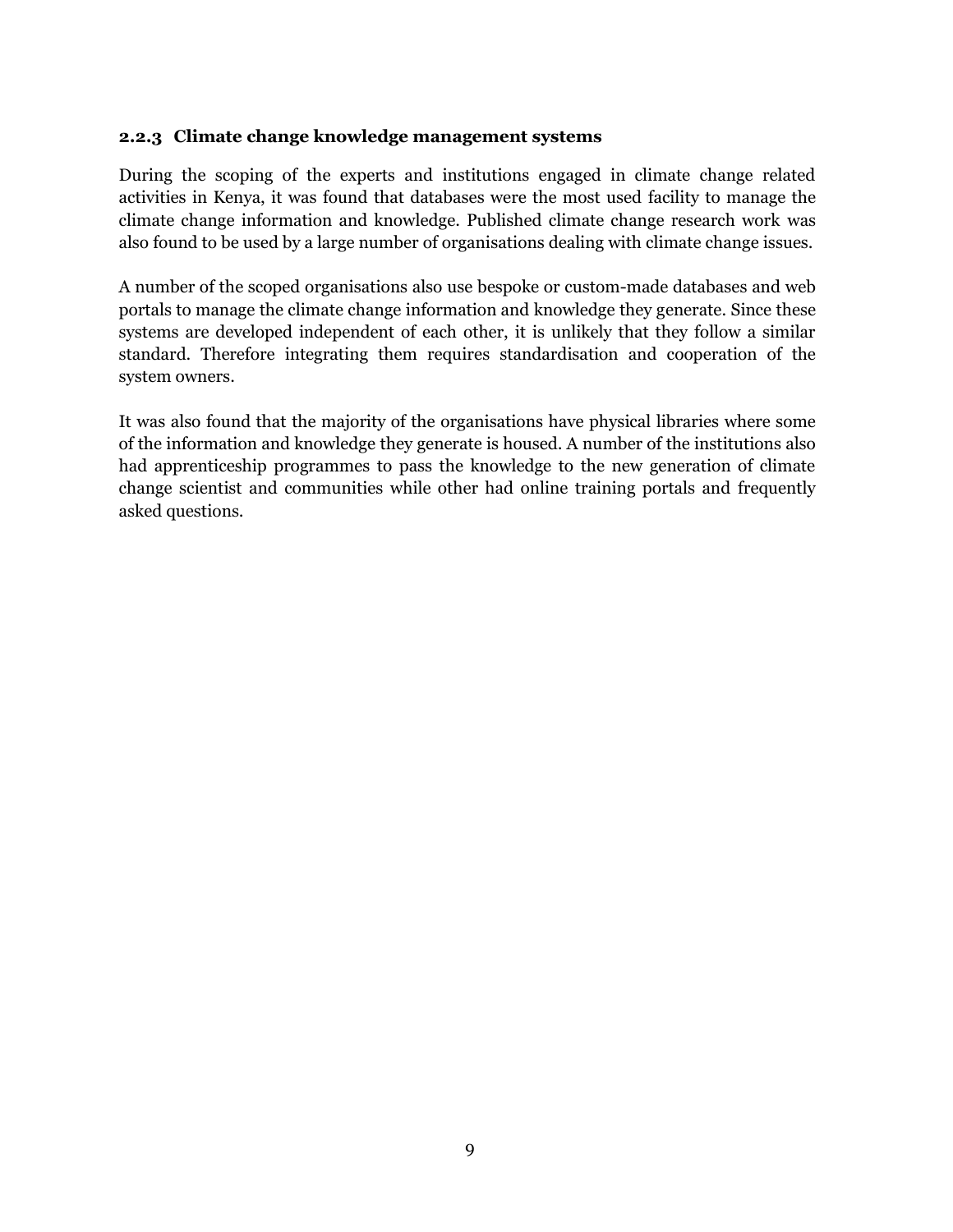

*Figure 3: The distribution of knowledge management currently in use.*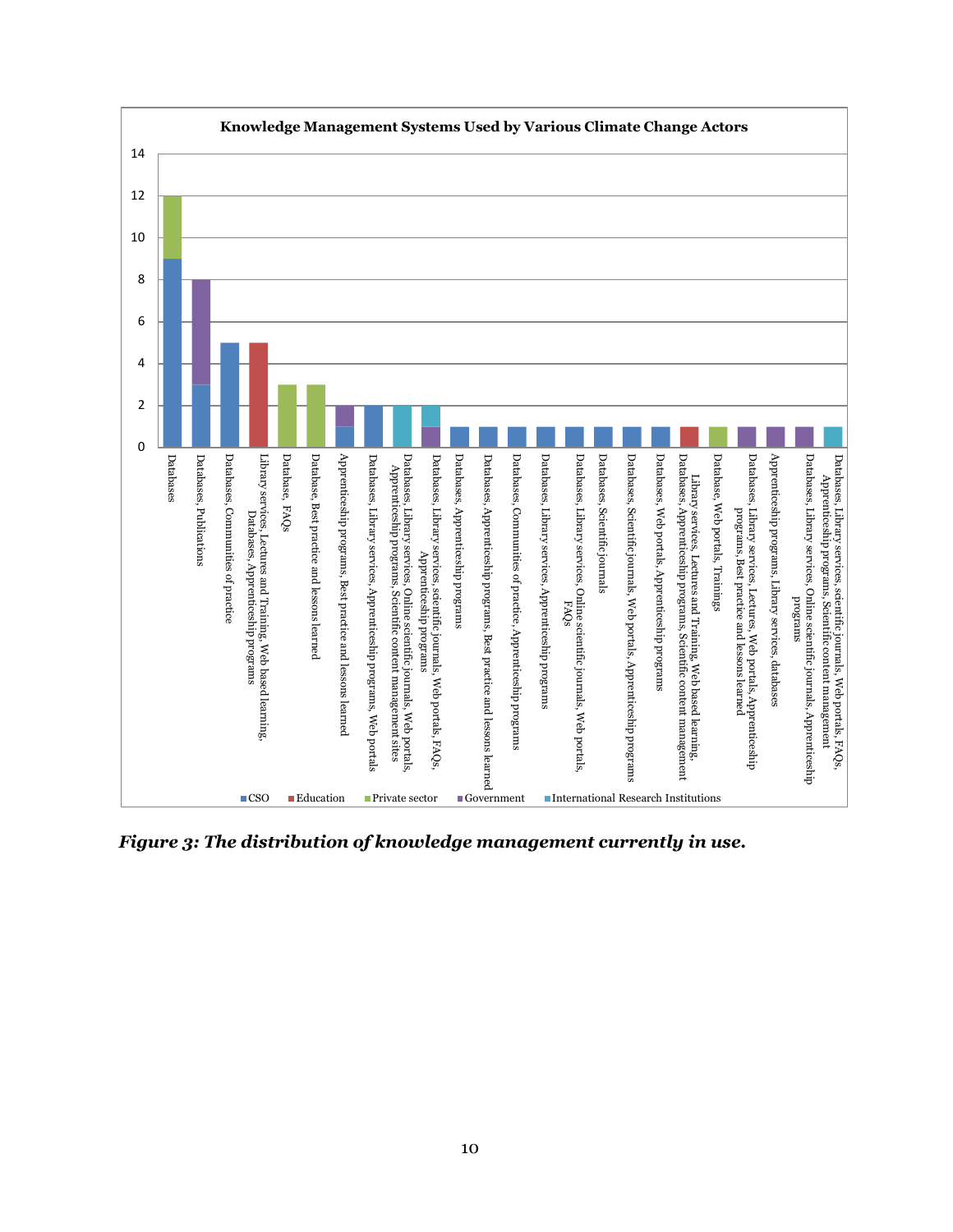#### **Box 2.1: Availability of climate information and knowledge by sector**

**Agriculture and rural development:** The scope of agricultural impact information will need to be substantially focused on Kenya as opposed to being regional, continental or international in scope. Information must take account of precipitation levels, water distribution, and impact on farming systems involving livestock as well as crops. Systemic impacts of climate change need to be explored to identify trade-offs and opportunities. A cross-cutting approach that takes into account socio-economic factors, health or disease issues and vulnerability of the rural poor is necessary.

**Human resource development and special programmes:** There is a need to consider future projections of land use change to accurately assess future climate change impacts on health. Regional modelling approaches should be adopted to assess the extent and severity of the malaria problem, and distinct ecosystems as defined by terrain, topography and hydrology could be mapped to develop ecosystem-based interventions.

**Environment, water and sanitation:** The data and models needed to project the extent and nature of future ecosystem changes (including aquatic, coastal and marine ecosystems) and changes in the geographical distribution of species are still incomplete; the implication is that these effects can only to be partially quantified. An assessment of socio-economic impacts of climate change on the livelihoods of communities living around wildlife protected is required.

**Physical infrastructure:** Assessment of the potential impacts of climate change for water, waste water and storm water infrastructure is required to foster understanding of risk exposure of key infrastructural nodes to weather extremes and the impact of rising sea levels on coastal water infrastructure and human settlements.

**Emissions:** Knowledge of Kenya's total emissions from fossil fuels is relatively comprehensive. There is higher uncertainty attached to estimations from biomass fuels because only limited surveys have been completed on total biomass consumption in the country. There is also uncertainty when attributing emissions to specific end-uses. Indenture studies that allocate the total consumption of fuels in Kenya to specific energy end-uses would improve confidence in the analysis of mitigation options<sup>i</sup> .

**Low-carbon options:** Limited understanding of the benefits of low-carbon options holds back their implementation. There is a low understanding amongst households that more efficient equipment has the potential to bring increased cost savings. Private sector institutions, especially small and medium enterprises (SMEs), demonstrate limited understanding of the potential for cost-effective energy efficiency improvements<sup>ii</sup>.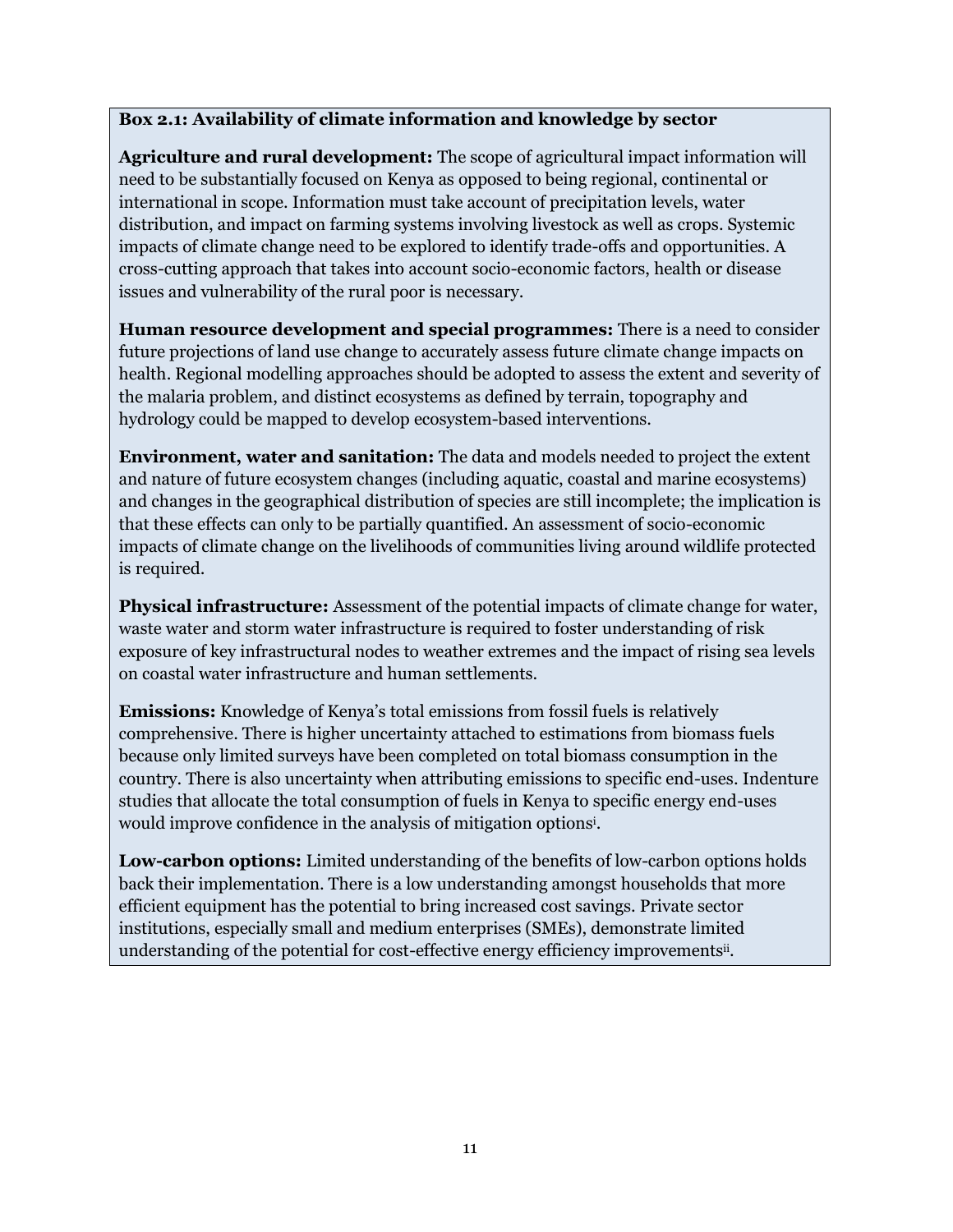#### **2.3 Climate Change Information and Knowledge Users**

The identification of the potential users of the climate change knowledge is an important component of this Strategy. This is because the user needs as well as the types and use cases must be aligned to the knowledge management developments. In order to identify the potential users, this Strategy sets to answer the following questions:

- **(i)** Who is or is a potential user?
- **(ii)** What are the users' or potential users' level of understanding of the climate change knowledge?
- **(iii)** What is the gender, education background, geographic distribution, etc of the actual or potential users?
- **(iv)** Why are they interested in climate change knowledge?
- **(v)** What are their use case scenarios?
- **(vi)** Do the users need any specific aspect of the climate change knowledge?
- **(vii)** What do they do?

By definition, this climate change knowledge framework will be cross-sectoral and thematic. In other words, it envisions diverse users encompassing all the actors involved in climate change in Kenya and not merely serving the organisational requirements of the CCS and its staff.

The following are identified as the potential users of the climate change knowledge management system:

#### **2.3.1 General public (Women, Men, Boys and Girls)**

Ordinary citizens bear the brunt of the impacts of climate change. This group include farmers, fishermen, residents of ASALs, urban vulnerable groups and coastal communities. Sadly, this group does not get the relevant and timely climate change information or knowledge. This impairs their resilience and response to the adverse effects of the climate change. This group of users of climate change knowledge rarely if at all have the relevant educational background to extract actions from the existing complex scientific reports; they are thus left out.

This group would ordinarily use and apply climate change knowledge products that are easy to understand and apply. The right application of such simple knowledge on climate change would have enormous benefit.

Due to its diverse demographic and psychographic levels, the information needs of this group of climate change knowledge users is the most difficult to address as complex knowledge must be stepped-down into formats and languages that they can understand and apply without further interpretation. Since they are also geographically dispersed, the climate change knowledge dissemination channels used to reach them must be simple and accessible to ensure wider reach.

These users' information and knowledge needs have the following characteristics: (i) simple and with immediate application; (ii) location specific; and (iii) general knowledge or for application as adaptation technique.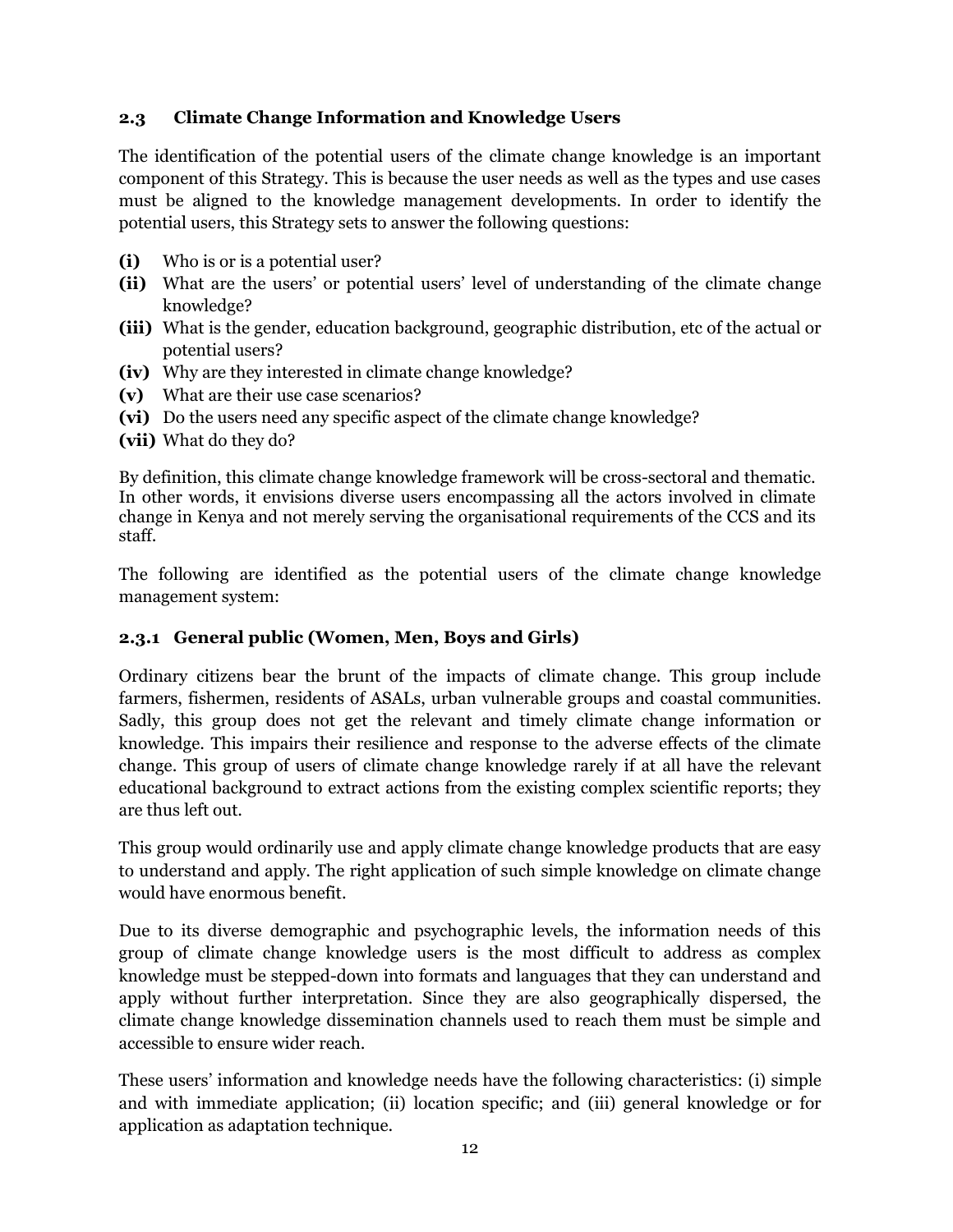Possible knowledge products for this category of users include localised climate change magazines, *baraza*s (face to face meetings), climate change video clips, and SMS-based climate change knowledge, among others.

## **2.3.2 Policy makers and implementers**

The formulation and implementation of facilitative policies on various elements of climate change adaptation and mitigation is critical to the success of the climate change response in Kenya. Some of the issues that require policy intervention include resource allocation, information sharing, legal frameworks and protocols of collaboration, technological adoption, setting of targets, climate change litigation, and regulation and standardisation, among others.

Policy makers' and implementers' information and knowledge needs are diverse and complex. In order for the knowledge to be useful, it must be collated from different sources to facilitate a single view. This would help in guiding the decisions and policy making process. These users include the politicians, government bureaucrats, researchers, private sector leaders, development partners and civil society organisations.

This group of users is also tasked with the national reporting at the global conventions for example UNFCCC. The group therefore needs timely and sufficient climate change information and knowledge to generate these reports. They would benefit from refined sector specific knowledge. In order for this group to generate the reporting to the UNFCC the following information, for instance, must be collated at national level:

- **(i)** National inventory of anthropogenic emissions by sources and removal by sinks of all greenhouse gases;
- **(ii)** National and regional development priorities, objectives and circumstances, of which they will address climate change and its adverse impacts. This may include information on features of their geography, climate and economy which may affect their ability to deal with mitigating and adapting to climate change. They will also require information regarding their specific needs and concerns arising from the adverse effects of climate change and/or the impact of the implementation of response measures; This is currently being generated by T21 thus making this modelling tool an important source of climate change knowledge for this group.
- **(iii)** Distribution of climate change responsibilities within government departments, universities, and research institutions, among others;
- **(vi)** Involvement and participation of other stakeholders; and
- **(v)** Technical or expert groups or teams involved in the climate change related activities (inventory, vulnerability and adaptation assessment, mitigation, etc.). *This type of requirement therefore makes the inventory/directory of the climate change actors' very important component of the climate change knowledge management process.*

Due to their complex information and knowledge requirements, this group needs a total view of climate change information and knowledge at national and by sector, sub-national, regional and global levels. This may take the characteristics below: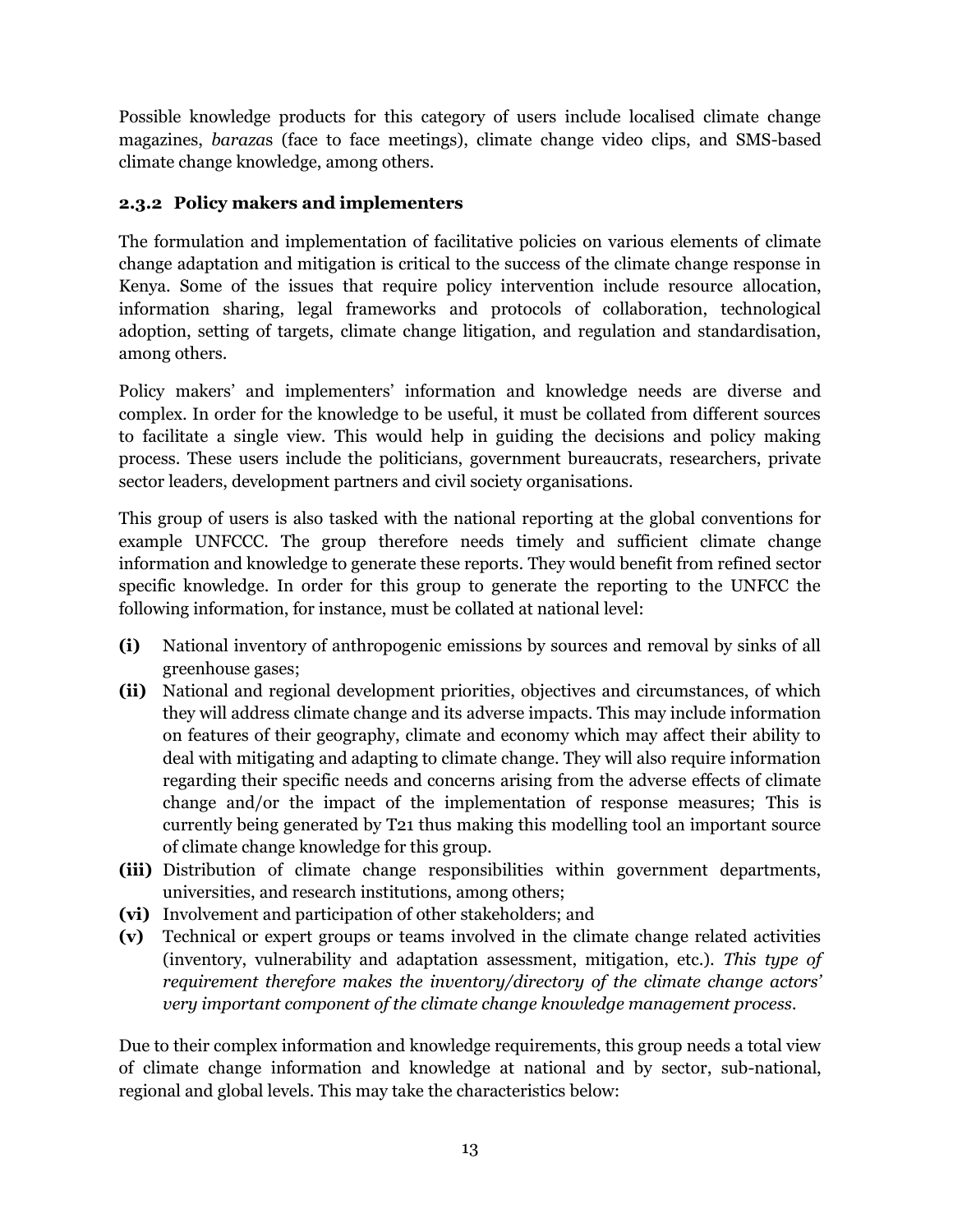- **(i)** Require certain type of climate change knowledge over a long period. This may be over specific locations with similar characteristics;
- **(ii)** Knowledge requirements are technical in nature; and
- **(iii)** Require collated information and knowledge.

Possible knowledge products for this category of users include technical presentations, journal articles, research papers and technical briefs, among others.

## **2.3.3 Research and academic institutions**

These institutions are involved in researching, teaching, testing and recommending best practices, technologies and approaches for climate change adaptation and mitigation. These include private and public universities, local and international research institutes and centres.

Due to their high level of education, the ability to absorb complex knowledge is high. Their information requirement is also complex. They may consume the climate change knowledge in raw form without further interpretation.

This group's information and knowledge needs:

- **(i)** Require certain types of climate change knowledge over a long period. This may be over a specific locations with similar characteristics;
- **(ii)** Knowledge requirement are technical in nature; and
- **(iii)** Require climate information and knowledge possibly in raw form.

Possible knowledge products for this category of users include presentations, journal articles, research papers and technical briefs, among others.

## **2.3.4 Education (primary and secondary) institutions**

Climate change is a long-term phenomenon. Climate change adaptation and mitigation as well as sustaining the gains made in climate change campaigns must be integrated within the activities of the next generation who will become future leaders, decisions and policy makers. It is therefore imperative that the concepts, impacts, mitigations and adaptation strategies are taught to the young generation so that they are empowered to not only participate in activities that mitigate the climate change but also equip them with the necessary knowledge to deal with climate change issues in their adulthood.

Due to their age and education levels, this group's information needs should be of medium complexity. They need scaled-down versions of the climate change technical knowledge. Therefore the information and knowledge products should be: (i) easy to read and understand; and (ii) graphical to make retention easy.

Possible knowledge products for this category of users include mobile phone applications, SMS, audio, animations and cartoons, still images, videos, non-technical journal articles, and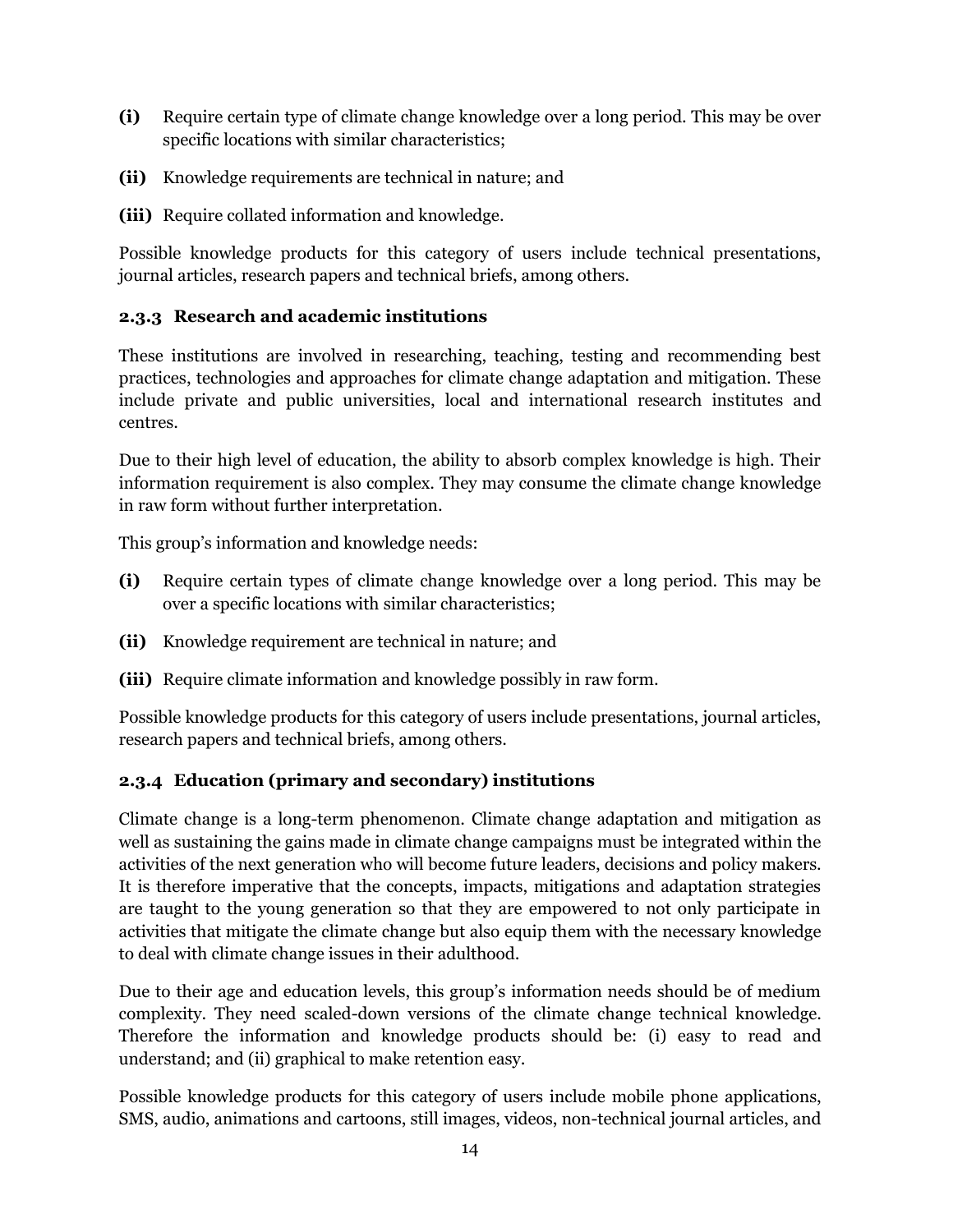magazines, among others.

#### **2.3.5 Civil Society Organisations**

Civil society organisations play a critical role in advocating for appropriate climate change responses. They also advocate for the implementation of various climate change policies. They also work with communities, through various intervention projects, to respond appropriately to climate change. These organisations also have the capacity to mobilise resources for rapid and sustained climate change response and interventions. Their proximity to individuals at the forefront of the climate change impacts makes them an indispensable link between the grassroots communities and other climate change stakeholders.

This group is quite amorphous with complex climate change information and knowledge needs. The group includes individuals and organisations involved in climate change research and advocacy for climate change funding.

This group's information and knowledge needs have the following characteristics: (i) require certain type of climate change knowledge over a long period. This may be over a specific locations with similar characteristics; (ii) knowledge requirements are technical and nontechnical in nature; and (iii) require climate information and knowledge in raw and processed form.

Possible knowledge products for this category of users include presentations, journal articles, research papers and technical briefs, among others.

#### **3.3.6 Private Sector**

Private sector activities can have serious implications on climate change. It is therefore important that the knowledge of their impacts and their role in climate change domain is availed to this group. Analysis of two sustainability reports from two members of private sector that is Nation Media Group and Safaricom revealed deep understanding of the impacts of the two organisation activities on environment. Safaricom sustainability report contains baseline data on total carbon emission per year and detailed plans on how to reduce the emission going forward.

This climate change knowledge would then be used by this group of users as an important input in their innovation processes in order to produce new technologies for adaptation and mitigation like green energy production, efficient production techniques that reduce emission among others. A large number of private sector stakeholders are involved in structural funding for afforestation and woodland creation in many areas. These stakeholders can also be roped in to co-finance climate change related initiatives by the government and non-governmental stakeholders.

This group's information and knowledge needs have the following characteristics: (i) require certain type of climate change knowledge over a long period. For instance energy sector climate change information; (ii) knowledge requirements are technical and non-technical in nature depending on intended use; (iii) require climate information and knowledge in raw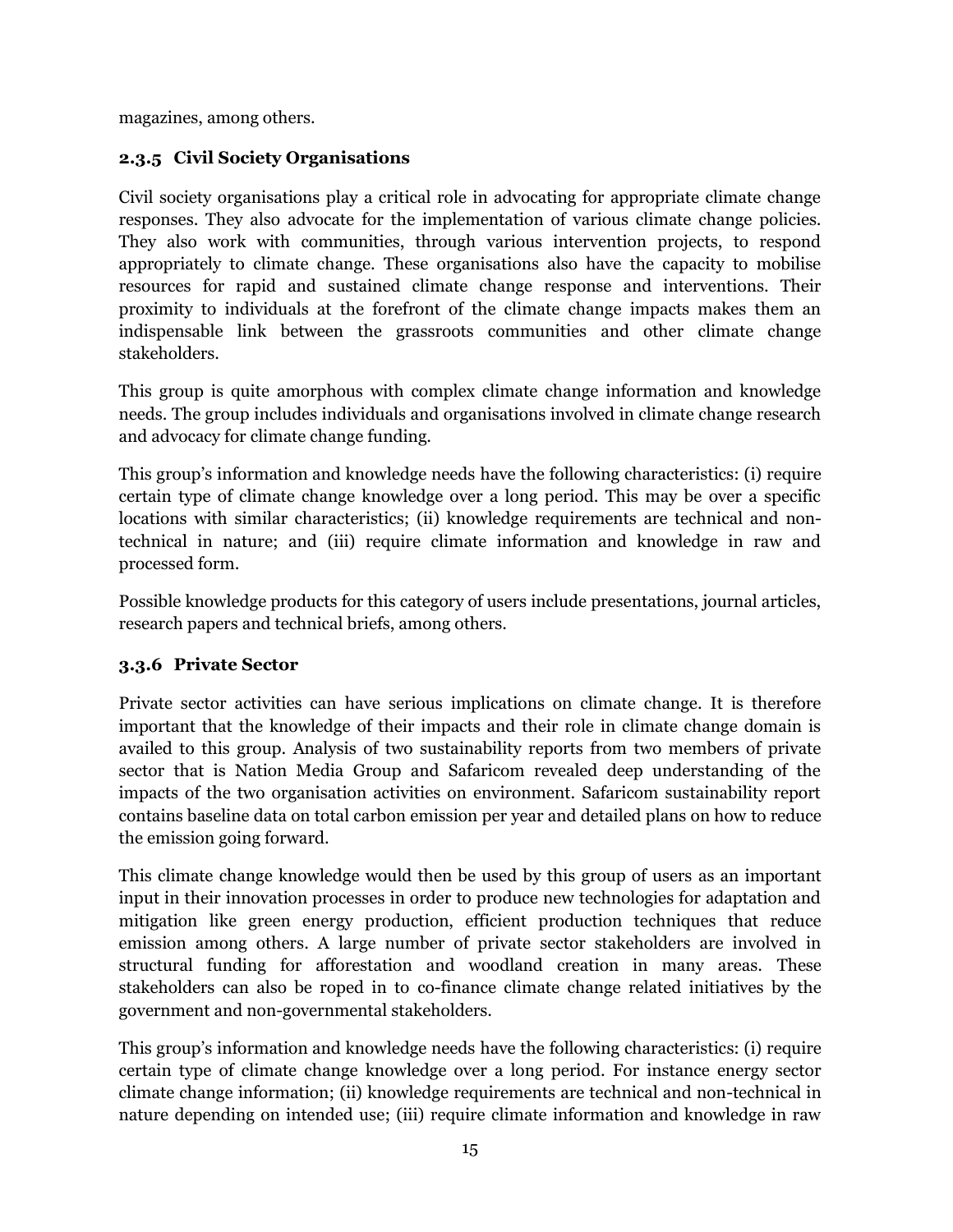and processed form; (iv) require knowledge of climate change actors in different thematic areas; and (v) successes of climate change programmes.

This group's possible knowledge products include presentations, journal articles, research papers, best practices, lessons learned and technical briefs among others.

## **2.3.7 Development Partners**

Development partners comprise of bilateral and multilateral donors as well as local, regional and international organisations which generally contribute resources and technical assistance to climate change programmes.

Donors and development partners would like to know the impacts and lessons learnt in relation to the projects they fund. They would also like to benchmark similar projects in different locations. They would also be interested in identifying possible mitigation or adaptation projects that they would like to support like green energy initiatives, transport projects among others. Climate change funds governance would also be of interest to this group.

This group's information and knowledge needs have the following characteristics: (i) are technical and non technical in nature; (ii) require knowledge of climate change actor in different areas of climate change; and (iii) knowledge of successful of climate change programmes.

Possible knowledge products for this category of users include presentations, journal articles, research papers; lessons learnt reports and technical briefs, among others.

## **2.3.8 Media**

Several studies and engagement forums have confirmed that most people get climate change information through the mass media. For instance, scholars such as Boykoff and Rajan (2007) assert that the mass media is still the main source of information and opinion for millions of readers and viewers through newspapers, magazines, television, radio and the Internet. This view was also confirmed by the results of the focus group discussions and interviews with stakeholders who revealed that the mass media is a leading source of climate change information in Kenya.

It is therefore important that journalists have the right climate change information and knowledge in the right formats. This climate change information and knowledge must also be credible to avoid misreporting. With adequate climate change information, the media can reach a wide audience and influence public opinion on climate change.

This group's information and knowledge needs have the following characteristics: (i) are non-technical and must be translated into a form that the media can easily understand to avoid misreporting; and (ii) knowledge of successful of climate change programmes.

Possible knowledge products for this group of users include video footages, non technical presentations, and journal articles, among others.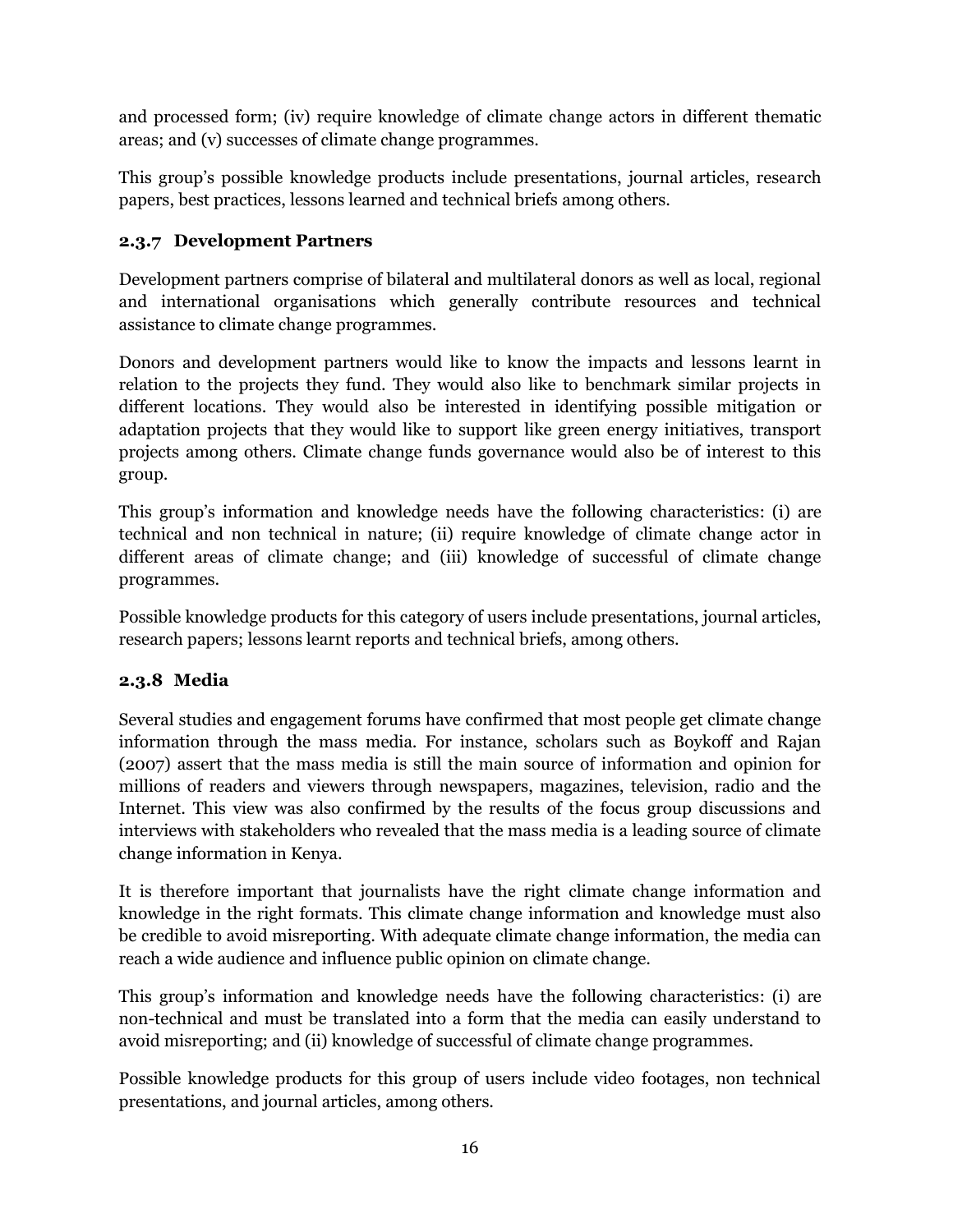#### **2.4 Key Recommendations**

In response to the issues identified in the situation analysis, the consultants came up with several key recommendations to remedy the situation. These recommendations are framed as shown hereunder:

- **(i)** Development of the strategic objectives for climate change information and knowledge management in Kenya; and
- **(ii)** Detailed description of the recommended redesign of the climate change organisational and information architecture.

## **2.4.1 Climate Change Knowledge Management Strategic Objectives and Responses**

The vision of this framework is to establish a comprehensive climate change knowledge management framework that leverages all existing climate change knowledge resources. The goal is to contribute to the attainment of Kenya's climate change resiliency by providing ready nationwide access to and sharing of climate change knowledge resources among the community of practice and people who need access to climate change knowledge.

The specific objectives of this Strategy and corresponding mitigating actions are presented hereunder:

## *Objective 1: Establish a national institutional arrangement for climate change knowledge management*

#### **Imperative:**

In Kenya, climate change knowledge resides in a complex network of individuals, systems and procedures. This network is established in the form of social and technological relationships. The relationships reflect vital interests and mutual interest in climate change issues. Accessing and using this climate change knowledge network will involve understanding and maintaining the integrity of the underlying relationships.

Due to the autonomous nature of the stakeholders involved in the climate change domain, it is important to maintain this autonomy in the climate change knowledge sharing environment. This autonomy is underpinned by the diverse nature of the stakeholders drawn from government institutions, CSOs, private sector and individual researchers. It is therefore impossible to regulate this group.

For the climate change knowledge management framework to succeed, the ministry must set up an institutional arrangement to manage the vast sources of the climate change knowledge and information. This must be guided by the fact that the number of the organisations and people involved in climate change relevant work is huge and will require a central coordination function whose role will be to ensure that the organisations continue generating the climate change knowledge and that this knowledge is transformed in a way that eases its access by all the potential users. This proposed model is designed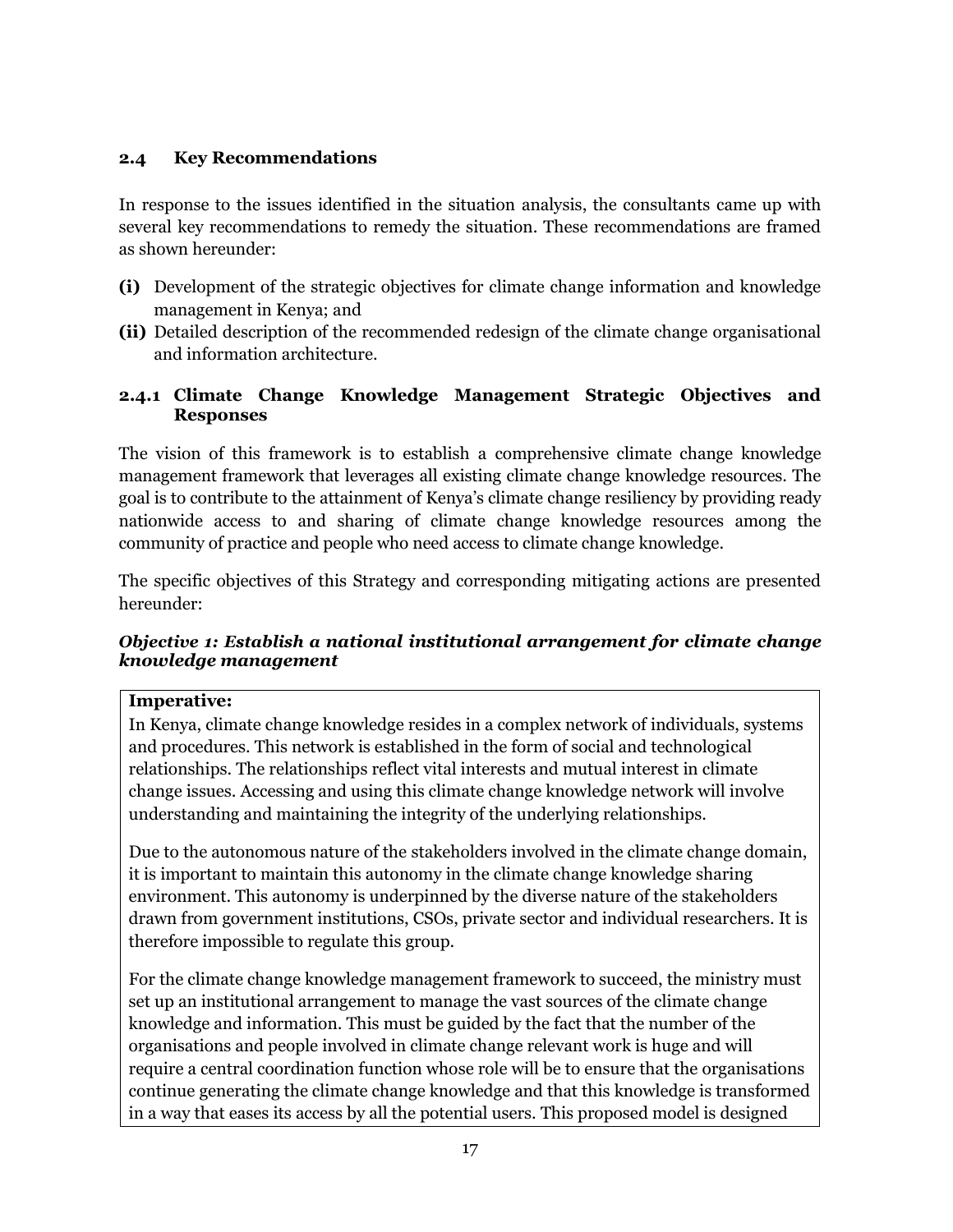around other similar models that have worked well to bring the government, CSO and private sectors together to share climate change information and knowledge; for example Nepal model.

Creating a collaborative culture may require redesigning climate change stakeholders' values and implementing incentives to encourage their participation in meeting the goals of climate change knowledge management. Climate change stakeholders need to appreciate the value of sharing information. Rewards, whether peer esteem or acknowledgement, need to recognise knowledge sharing.

## **Enablers:**

- Goodwill of the organisations involved in climate change activities to share their knowledge;
- Funding of a new knowledge management unit to manage this network or expansion of existing unit within the ministry; and
- Capacity building of the climate change coordinating node.
- A robust incentive programme to attract quality stakeholders into the climate change knowledge sharing network.

## **Actions:**

Set up a network of climate change knowledge generators such as communities of practice, also known as Knowledge Partners with linkage to the knowledge consumers. This network will have a central coordinating node with sufficient capacity to coordinate other nodes, collate all the climate knowledge being generated by these partners, and transcribe this knowledge in formats that satisfy all potential users. The transcription of the knowledge can be done at local level of the knowledge partners or through other knowledge partners with requisite skills set. The sharing of the climate knowledge should be formalised through signing of data sharing agreements between the generators and the CCS or the entity that will be tasked with coordinating the climate change knowledge management in Kenya.

## **Risks:**

- The slow pace of necessary institutional, legal, and regulatory adjustments and programming to mainstream climate change information and knowledge sharing;
- Delays in the assignment of qualified personnel to manage and coordinate the Climate Change Knowledge Management (CCKM) Network; and
- Lack of coherent policies to tap into tacit knowledge from the communities of practice and express these in products that can foster sharing.
- Lack of relevant incentive model to compel the CSO and private sector to join the network. Important lessons can be borrowed from the Nepal climate change knowledge management model which has over 35 institutions in their network
- Autonomous nature of the climate change information and knowledge generators and voluntary information sharing mechanisms especially from the CSO and private sectors may pose a challenge

#### **Responsible** Climate Change Secretariat.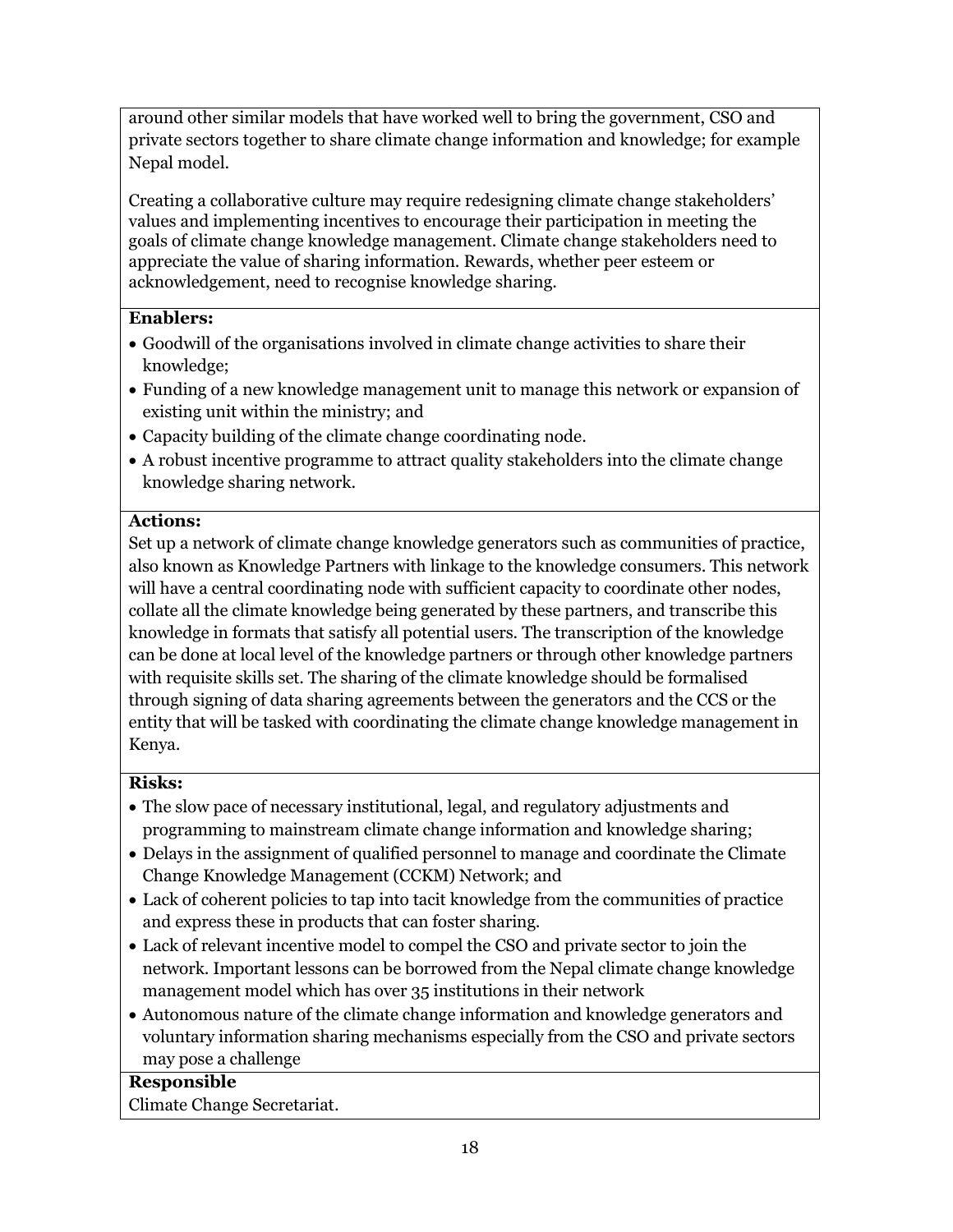The recommended architecture is to have the central node (unit) housed at the CCS of the Ministry of Environment and Mineral Resources; satellite nodes in key line ministries and agencies; and collaborative partnerships with CSOs, private sector, other national and regional climate change adaptation institutions, and networks. This institutional arrangement (network of the climate change knowledge partners) will have:

- Clearly defined functions, operational and administrative responsibilities, and protocols;
- Clear mission, organisation, and implementation mechanisms to enable effective coordination, administration, and management of the climate change knowledge; and
- Resource mobilisation plans complete with cost estimates and a phased implementation plan.

This approach to climate change knowledge management therefore will be based on the Distributed Knowledge Management (DKM) model. DKM is an approach to knowledge management based on the principle that the multiplicity (and heterogeneity) of perspectives within complex organisations is not necessarily an obstacle to knowledge exploitation, but rather an opportunity that can foster innovation and creativity. The DKM approach creates a system in which activities are located to those locations or entities where it is best performed, determined for example, by skills, costs or resources (Galbraith and Lawler, 1993). This distribution may involve independent organisations (in this case climate change knowledge generators) performing each their value-added activities. The distributed knowledge model relies upon knowledge specific decision support with symmetric incentives for peer production of knowledge (Bonifacio, Bouquet and Cuel, 2002).

This Strategy proposes to model the climate change knowledge generators as a "constellation" of knowledge partners which are autonomous and with locally managed knowledge sources. In this approach, a knowledge management system becomes a tool that must support two qualitatively different processes: i) the autonomous management of knowledge which is locally produced within a single knowledge partner (principle of autonomy); and ii) the coordination of the different knowledge nodes without centrally defined semantics (principle of coordination).

This is designed to create, nurture and utilise communities of practice for knowledge management. A community of practice is defined as a unique combination of three elements: 1) a domain of knowledge, which defines a set of issues; 2) a community of people who care about this domain; and 3) the shared practice that they are developing to be effective in their domain. Communities of practice are formed by people who engage in a process of collective learning in a shared domain of human endeavour such as a group of institutions involved in climate change research, a network of surgeons exploring novel techniques, a gathering of first-time managers helping each other cope. In a nutshell, communities of practice are groups of people who share a concern or a passion for something they do and learn how to do it better as they interact regularly (Wenger, 2006).

Communities of practice, as envisioned in this Strategy, are groups of like-minded, interacting people and or organizations who filter, analyse, invest and provide, convene, build, and learn and facilitate to ensure more effective creation and sharing of climate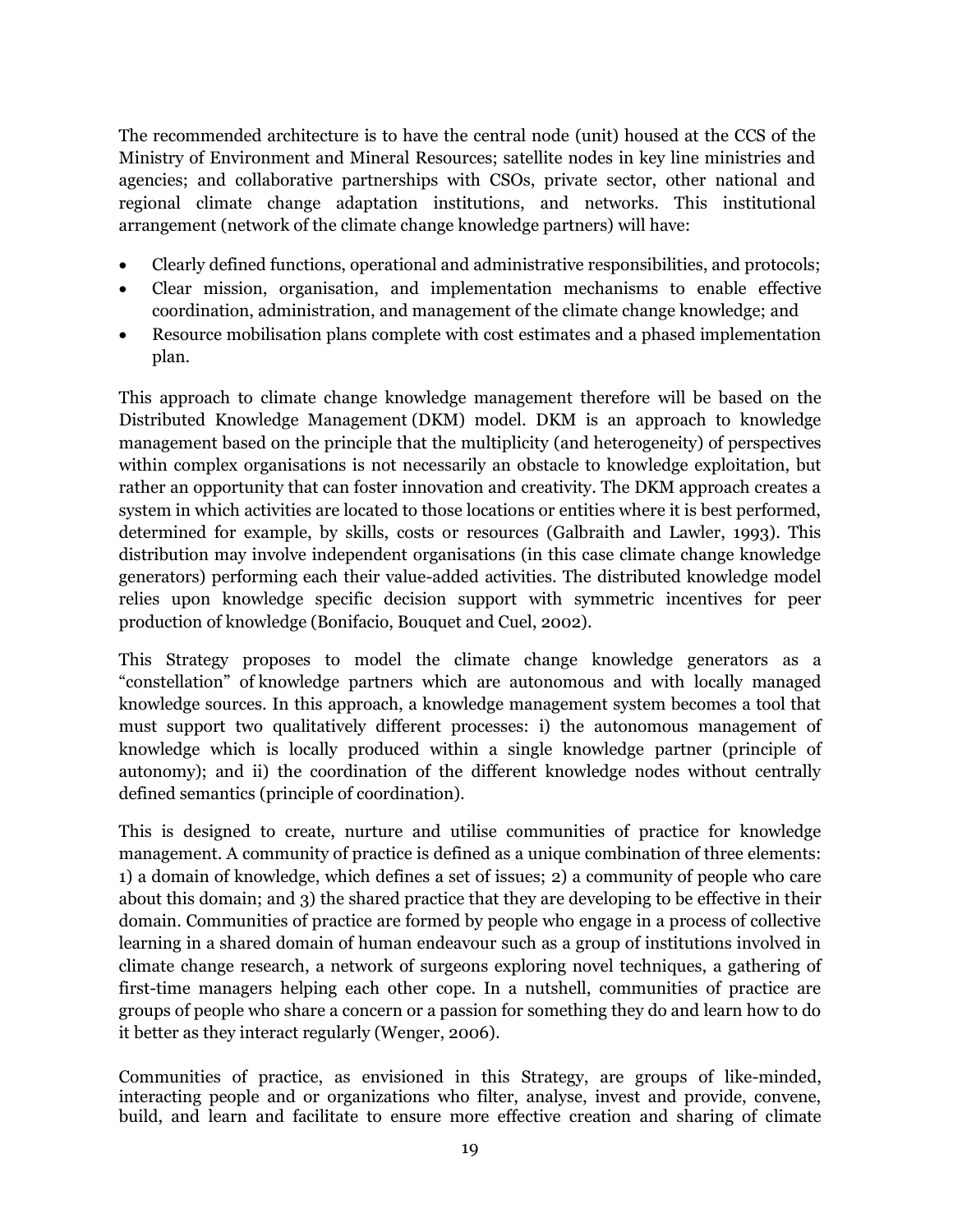change knowledge. Whereas in a broad sense communities of practice cannot be legislated, in this proposed model, there is a good opportunity to create an overarching policy for the government affiliated members of the community to share knowledge with peer organisations and the coordinating central unit. This knowledge then can be shared with all the potential users.

It is envisioned that the distributed knowledge management system on climate change will have decision and policy makers, researchers, private sector, relevant government organisations, civil society organisations, communities and individuals as members. Therefore this model democratises the access to climate change knowledge as the members embrace sharing of climate change knowledge as a concept.

The major advantages of distributed knowledge management model are that it:

- **(a)** Ensures continuous generation of knowledge and knowledge products;
- **(b)** Reduces the resource requirements at the central node;
- **(c)** Eases the acquisition of information and knowledge required to develop reports for communities of practice conventions; and
- **(d)** Rides on existing climate change infrastructure hence require little monitory resources to implement.

Figure 4 below represents the distributed climate change information and knowledge management conceptual framework proposed by this Strategy.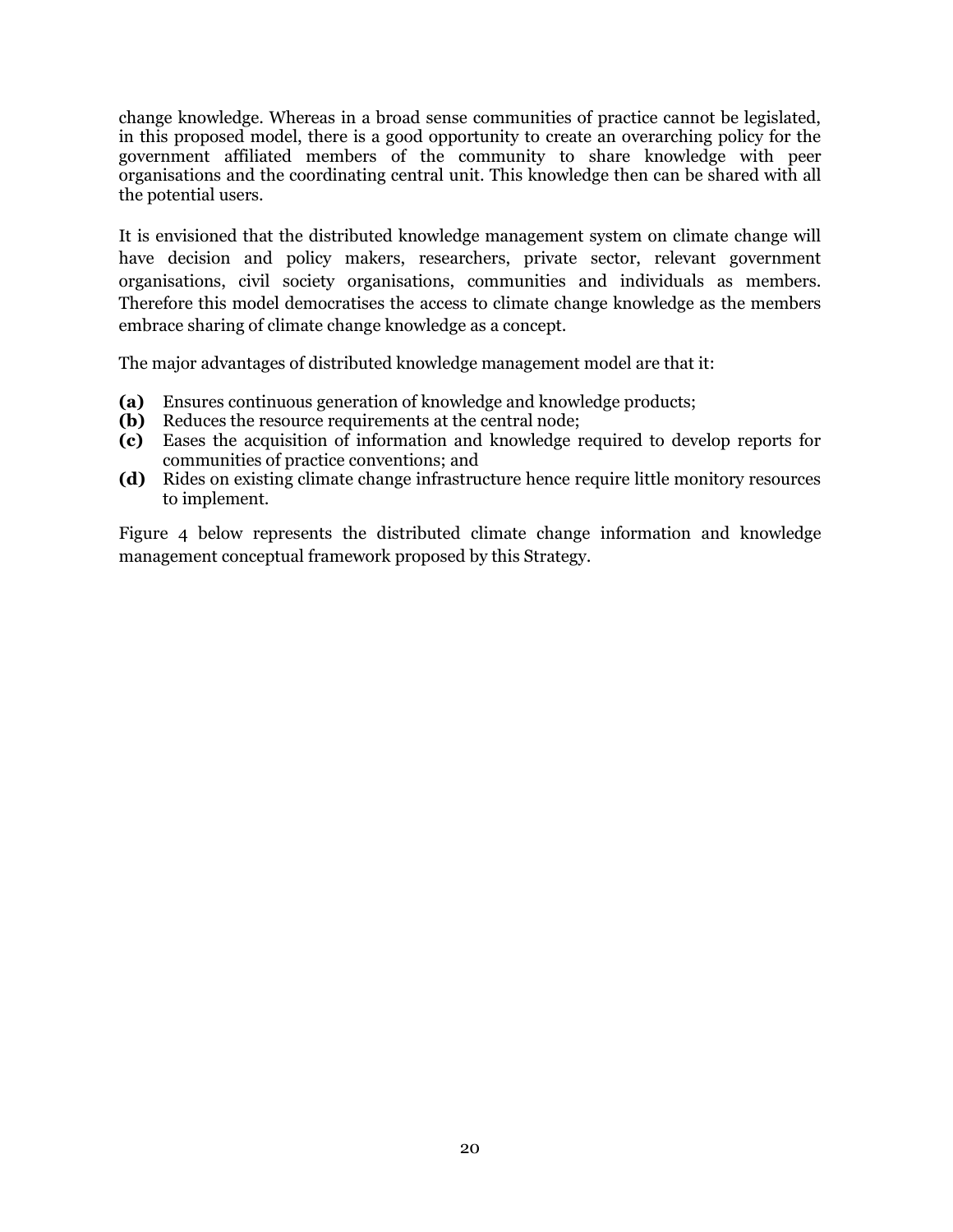

*Figure 4: Distributed climate change knowledge management conceptual framework.*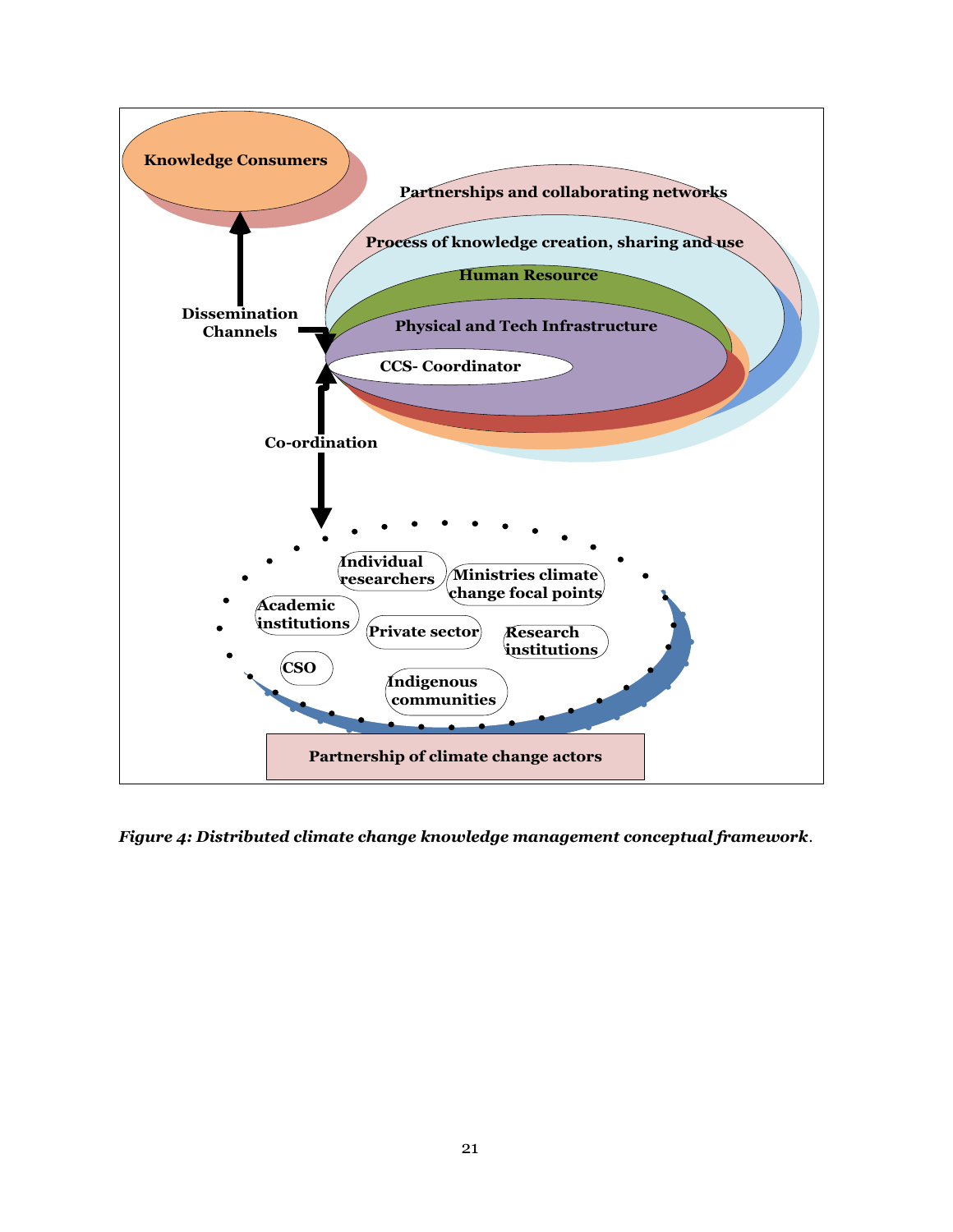#### **Core functions of Climate Change Knowledge Management (CCKM) Network**

The climate change knowledge management network (CCKM) will be the main generators of climate change information and knowledge in Kenya. The central node (coordinating Knowledge Partner in this case CCS or any other designated entity like climate change resource centre) of the network will oversee the implementation and management of an online repository of the generated information and knowledge products relevant to climate change issues. It will also disseminate this information and knowledge, including information on the differential impacts of climate change—across all genders, classes, ages, abilities and ethnic groups.

The network's central node will also host and disseminate updated climate change relevant information and knowledge products in appropriate formats (e.g. web-and paper-based, leaflets, radio broadcasts, videos, animations, still images and brochures) with inputs that include: (i) Climate change relevant information available from national, regional and global sources, including the differential impacts of climate change across genders, classes, ages, abilities and ethnic groups; and (ii) Proceedings of seminars, stakeholder workshops, focus group discussions, progress reports, and other climate change relevant information and knowledge products.

The network will include communities as generators (knowledge partners) of knowledge and promote peer-to-peer and lateral knowledge sharing across all the stakeholders in the climate change domain. To promote both dissemination and interaction in wider scale, mass and social media will be used to facilitate broad knowledge sharing across significant portions of the communities that are (and will likely continue to be) affected by climate change<sup>1</sup> .

From the attendance of the county forums it was clear that most of the climate change knowledge does not reach the potential users such as farmers and fishermen. It is, therefore, important to put in place interventions to enhance access to climate change information and knowledge products. This should be implemented within the context of the wider Network and associated institutional arrangement with emphasis on gender sensitivity, particularly in generating climate change-relevant information.

#### **Key responsibilities of the coordinating partner (CCS) of Distributed Climate Change Knowledge Management Network**

According to the proposed model, the knowledge management tasks and responsibilities are to:

- identify the necessary changes to foster climate change knowledge sharing;
- support and promote network learning by building a culture that fosters open communication, expert networking, etc;
- design the climate change knowledge management framework at the level of the whole

 $\ddot{\phantom{a}}$ 

<sup>1</sup> *See public awareness and communication chapter for further details.*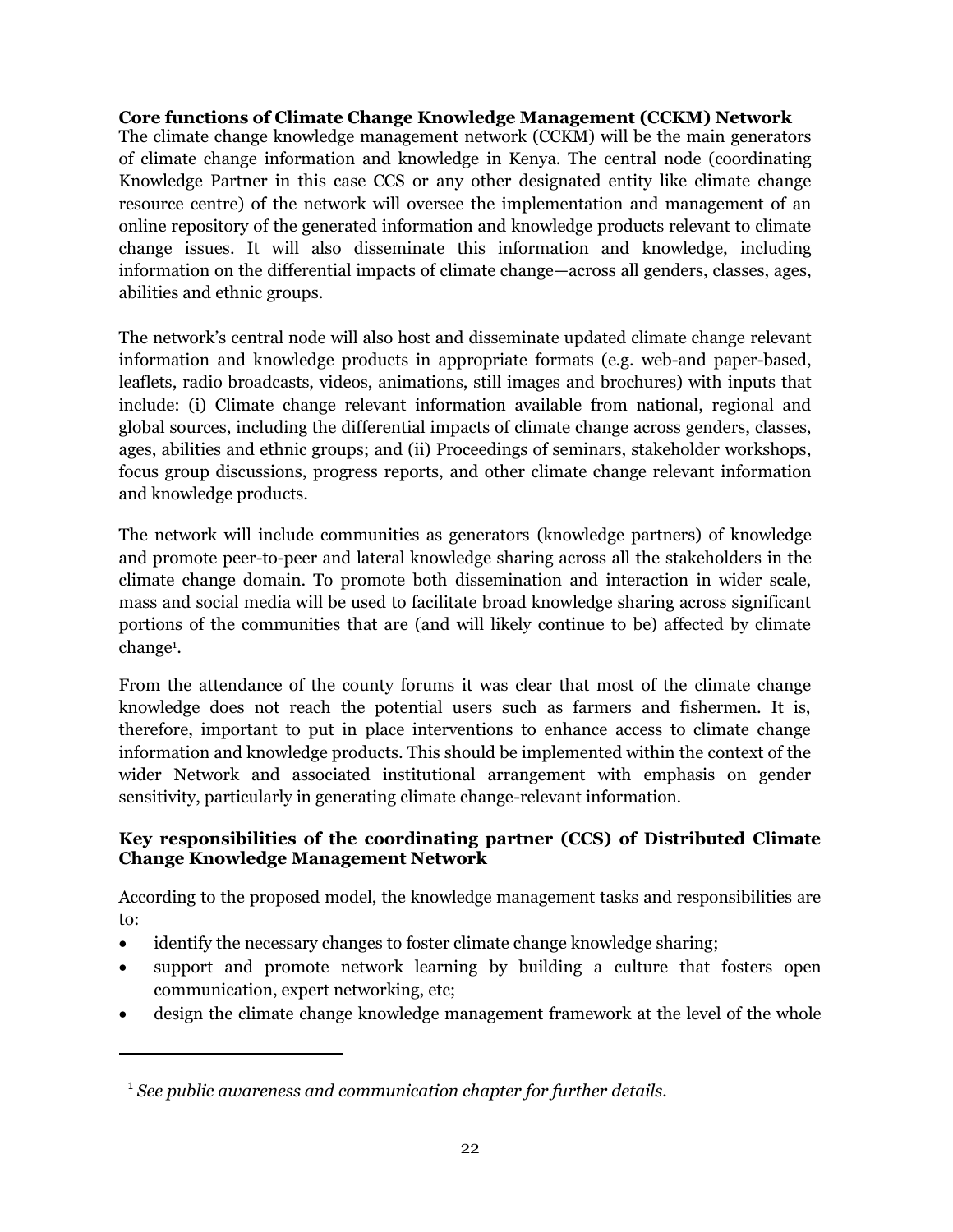network;

- work for building a knowledge management infrastructure (design, implementation, monitoring, evaluation of human, resource centres, and technological resources, etc);
- handle the identification, acquisition, organisation, protection, distribution and sharing of knowledge resources;
- coordinate knowledge management programmes and systems;
- coordinate the process of creating and using knowledge (development of new products and services, market research, etc); and
- Coordinate the relationships with external partners and providers of information and knowledge.

#### **Incentives to encourage partners to join the climate change information and knowledge sharing network**

It is recommended that an incentive programme be put in place to encourage all the existing organisations and individuals engaged in climate change activities to join the proposed network. The network is positioned to be the authoritative source of climate change information and knowledge in Kenya. It will therefore be beneficial to the climate change knowledge generators to join the network. The following are examples of the incentives that can be proposed to potential partners of the Network: (i) Access to wide range of professionals involved in climate change; (ii) Peer recognition; (iii) Access to the government-generated data for free or at subsidised cost; (iv) Acknowledged and credited by the MEMR as a National Climate Change Knowledge Partner; and (v) First priority access to the proposed national climate fund as proposed in the work of subcomponent 8

## *Objective 2: Develop the capacity of the coordinating unit to effectively lead the management of climate change knowledge*

#### **Imperative:**

A well-staffed team with a strong team leader and "cross-sectoral" expertise is essential for the successful implementation of the climate change knowledge management network envisioned in this framework. The central node of the climate change knowledge management network must be able to answer the following questions:

- Who in the climate change knowledge management network has what knowledge?
- How do they work with it?
- Who else needs it and in what form?
- How might it be categorised so that people who need it can easily find it?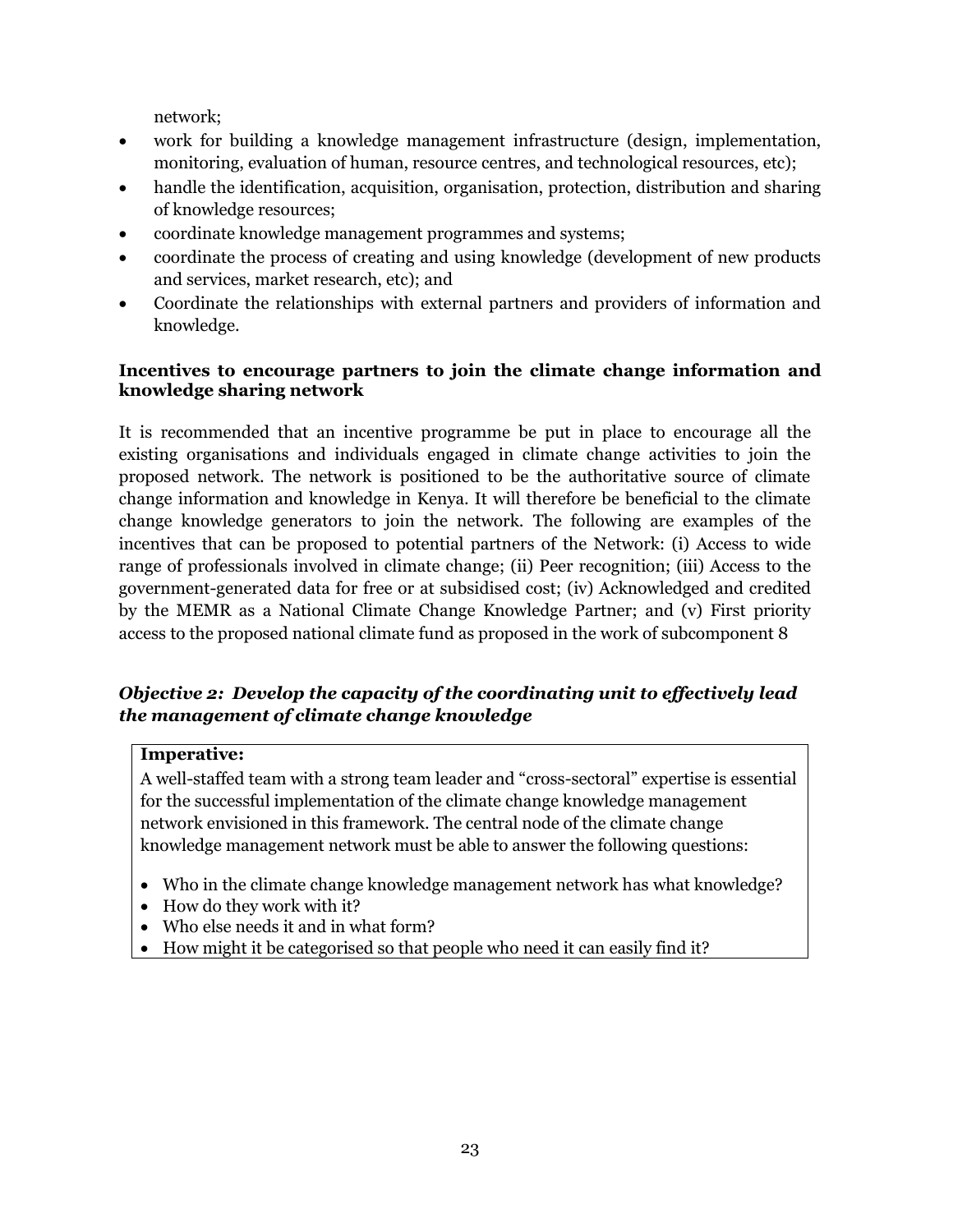#### **Enablers**

Recruitment of the people with the following skills:

- Subject matters in climate change;
- Project management;
- People management with strong engagement skills and experience;
- Experience in change management;
- Librarianship
- Information Technology (IT); and
- Public communication.

#### **Actions:**

- Recruitment of the necessary personnel; and
- Development of a strong engagement plan with stakeholders (knowledge partners).

#### **Risks**:

- Lack of funding; and
- Government bureaucracy may delay the process.

#### **Responsible**

Climate Change Secretariat.

## *Objective 3: Develop and maintain a robust and up-to-date climate change knowledge management system*

#### **Imperative:**

The key requirement for strategic decision making is good knowledge and information and, with this objective, use of ICT can significantly contribute to easing of collection, storage, access, collation and dissemination of climate change knowledge and information. Since the current climate change knowledge management systems existing Kenya are developed independently by the various organizations, they are therefore likely to be incompatible and difficult to integrate because they are based on disparate standards It is recommended that CCS implement a technology-based climate change knowledge management system using industry standard like Dublin Core Metadata. This standard will be adopted by knowledge partners to enable integration of the knowledge they generate into the centralized system. It is also recommended that the implementation is based on a phased approach. The system will serve as one stop online space where most of the climate change information and knowledge in Kenya reside providing potential climate change knowledge users in Kenya with a resource to explore, evaluate, synthesise, and learn about climate-related information and knowledge like climate change vulnerabilities, environmental impacts, disaster risk, and socio-economic datasets, as well as synthesised products such as climate adaptations, mitigation, and climate change risks, which are built and packaged for specific user-focused functions such as climate change indices for a particular region at multiple levels of details. The system will also have cross linkage with similar systems outside the country to capture experiences and lessons learned from other regions. The development of this can be scaled from the prototype developed as part of deliverables for SC7.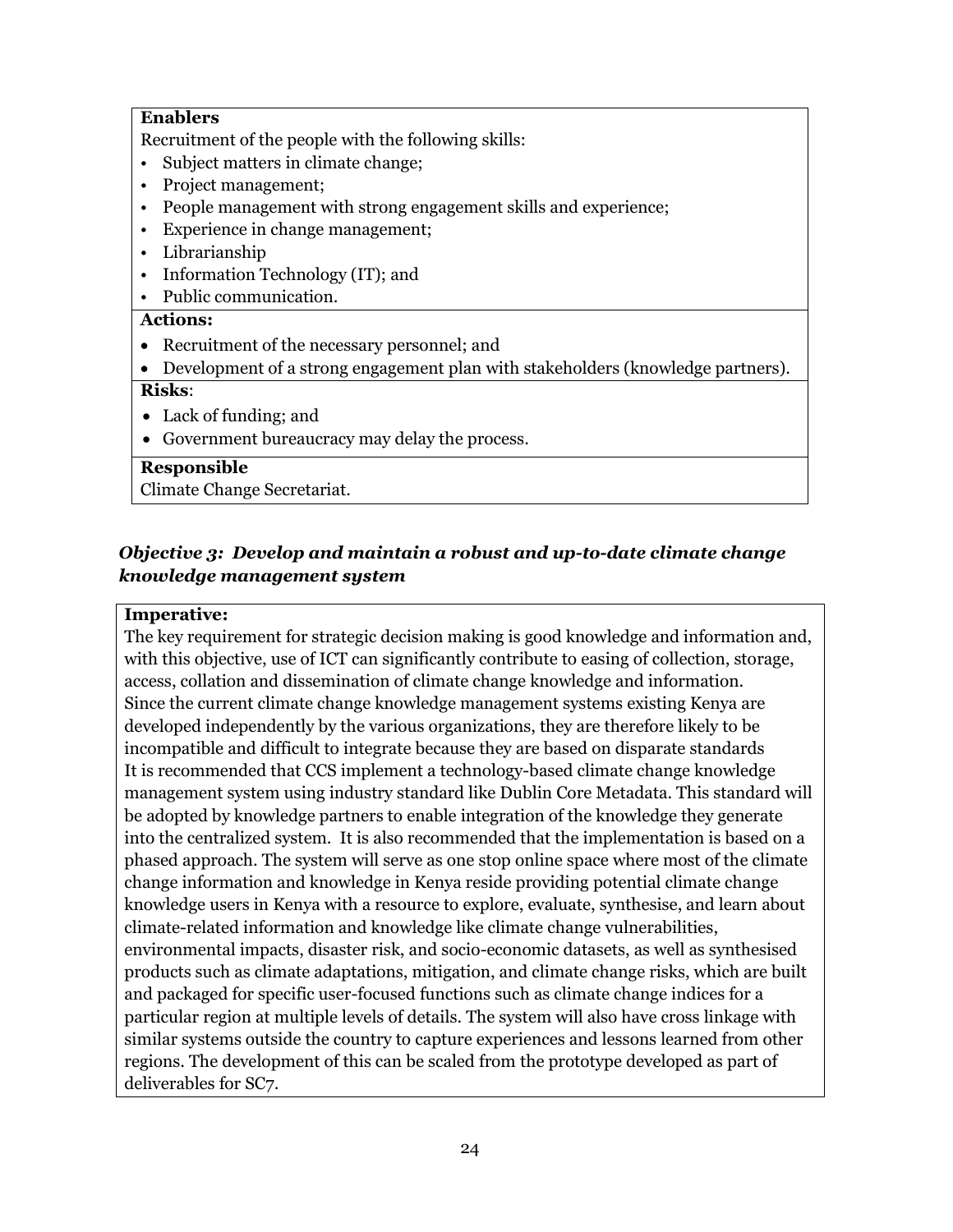## **Enablers:**

Funding for the full climate change knowledge system.

#### **Actions:**

Sourcing for the funding and appropriate partners to implement the full system

#### **Risks**:

- Lack of funding; and
- Non-acceptance of the system by the stakeholders.

#### **Responsible**

Climate Change Secretariat.

## *Objective 4: Develop and implement a mechanism for monitoring the application of climate change knowledge by policy makers and other users*

#### **Imperative:**

This is the most important objective of the climate change knowledge exchange process as it is where the true value of knowledge management is realised. The experiences learnt in one community by application of certain mitigation or adaptation action replicated in another region would be a good indicator of value of climate change knowledge management

#### **Enablers**

- Definition of correct and justifiable measurement and indicators.
- Feedback mechanism for the climate change information and knowledge use.

#### **Actions:**

- Develop a monitoring and evaluation system and utilise it to collect, analyse and report on the outcomes of the implementation of the specific actions recommended in this Strategy. This should be used to make decisions on any interventions needed to ensure successful implementation.
- Develop a feedback mechanism for use of the climate change information and knowledge by all the members of the climate change information and knowledge network.

#### **Risks**:

Use of wrong measurements and indicators may give a wrong picture

## **Responsible**

Climate Change Secretariat.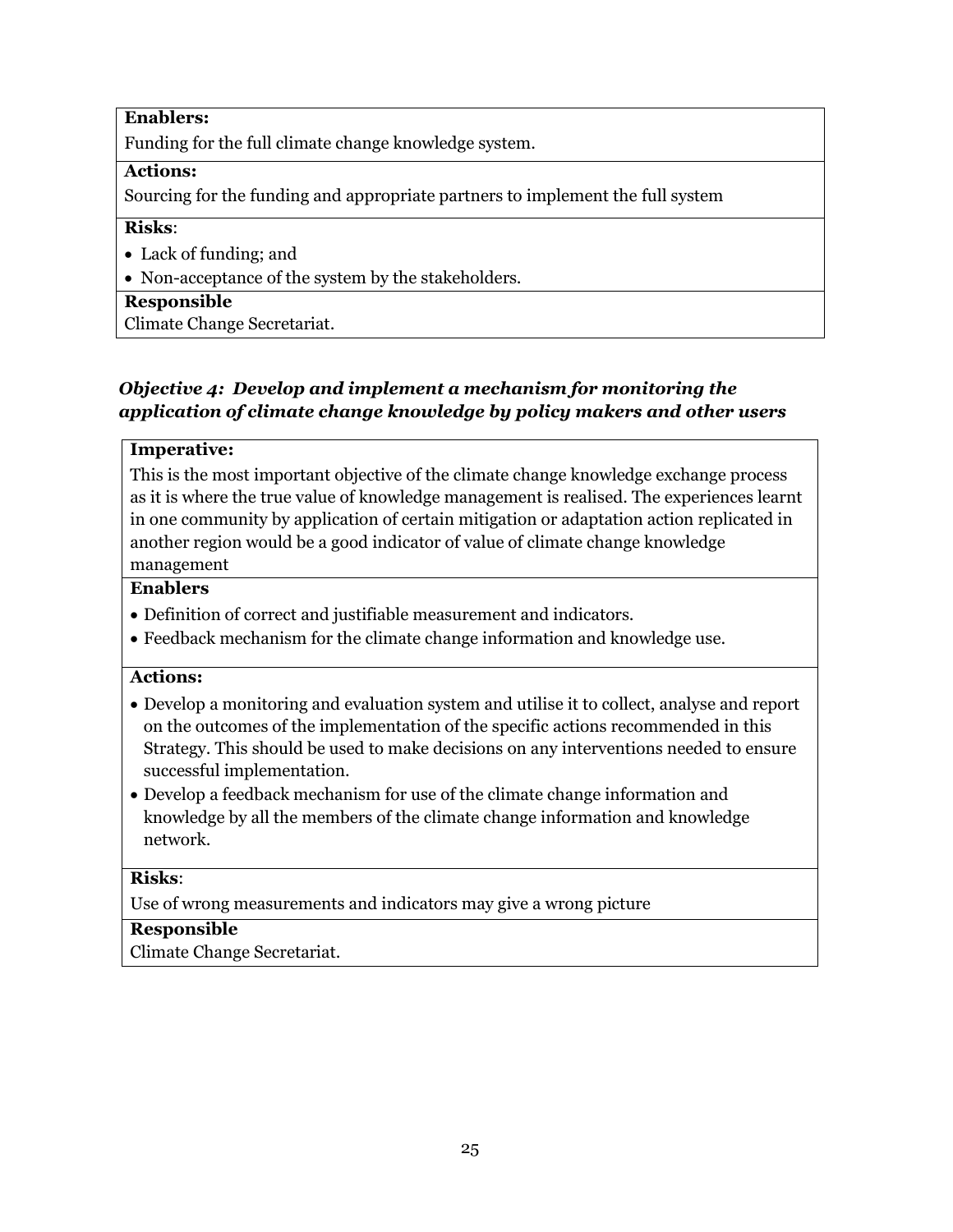### *Objective 5: Establish a Climate Change Resource Centre*

#### **Imperative:**

The physical dimension of climate change information and knowledge management involve having, an organized physical space that will house hard copies of published multimedia materials and other knowledge products on climate change. Our recommendation is to establish one national climate change resource and then use the existing infrastructure to devolve to the counties. We recommend partnership with Kenya National Library Services (KNLS) to house the climate change information and knowledge products at the county levels as this is their core business As a facility within the MEMR, the Climate Change Knowledge Resource Centre is an organised physical space that will house hard copies of published, multimedia materials and other knowledge products on climate change in Kenya. These materials will be acquired by MEMR from commercial establishments or other agencies, national or international, involved in climate change; contributed by CSO, private sectors and international research institutions; and solicited from government institution and the academia. Examples of these are books, manuals, reports, policy documents, agreements, hazard maps, posters, videos, still images, audio and other reference materials. These will be catalogued and indexed for easy retrieval and circulation. It will provide library services to MEMR and the general public on climate change issues. During the development of this Strategy the consultants interviewed AAP and they were informed that there are already plans to build special purpose climate change library and resource centre at the KMD headquarters. Instead of building a new resource centre, it is recommended that CCS will use the same facility.

Climate Change Knowledge Resource Center may also contain a live exhibit area or a semi-permanent climate change interpretive center. An environmental interpretive or interpretation center is a facility for the dissemination of knowledge of nature. Sometimes called eco-museums, interpretation centers use different media to enhance the understanding of nature. To aid and stimulate the discovery process and the visitor's intellectual and emotional connection to nature, the main presentation strategy tends to be user-friendly and interactive, and often use exhibits and multimedia programmes. The Climate Change Knowledge interpretation center may contain temporary exhibit modules. Unlike traditional museums, it will not aim to collect, conserve and study objects. The Climate Change Knowledge interpretation center will be a specialized fixture for communicating the significance and meaning of climate change to educate and raise awareness.

#### **Enablers**

- Financing for the physical centralised resource centre.
- Ability to recruit other partners like Kenya National Library Services.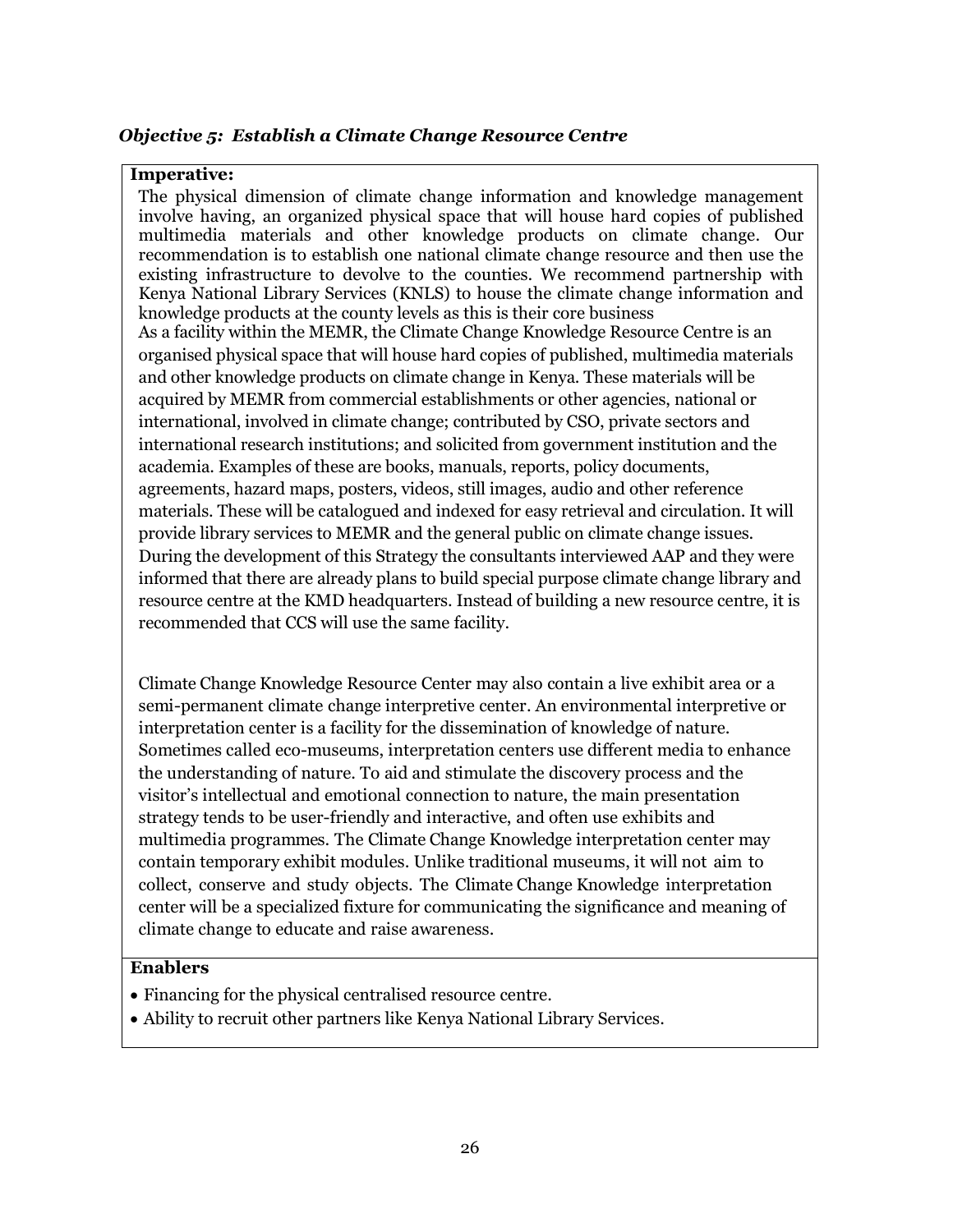## **Actions:**

- $\bullet$  Identify the financiers of the national climate change resource centre.
- $\bullet$  Identify the land where the centre will be built.
- Tender for the architectural designs.
- Tender for the construction of the centre.

## **Risks**:

Lack of funding.

# **Responsible**

Climate Change Secretariat.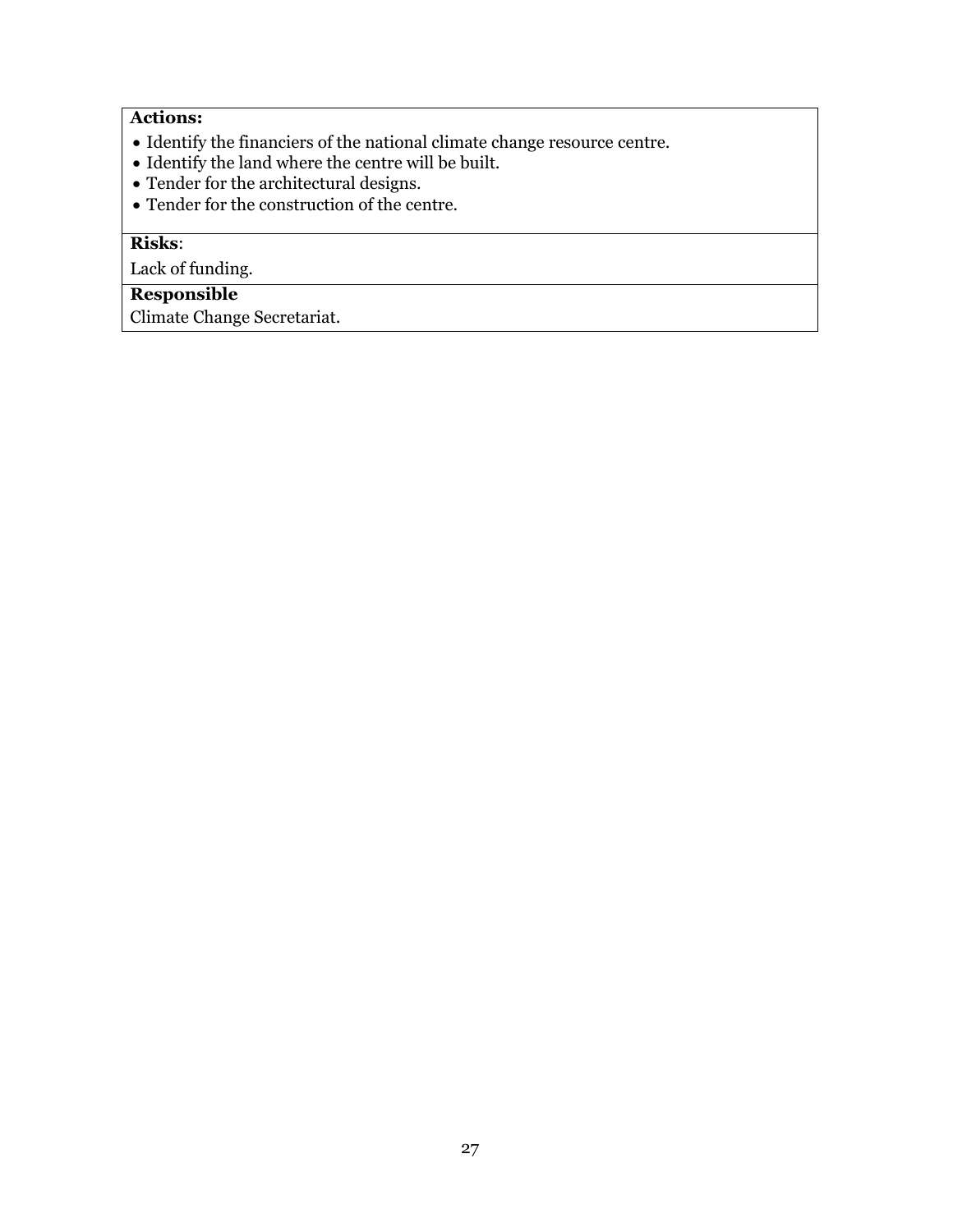#### **2.4.2 Indigenous Climate Change Knowledge Management**

Indigenous communities have long been recognised as being particularly vulnerable to the impacts of climate change due to the close connection between their livelihoods, culture, spirituality and social systems and their environment. At the same time, however, this deep and long-established relationship with the natural environment affords many indigenous peoples with knowledge that they have long used to adapt to environmental change, and are now using to respond to the impacts of climate change.

The potential of indigenous knowledge for informing observations of and response to climate change is an area of growing interest, particularly for those working at community level where access to other forms of "scientific" knowledge are inaccessible or incomplete. Increasingly, in international forums such as the United Nations Framework Convention on Climate Change (UNFCCC) and Intergovernmental Panel on Climate Change [\(IPCC\)](http://www.ipcc.ch/) are steadily giving space to indigenous knowledge. While this potential is exciting and may offer new ways to directly engage local communities in action on climate change, it also brings with it important concerns about power, rights and ethics in engaging with these kinds of partnerships. These key issues guide the provision of resources for better understanding of the relationship between indigenous knowledge and climate change, the potential this relationship may hold, and the challenges that may underlie it. This is prominently exhibited in the work done by KMD among the *Nganyi* community in Western Province where the community did not want to share their rainmaking skills with outside communities. Building trust with these communities is there key ingredient to sustainable management of this indigenous knowledge.

Indigenous knowledge is now recognised as a powerful tool for compiling evidence of climate change over time and is beginning to be seen as a tool for forecasting seasonal climate information. In Kenya where the technical infrastructure available for climate observation and forecasting is limited, this may offer an important resource for a wide range of stakeholders including researchers and communities. For example the Borana people of northern Kenya have traditionally used the behaviour of their cattle to forecast drought and therefore plan for drier seasons. It is therefore important to integrate indigenous and scientific forecasting to improve its accuracy and uptake at local scales.

Despite the clear value of linking indigenous knowledge to action on climate change, it is important to consider how engaging with the communities who hold this knowledge may raise issues of rights, ethics or social justice. The ethically questionable expropriation of indigenous knowledge in industries such as pharmaceuticals and cosmetic industries underscores the importance of meaningful participation of indigenous communities in planning, approving and implementing processes that involve their knowledge or resources.

Most of the indigenous knowledge exists in a tacit form. The three major recommended approaches to be used to capture tacit knowledge from groups and individuals are: (i) interviewing indigenous knowledge experts ;(ii) learning by being told; and (iii) learning by observation.

Interviewing experts can be done in the form of structured interviewing or by recording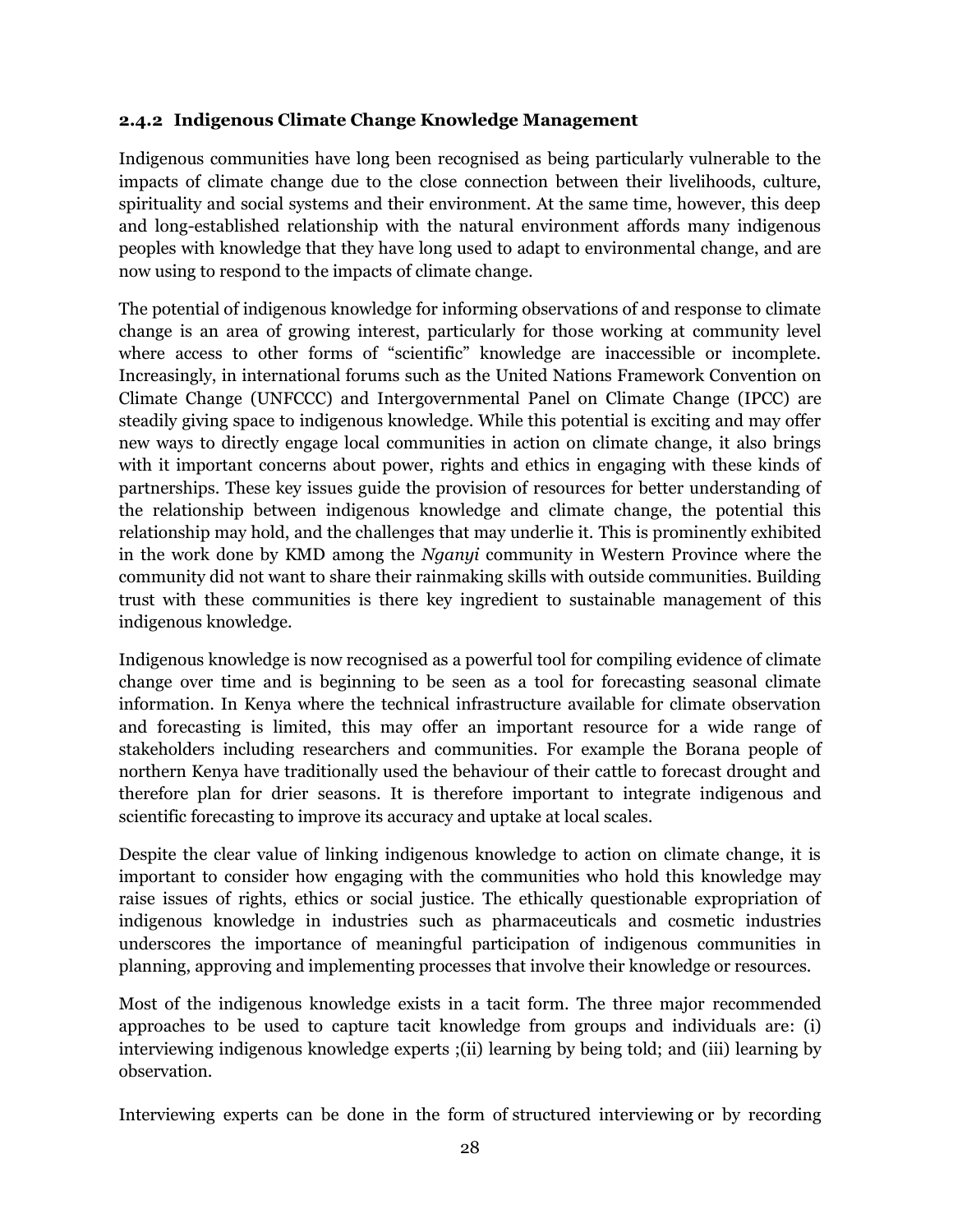organisational or communities' [stories.](http://en.wikipedia.org/wiki/Narrative) Structured interviewing of experts in a particular subject is the most commonly used technique to capture pertinent tacit knowledge. The interviewing would be very important in codifying the existing indigenous knowledge. All of these approaches should be recorded in order to transfer the tacit knowledge into reusable explicit knowledge.

We recommend use of the IIRR framework for documenting the indigenous knowledge. This model advocates for open access so the indigenous communities are informed of the open access if they volunteer their knowledge. This model is appropriate due to complexities of patenting the indigenous climate change knowledge. It is also difficult to compensate the whole community for this knowledge. In addition, it is recommended that these indigenous communities be recruited into the climate change knowledge management network.

## **2.5 Climate Change Knowledge Management Enablers**

## **2.5.1 Technology**

Climate change is an imposing challenge faced across all continents. Developing economies like Kenya are no exception. Climate change is impacting not just agriculture but rural ecosystems more broadly and urban environments as well. Kenya can learn from the mistakes of the other countries and adopt technologies which have worked. These technologies may include information and communication technologies (ICTs) used in the management of climate change information and knowledge.

ICTs have multiple relationships with climate change issues. For instance, the ICT sector itself and operation of the technology contributes over 2 percent to the global carbon emissions (Milosevic, 2011). On the other hand, ICTs could play an important role – through "smart" applications – in reducing the carbon footprint of sectors contributing the other 98 percent of emissions. ICTs will also have an important role to play in the development of adaptive capacity (Ospina and Heeks, 2010). In this framework, the focus is not specifically on mitigation or adaptation but on ICTs' relation to climate change information and knowledge management strategy. That is, the power to easily avail climate change information and knowledge to the government policies making processes, civil society climate change initiatives and other high level plans to address the challenge of climate change through enabled access and awareness by using the relevant ICTs.

The key requirement for strategic decision making is good knowledge and information and, with this objective, use of ICT can significantly contribute to ease of collection, storage, access, collation and dissemination of climate change knowledge and information. ICTs can be used to form a clearinghouse mechanism providing pointers to distributed climate change knowledge and information for decision makers, policy planners, scientists and engineers, researchers, and media, among others.

There are five advantages of using technology as an enabler to knowledge management. These are learning, sharing, connecting, consolidation, and innovation.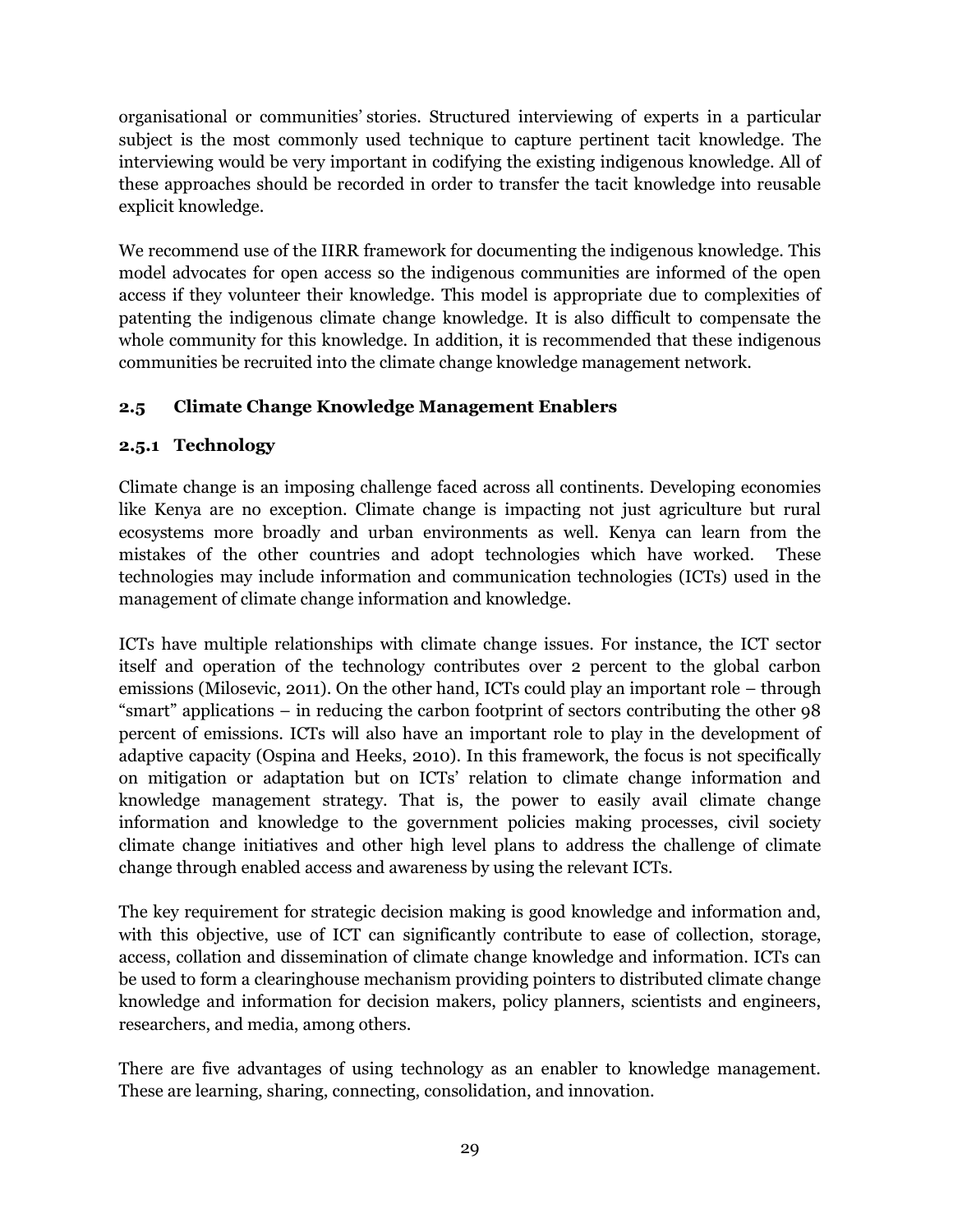*Learning:* Users acquire knowledge from the technology-based knowledge management platform but are not able to contribute their own.

**Sharing:** Users exchange knowledge and information they have acquired. This is a critical component of knowledge management which facilitates adoption.

**Connecting:** The primary purpose of the technology based knowledge management platform is to enable users to connect and constantly interact with each other. Such a platform only ensures that those directly involved in the exchange of knowledge and information are aware of what is being contributed as opposed to the whole community and will neither process nor be directly responsible for archiving the knowledge shared among the users.

**Consolidation:** If a technology-based knowledge management platform is set up to consolidate knowledge, it collates processes and summarises the vastest quantity of knowledge possible that relates to its topic(s) and theme(s) of interest. The main function of a knowledge management system is to help its users to assimilate vast quantities of knowledge by offering it to them in digested, ready-to-use formats.

This knowledge will be gathered from a variety of sources external to the platform, including from its users. Notably, though a consolidating platform processes the knowledge it collects, it never complements it with original knowledge of its own.

**Innovation:** An innovation platform collects and processes existing knowledge and attempts to use it to move beyond the status quo, challenging existing assumptions and generating new ideas, perspectives and findings.

It should be noted that it is possible, and in many cases desirable, that one knowledge management system or portal should serve all the five functions.

The common types of ICT-based knowledge management systems include: (i) Groupware systems; (ii) The intranet and extranet; (iii) Data warehousing, data mining and online analytical processing system (OLAP); (iv) Decision support systems; (v) Content management systems; and (vi) Document management systems.

**(i)** *Groupware systems:* Groupware is a term that refers to technology designed to help people collaborate and includes a wide range of applications. These include communication, conferencing and collaborative management.

*(ii) The intranet and extranet:* The intranet is essentially a small-scale version of the internet, operating with similar functionality, but existing solely within the organisation.

*(iii) Data warehousing, data mining and OLAP:* The goal of storing data in a centralised system is thus to have the means to provide them with the right building blocks for sound information and knowledge. Data warehouses contain information ranging from measurements of performance to competitive intelligence.

*(iv) Decision support systems:* The role of these systems is to provide access to and manipulate data. They usually work with a data warehouse, use an online analytical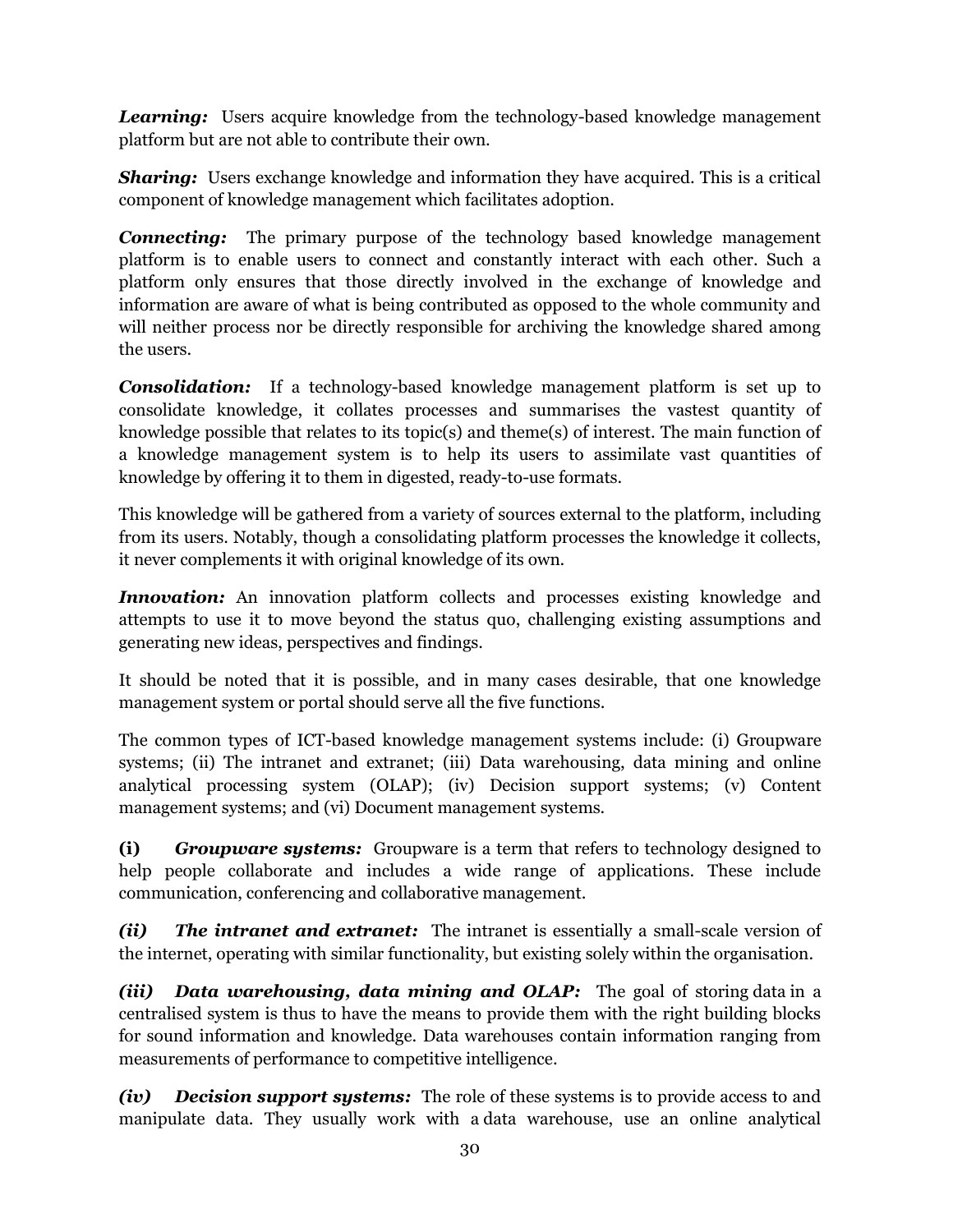processing system (OLAP), and employ data mining techniques. The goal is to enhance decision-making and solve problems.

*(v) Content management systems:* Content management systems are very relevant to knowledge management since they are responsible for the creation, management, and distribution of content on the intranet, extranet, or a website. A content management system may have the following functions:

- $\triangleright$  Provide templates for publishing;
- $\triangleright$  Making publishing easier and more consistent with existing structure or design;
- $\triangleright$  Tag content with metadata, which is allowing the input of data that classifies content (such as by keywords) so that it can be searched for and retrieved;
- $\triangleright$  Make it easy to edit content;
- Version control tracking changes to pages and, if necessary, allowing previous versions to be accessed;
- Allow for collaborative work on content;
- Integrated document management systems;
- Workflow management allowing for parallel content development; and
- $\triangleright$  Provide extensions and plug-ins for increased functionality.

*(vi) Document Management Systems:* Document management systems, as the name implies, are systems that aid in the publishing, storage, indexing, and retrieval of documents. Although such systems deal almost exclusively with explicit knowledge, the sheer volume of documents that an organisation has to deal with makes them useful and in some cases even mandatory. Often they are a part of content management systems.

Usually, a document management system will include the following functions: i) classification using metadata; (ii) indexing; (iii) searching and retrieval; (iv) capturing; and (v) versioning.

#### **(a) Proposed climate change knowledge management system**

In an effort to serve as a "one stop shop" for climate change related knowledge, information, data, and tools, use technology as the enabler of the climate change knowledge management strategy is recommended. The successful integration of scientific information in decision making often depends on the use of flexible frameworks, data, and tools that can provide comprehensive information to a wide range of users, allowing them to evaluate how to apply the scientific climate change information and knowledge in policy design and planning.

The aim of the ICT-based climate change knowledge management system is to help provide all the potential climate change knowledge users in Kenya with a resource to explore, evaluate, synthesise, and learn about climate-related vulnerabilities and risks at multiple levels of details. Using climate science research results to inform the decision making process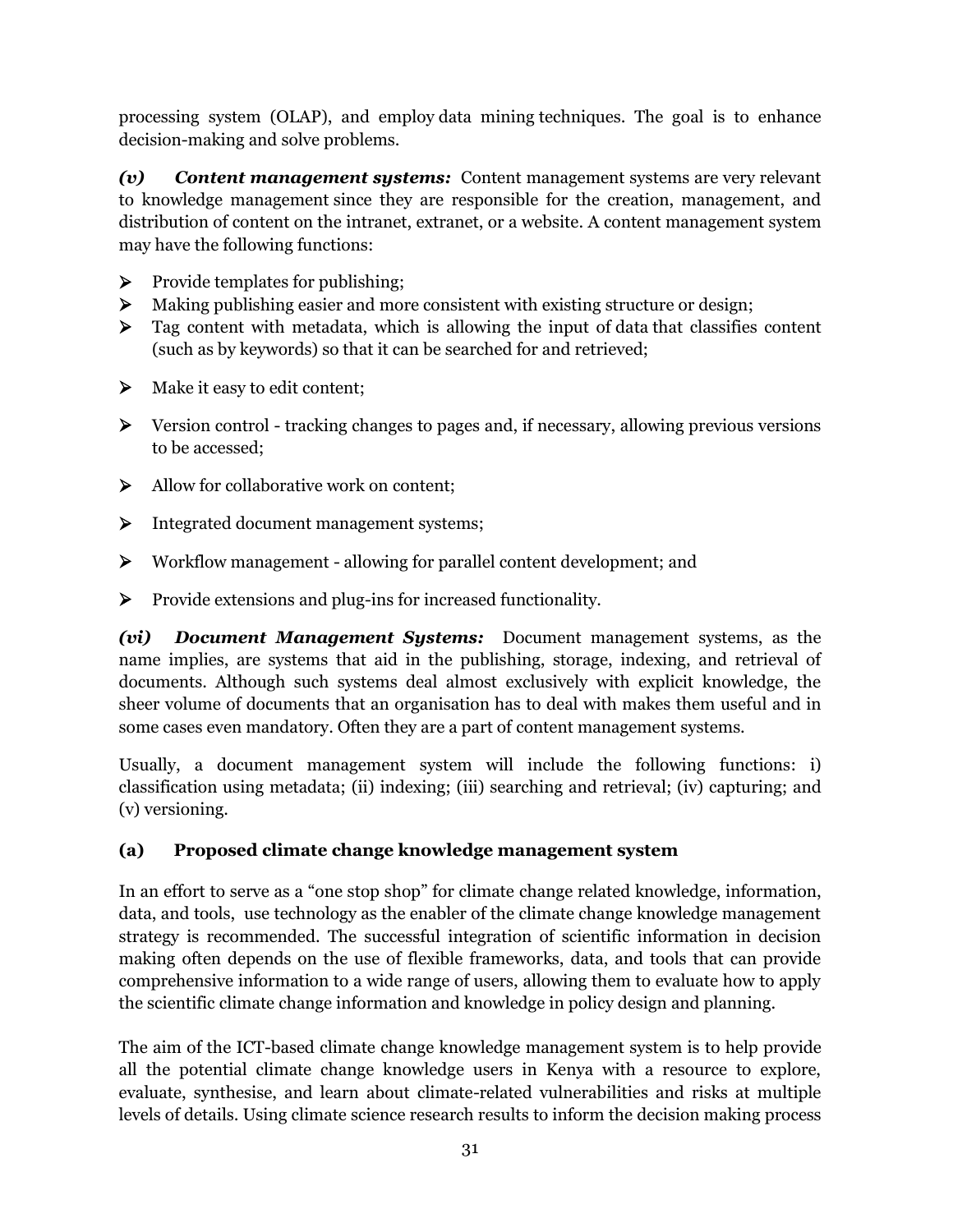concerning policies or specific measures needed to tackle climate impacts, or even to understand low carbon development processes, appropriate use of technologies to lower carbon emissions, is often a difficult yet crucial undertaking.

The proposed Climate Change Knowledge Management (C2KM) system will contain environmental, disaster risk, and socio-economic datasets, as well as synthesised products such as climate adaptations, mitigation, climate change risks, which are built and packaged for specific user-focused functions such as climate change indices for a particular region. The C2 KM system will also provide intelligent links to other resources and tools.

If the data fed into the system is spatially referenced it can be visualised on a Google Maps interface. Users will be able to evaluate climate-related vulnerabilities, risks, and actions for a particular location in Kenya by interpreting climate and climate-related data at different levels of details. The key benefits of the system will include : (i) Learn about climate information;(ii) Increase knowledge on climate change related actions; and (iii) Map specific climate change knowledge.

The main purpose of C2KM is to initiate to establish and maintain an operational and functional technology-based climate change knowledge management system. This system, as pointed out earlier, will be a multi-sectoral and thematic knowledge management system (climate change) instead of an organisational knowledge management system for the CCS or the MEMR. In other words, it will be a system that will serve all the stakeholders involved in climate change including the CCS, MEMR, government agencies, NGOs, civil society and the private sector.

The C2KM will manage and integrate the following components or modules: metadata; multimedia knowledge products (audio, still images, animation, video); hazard maps; research results; best practices from projects; lessons learnt from projects; climate change documents (laws, policies, regulations, agreements), links to other climate change-related knowledge sources and learning modules.

## **(b) C2KM key functionalities**

The envisioned C2KM system incorporates all the aspects of the technology-based knowledge management systems, that is, learning, sharing, collection, consolidation, and innovation. By use of SOA as a design and implementation strategy, the system is built in a phased approach, where successor phase uses the prior phase.

#### **(i) Content management capabilities**

Content management is very relevant to knowledge management since the functionality will be used for the creation, management, and distribution of content on the intranet, extranet, or a website. The content management module (CMS) is used for managing user blogs, forums, tagging, collaboration content, and wiki, among others.

#### **(ii) Document management functions**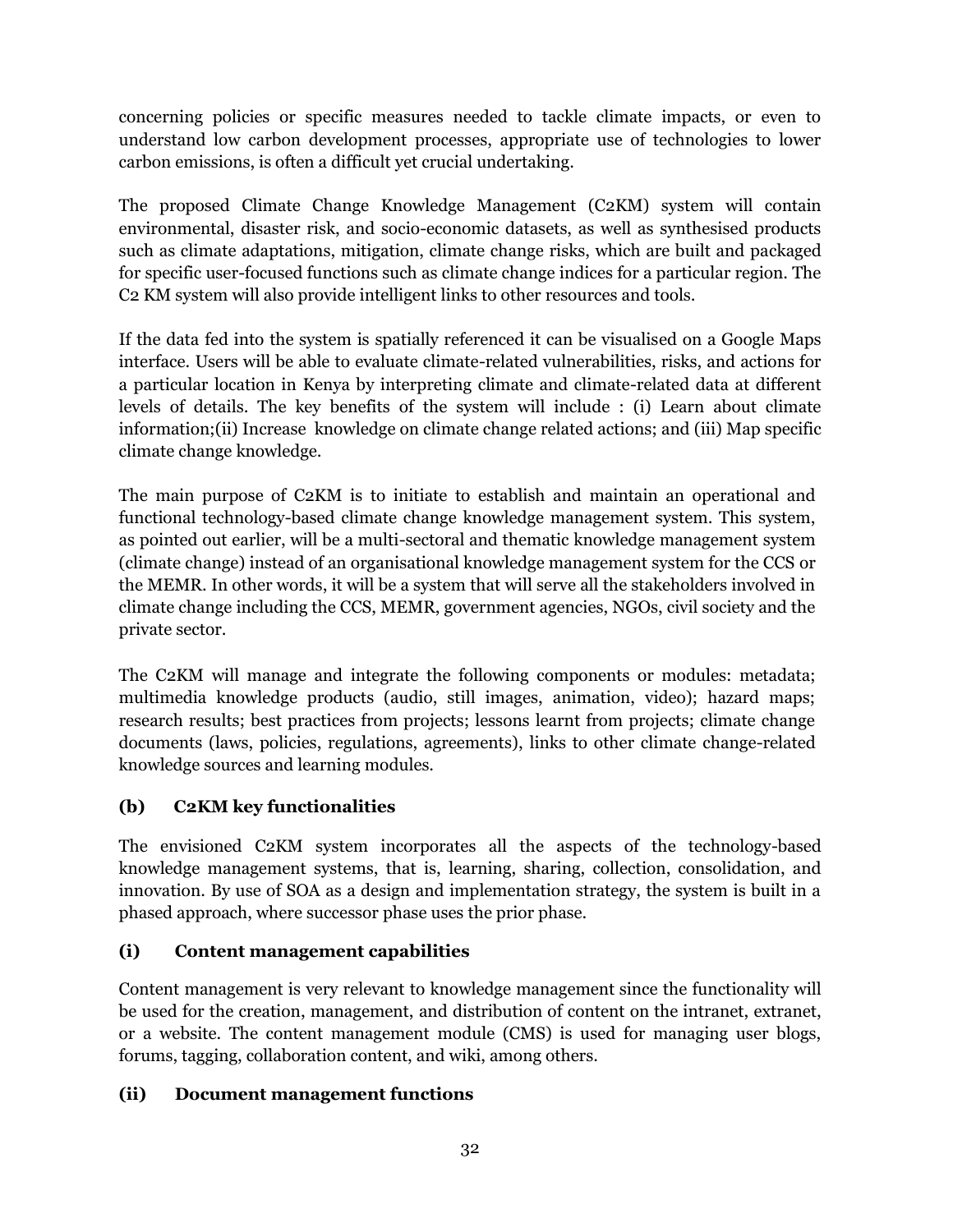Document management module of the systems will aid in the publishing, storage, indexing, and retrieval of various climate change documents or reports. This module will be used to manage explicit knowledge and can be part of the content management module. Core elements delivered by this module are documents classification using metadata, indexing, searching and retrieval.

## **(iii) RSS feed:**

News feeds allow one to see the latest headlines from the websites relevant to the community in one place as soon as it is published and without having to visit the individual websites. The system will have the capability to consolidate data news and documents from other sites which are relevant to the climate change.

## **(iv) Data mining functions**

Over time, the system should have capabilities to employ data mining and data warehouse techniques to enhance decision-making and solve problems by enabling multi-dimensional view of the stored knowledge.

## (**v) Metadata architecture**

The term "meta" comes from a Greek word that denotes "alongside, with, after, next". Metadata, then, can be perceived as data about other data. A metadata record consists of a set of attributes, or elements, necessary to describe the resource in question. The linkage between a metadata record and the resource it describes may take one of two forms:

- $\triangleright$  Elements may be contained in a record separate from the item, as in the case of the library's catalogue record; or
- $\triangleright$  The metadata may be embedded in the resource itself.

Metadata capability of the system will be used to describe all the knowledge that will be integrated into the C2KM.

## **(vi) Advanced search**

There will be one main search that will search through the whole system. This feature does not require one to refine the search parameter by selecting the category of the search item. There will be a search module in main pages such as organisation page, article page or case study pages as needed. Advances search will be used to enable the users to refine the search basis as the following:

- $\triangleright$  Specialists or experts;
- Organisations by different parameters e.g. location, names or specialisation; and
- Document author or name.

## **(vii) Content workflow engine**

The Climate Change Knowledge Management System that should be able to support the approval and review process of the inbound climate change knowledge. Any climate change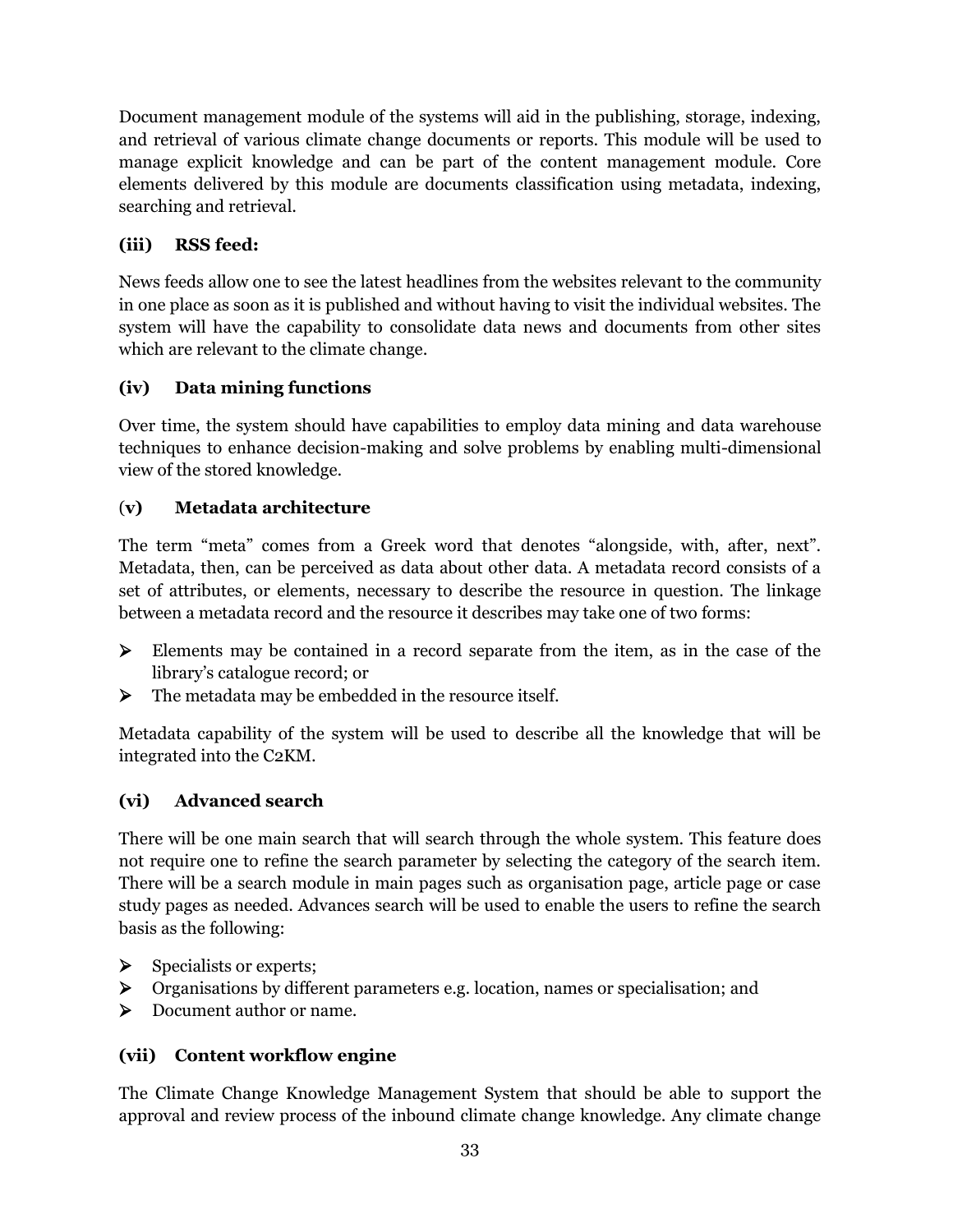knowledge that is to be integrated into the system must undergo a review by a group of experts to verify its relevance, correctness and source. This will ensure that only reviewed content is integrated into the C2KM system. A sample workflow to manage the upload of inbound climate change knowledge is depicted in Figure 5 below.



## *Figure 5: Sample workflow process*

- **New** Newly acquired knowledge not available to the end users;
- **Reviewed** The new knowledge has been reviewed by volunteer experts;
- **Available knowledge** The reviewed and accepted knowledge is made available by the administrator. This can now be accessed by users.

## **(viii) Artificial intelligence (AI) functionalities**

It is envisioned that the final C2KM system will have AI functionalities that will perform pattern machining to assist in prediction of impact of convergence of certain climate change conditions. This will be done by learning from historical information.

## **(ix) Geographical information System (GIS) functionality**

The C2KM in the end must provide a good visualisation of the information feed onto it. It is envisioned that at the top-end of implementation, users will be able to perform geographical analysis by applying statistical analysis and other informational techniques to geographically based data. This will be in form of animation or multi-dimensional view of related climate change information for a particular geographical area.

The envisioned C2KM system will have a GIS component that will be used to render visualisation of the geographically tagged information on maps. The system will be able to add multi-layering of different information to show a likely scenario when certain factors converge.

## **(x) Decision support functions**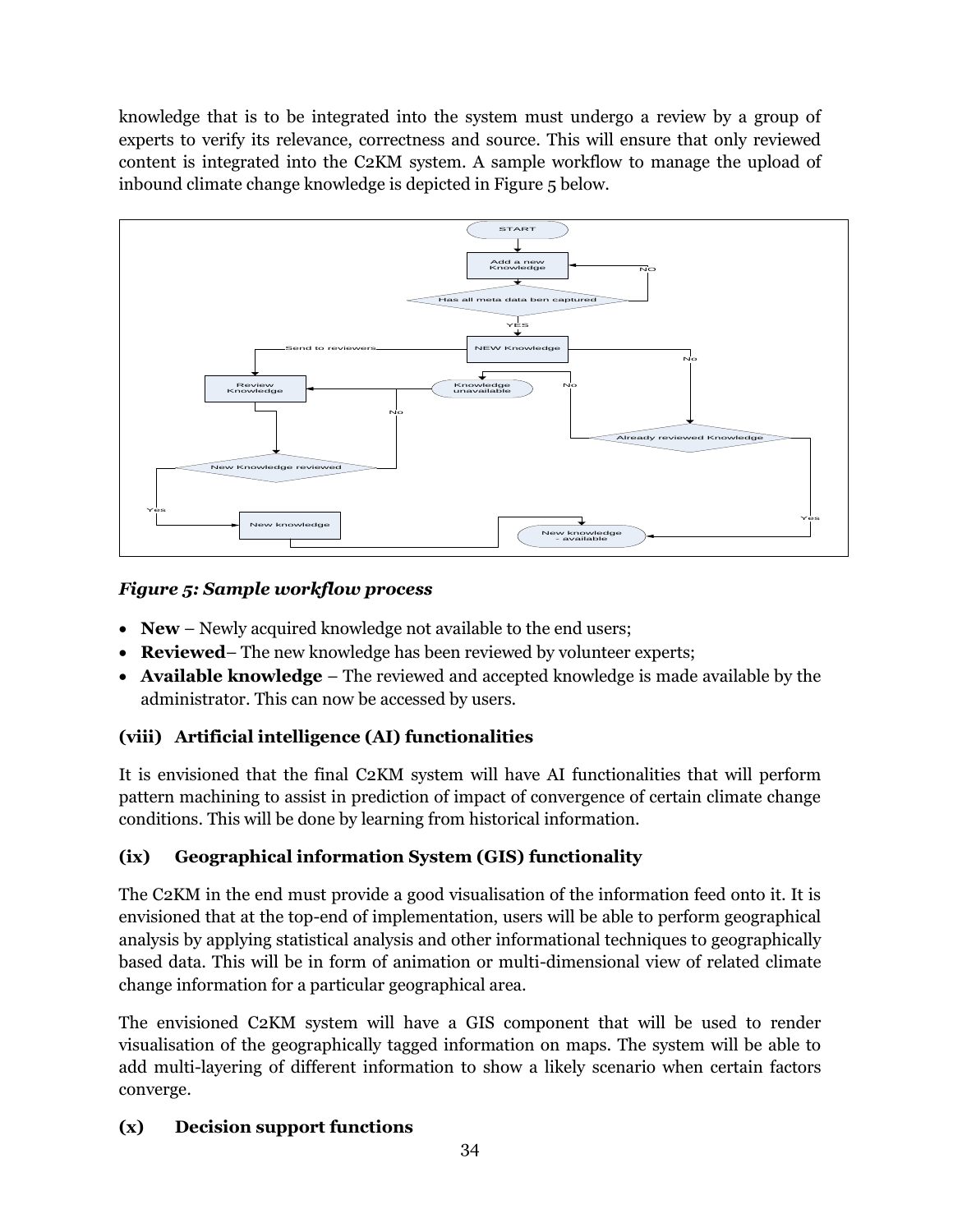It is envisioned that the C2KM system will be used by some decision makers to assist in decision making. The C2KM system will therefore have the ability to combine various data and knowledge sets and feed the same into the system through SOA, data mining and content aggregation activities and present multiple dimensional view of this information. This will be a powerful differentiator from having each disparate system handling a subset of the knowledge.

At the top of the system, users will be able to extract decision support reports after consolidating data from different sources and creating different dimensions.

## **(xi) Automated alerts**

Registered members in the system can opt to be notified via SMS or email when certain events occur such as when an article is added in the subscribed initiative. Alerts can also be broadcasted to everyone registered in the system via SMS or email. One will also be able to choose the alert frequency e.g. monthly, weekly, daily or hourly.

## **(xii) Protocol descriptions and Extraction, Transformation, Loading (ETL) Layer (Knowledge harvesters)**

Most of the identified technology-based climate change knowledge systems are office-based or project-based legacy systems. In knowledge management system utilisation is selfperpetuating. Hence, several knowledge management systems are actively functioning and utilising different, non-interoperable platforms and standards. There are no plans to replace these or even perform data migration. The intention is to integrate these platforms without dismantling and supplanting them. The situation requires a solution that interfaces these fragmented systems without disrupting them.

We are proposing service-oriented architecture (SOA) instead of enterprise architecture as a design and development strategy. This strategy will provide for the auto-capture of specific knowledge residing in legacy systems. It will also enable the search and retrieval of knowledge products housed in other servers through metadata and middle ware. It will make knowledge harvesting from other websites possible. More importantly, it will facilitate evolutionary prototyping of the system itself by adding new digital knowledge sources as they are identified.

The protocol description will have a set of rules that describe how data housed in autonomous knowledge systems can be accessed by specifying access methods and forms.

#### **(xiii) Knowledge sources**

This is not functionality per se but a group of existing climate change knowledge systems that will be used as sources of the climate change knowledge. These will continue functioning as is or with enhanced capacity. The climate change knowledge management system will connect to these systems on a need-by-need basis to retrieve the requested knowledge by the users. These knowledge sources will include the knowledge management system hosted by KMD and T21 (Ministry of Planning), among others.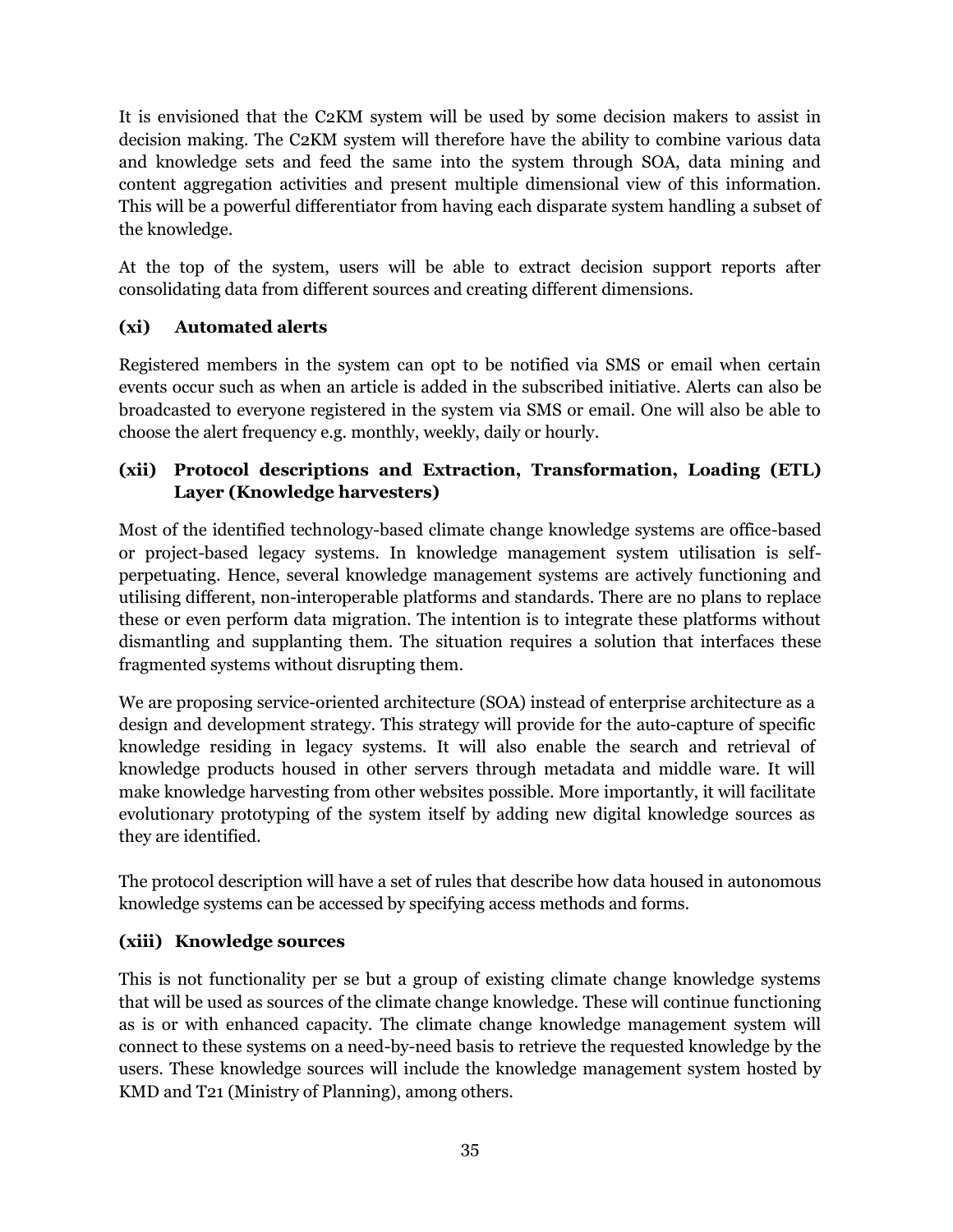## **(xiv) SMS push and pull**

The Kenyan mobile market t continues to thrive with mobile phone holders standing at around 28.08 million subscribers by the end of December 2011 (CCK, 2012). This means that close to 70 percent of Kenyans have mobile phones. Whereas most of these mobile phone numbers do not have data capabilities, they are used for sending SMS, a popular text-based service. This service apart from being used for peer to peer sending and receiving of SMS can also be used as an access channel for simplified climate change knowledge.

The strategy proposes to use this service to allow climate change information and knowledge management system to query and receive climate change knowledge. This functionality can also be used to crowd source climate change information and knowledge from the public with administrator moderating the content.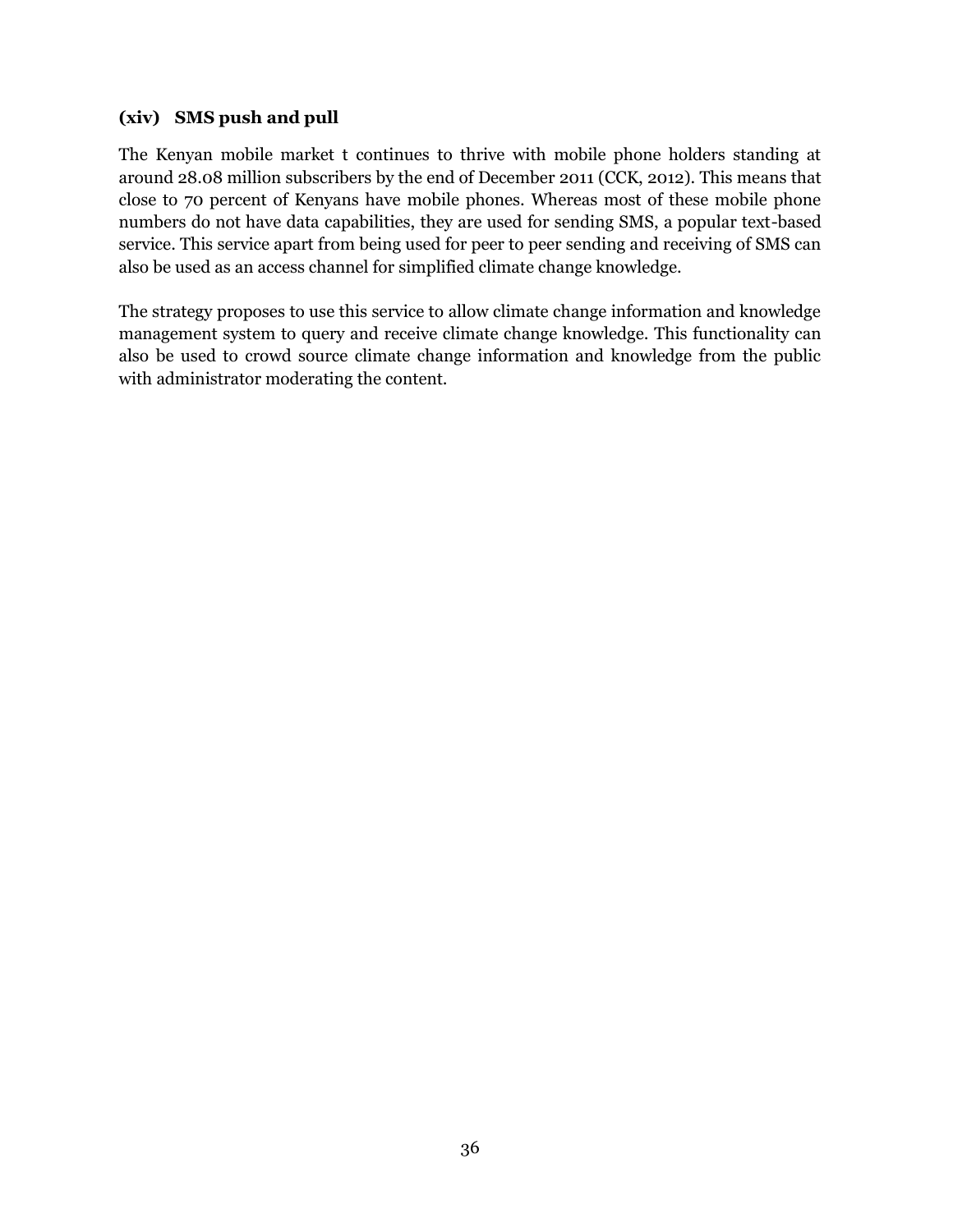

#### **(c) Conceptual design framework for climate change knowledge management system**

*Figure 6: Climate Change Knowledge Management System Conceptual design model*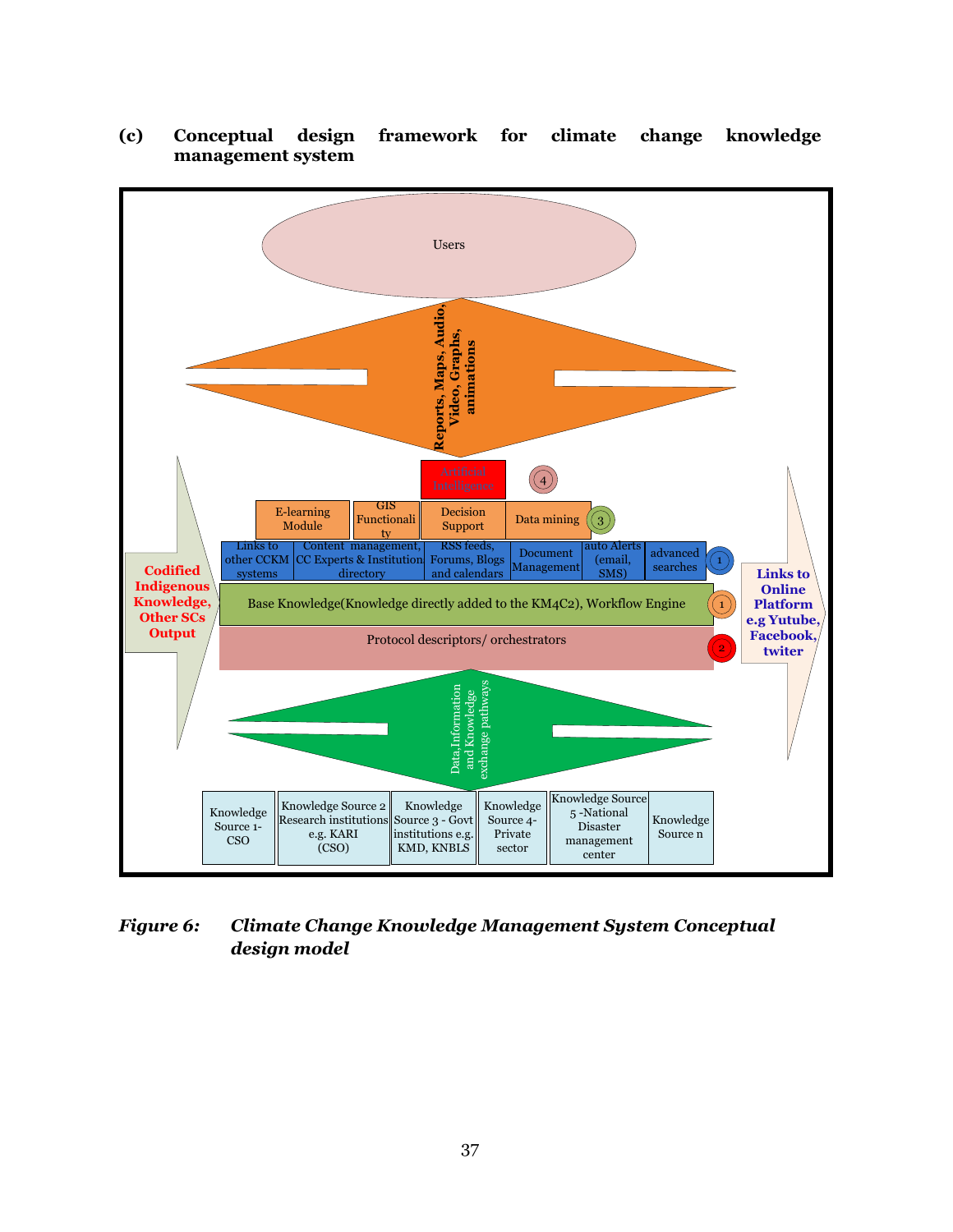#### **(d) Implementation approach**

An organisation's knowledge management system is the collection of information technologies used to facilitate the collection, organisation, transfer and distribution of knowledge between employees. Successful knowledge management projects use technological "building blocks" and take a phased approach that balances the immediate need to unify access to existing information with the long-term goal of improving the way knowledge is captured and managed.

Using this smooth "on-ramp" methodology to implement knowledge management makes the set of functional building blocks critical. Each block has to contribute to the ultimate knowledge management system, while providing a positive return on investment (ROI). In addition, each block provides immediate, beneficial results that can be seen by the entire organisation and each phase in the process provides a foundation used to implement the next phase.

The following table presents a summary of a phased approach using a smooth "on-ramp" methodology. Details about the building blocks used and recommended method of implementation are provided in each of the phases.

| <b>Phase</b> | Goal                                                                                                                           | <b>Technology</b><br>blocks                  | <b>Module</b>             | <b>Recommended method of</b><br>implementation                                                                                                                     |
|--------------|--------------------------------------------------------------------------------------------------------------------------------|----------------------------------------------|---------------------------|--------------------------------------------------------------------------------------------------------------------------------------------------------------------|
| $\mathbf{1}$ | Quickly find<br>people in<br>climate<br>change<br>knowledge<br>network who<br>have specific<br>climate<br>change<br>knowledge. | Climate<br>change<br>knowledge<br>directory. | Content<br>managem<br>ent | Implement knowledge directory<br>module to automate the process of<br>finding climate change experts or<br>organisations involved in climate<br>change activities. |

#### **Table 2: A Phased implementation of C2KM**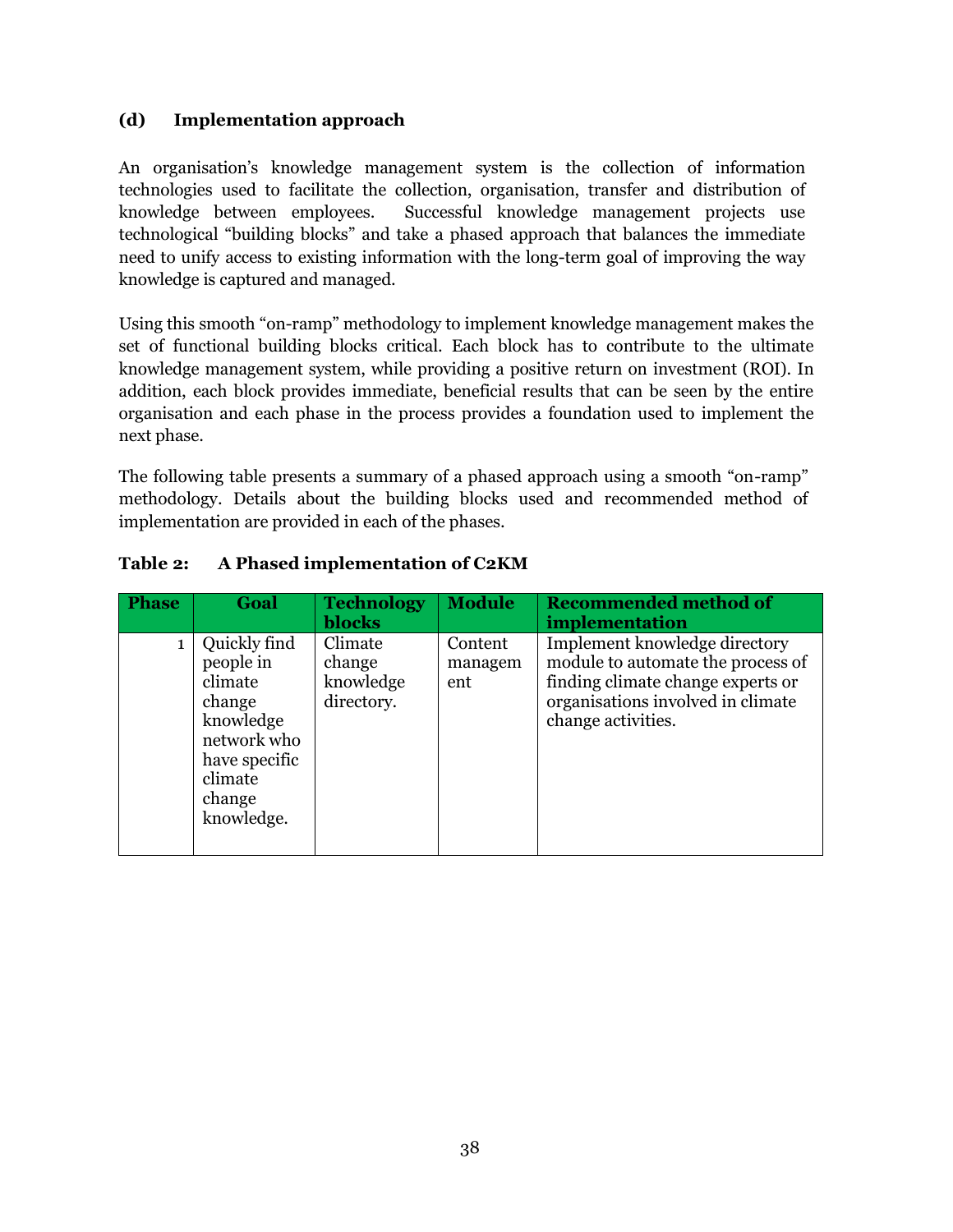| $\overline{2}$ | Quickly<br>improve ROI<br>on existing<br>knowledge<br>assets.                                                                                                               | Meta-level<br>search broker<br>and text-<br>based<br>electronic<br>repositories<br>with<br>advanced<br>search and<br>retrieval<br>capabilities | Advanced<br>search,<br>middlewar<br>e                                  | Implement meta-search module<br>that accepts a single query from<br>users, and then submits the query<br>to internal climate change<br>knowledge repository of multiple<br><b>Internet and Intranet-based</b><br>knowledge silos. Results from these<br>silos are returned to the meta-<br>search engine, which then orders<br>and presents a single set of results<br>to the user.                                                                  |
|----------------|-----------------------------------------------------------------------------------------------------------------------------------------------------------------------------|------------------------------------------------------------------------------------------------------------------------------------------------|------------------------------------------------------------------------|------------------------------------------------------------------------------------------------------------------------------------------------------------------------------------------------------------------------------------------------------------------------------------------------------------------------------------------------------------------------------------------------------------------------------------------------------|
|                |                                                                                                                                                                             |                                                                                                                                                |                                                                        | For information that is focused and<br>relatively homogeneous,<br>implement a text-based electronic<br>repository of the information with<br>advanced search and retrieval<br>capabilities. This provides<br>immediate ROI and enables this<br>silo for later inclusion in the                                                                                                                                                                       |
| 3              | Enhance the<br>process of<br>locating<br>applicable<br>knowledge.                                                                                                           | Knowledge<br>mining<br>module                                                                                                                  | Data<br>mining<br>module                                               | Add knowledge mining module<br>that allows query results to be<br>sorted and clustered according to a<br>set of pre-defined categories that<br>are applicable to the target climate<br>change problem.                                                                                                                                                                                                                                               |
| $\overline{4}$ | Increase the<br>accuracy and<br>speed of<br>classifying<br>knowledge.                                                                                                       | Automated<br>categorisatio<br>n<br>functionality                                                                                               | Content<br>managem<br>ent and<br>document<br>managem<br>ent<br>modules | Implement automated<br>categorisation module and apply it<br>to knowledge in existing silos as<br>well as in coming streams of new<br>knowledge. These tools can be<br>used to assist persons assigned to<br>the task of knowledge classification<br>by providing a preliminary "first"<br>cut" based on the contents of a<br>knowledge source.                                                                                                      |
| 5              | Provide<br>substantially<br>enhanced<br>functionality,<br>security, and<br>performance<br>for the<br>growing<br>knowledge<br>management<br>activity in the<br>organisation. | Knowledge<br>warehouses                                                                                                                        | Data<br>mining<br>module                                               | Roll-out knowledge warehouses.<br>Integrate existing knowledge silos<br>by implementing the middleware<br>rules that facilitate the harvesting<br>of information and knowledge<br>from various systems and present<br>the feed back to the user. The<br>original sources are not replaced<br>but continue to update its<br>knowledge independently. These<br>changes are reflected on querying<br>the knowledge by supplying<br>applicable metadata. |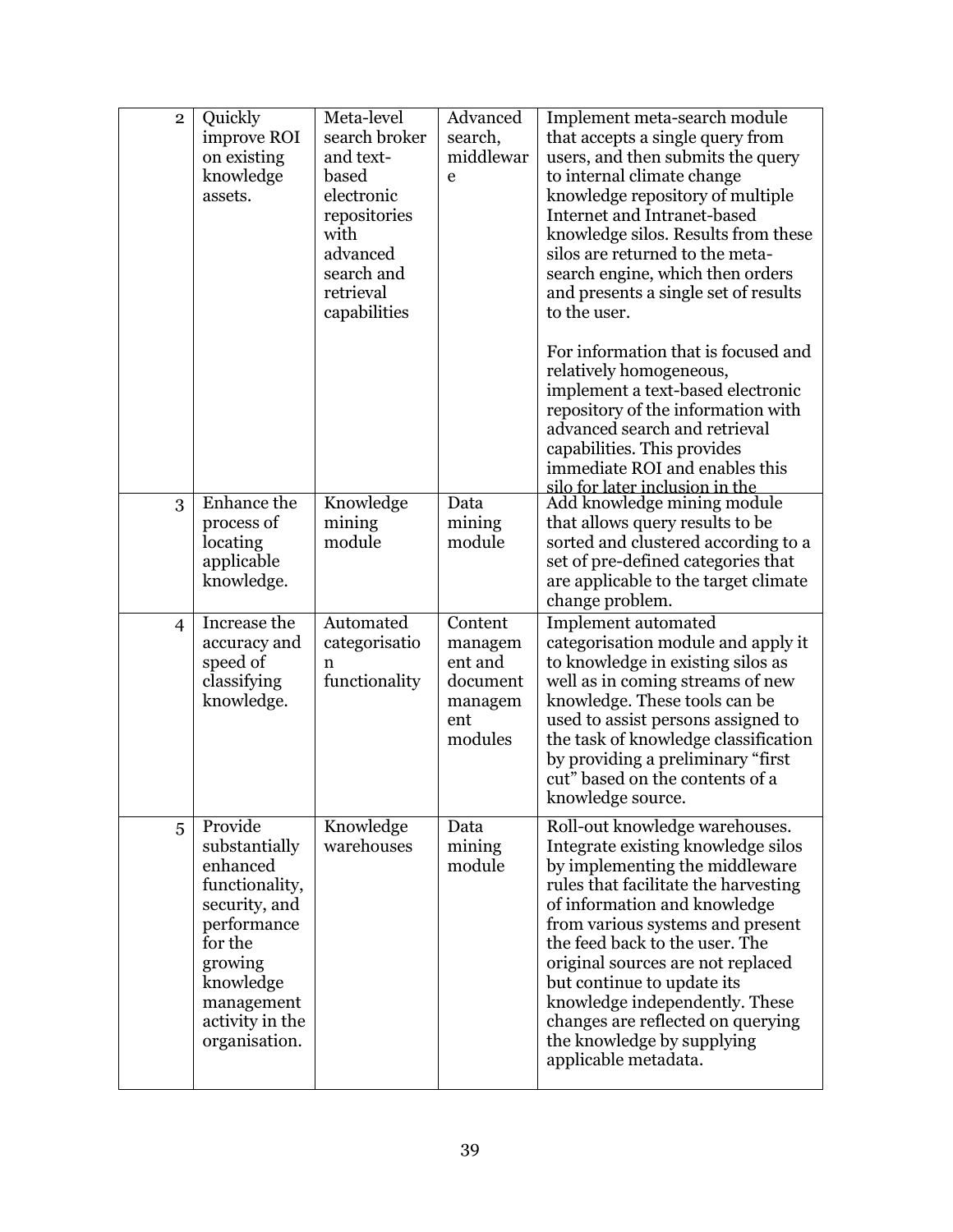| 6              | <b>Start</b><br>capturing<br>valuable<br>"tacit<br>knowledge"<br>(Indigenous<br>knowledge)<br>that was<br>previously<br>lost. Make<br>the<br>contribution<br>of knowledge<br>easier and<br>faster. | Forms-based<br>contribution<br>of knowledge<br>assets | Content<br>Managem<br>ent | Allow end-users to directly<br>contribute knowledge to the<br>knowledge warehouses. Create and<br>deploy Internet or Intranet-based<br>forms for the most often used types<br>of knowledge assets. These forms<br>provide a structured way to collect<br>required metadata, to start<br>capturing valuable "tacit"<br>knowledge".<br>Example of forms include resumes,<br>best practices, news articles,<br>research notes or any other types<br>of user-created or user-discovered<br>knowledge.                                                                                                                                                                                                                        |
|----------------|----------------------------------------------------------------------------------------------------------------------------------------------------------------------------------------------------|-------------------------------------------------------|---------------------------|--------------------------------------------------------------------------------------------------------------------------------------------------------------------------------------------------------------------------------------------------------------------------------------------------------------------------------------------------------------------------------------------------------------------------------------------------------------------------------------------------------------------------------------------------------------------------------------------------------------------------------------------------------------------------------------------------------------------------|
| $\overline{7}$ | Enable faster<br>access to<br>critical<br>knowledge.<br>Reduce the<br>risks of not<br>finding key<br>information.                                                                                  | Knowledge<br>mapping                                  | Data<br>mining<br>module  | Pre-build taxonomies ("knowledge<br>maps") designed for specific tasks<br>(e.g. adaptations) or regions (e.g.<br>ASALs). Examine existing<br>knowledge assets and those that<br>have been contributed to the<br>knowledge warehouse to identify<br>the applicability of pre-configured<br>taxonomies and to identify where<br>existing taxonomies need to be<br>augmented, simplified or<br>eliminated.<br>Connect these taxonomies with the<br>forms implemented in phase 5 to<br>assist in the rapid and accurate<br>classification of new and existing<br>corporate knowledge.<br>Use more sophisticated versions of<br>the knowledge mining tools<br>implemented in phase 2 to quickly<br>find key knowledge assets. |
| 8              | Enable<br>spatial data<br>visualisation.                                                                                                                                                           | <b>GIS</b><br>functionalitie<br>S                     | <b>GIS</b><br>module      | <b>Implement mapping functionality</b><br>to enable user visualise geo-coded<br>data.<br>These maps should have a<br>capability of overlaying several<br>datasets to create a multi dataset<br>maps.                                                                                                                                                                                                                                                                                                                                                                                                                                                                                                                     |
| 9              | Enable<br>potential<br>users to use<br>the platform<br>to learn<br>issues about<br>climate<br>change. Can<br>be simple                                                                             | E-learning<br>function                                | E-learning<br>module      | Implement a learning curriculum<br>that can be used by on-line<br>learners on the issues about<br>climate change. Can be simple<br>learning module to a complex<br>learning capability with<br>certification.                                                                                                                                                                                                                                                                                                                                                                                                                                                                                                            |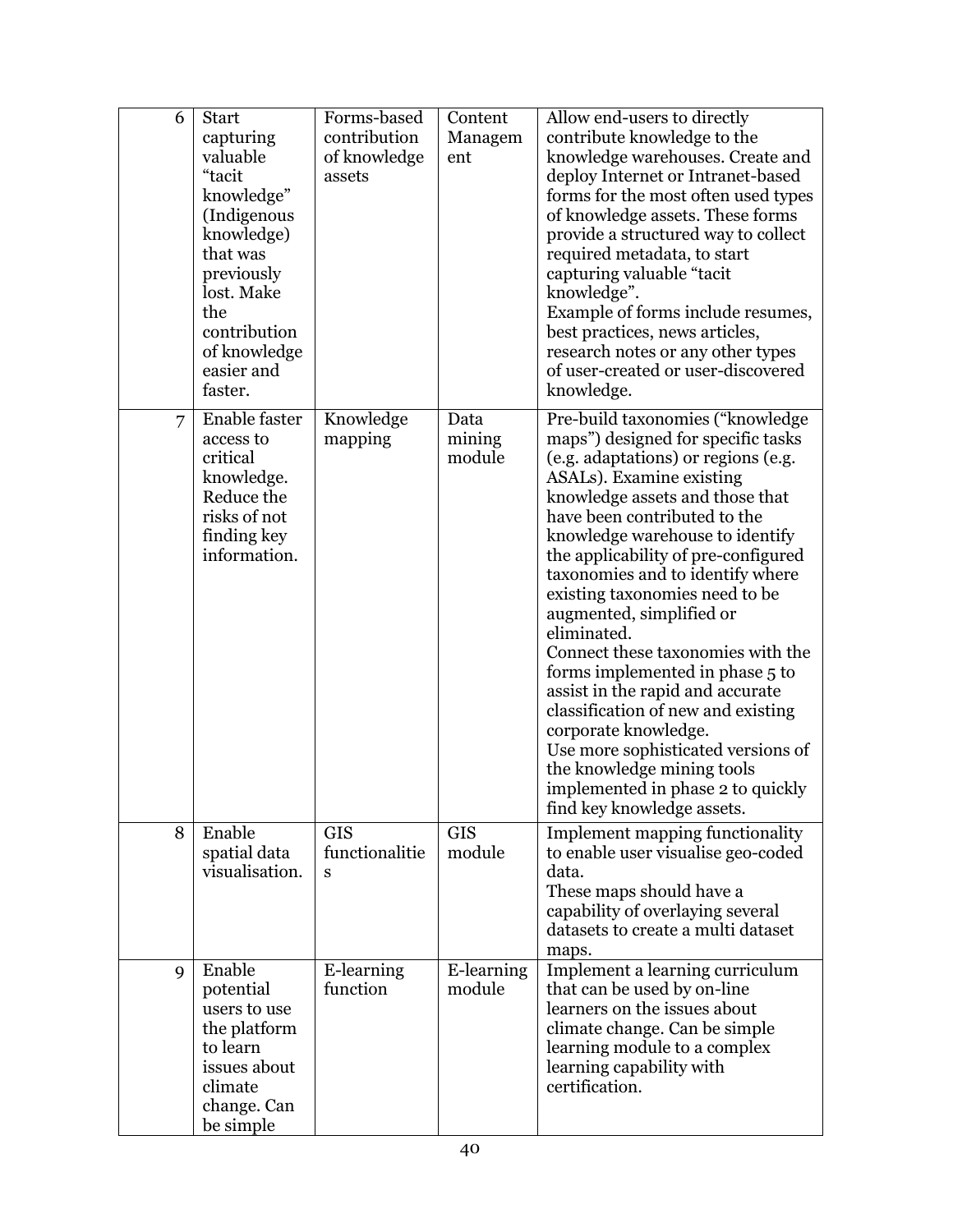|    | learning<br>module to a<br>complex<br>learning<br>capability<br>with<br>certification |                            |                      |                                                                                                                                    |
|----|---------------------------------------------------------------------------------------|----------------------------|----------------------|------------------------------------------------------------------------------------------------------------------------------------|
| 10 | Enable<br>prediction<br>and learning.                                                 | Artificial<br>intelligence | AI<br>procedure<br>S | Implement artificial intelligence<br>agents that learn the existing<br>knowledge over time and produces<br>new knowledge patterns. |

#### **2.5.2 Resource contributions by knowledge partners**

The potential members of the climate change knowledge management network were asked to individually identify their agency's possible contributions to the climate change knowledge management system initiative in terms of content (virtual); Climate Change Knowledge Resource Centre (physical); and the climate change knowledge management system programmes (services).

Potential virtual content contributions range from digitized documents, publications, hazard maps, proceedings, news briefs, abstracts, and expertise for CoPs. Physical content contributions encompass climate change library (facility), publications, maps, and compilation of policies, laws, implementing rules and regulations, lists, equipment for the interpretive center, exhibits and others. Lastly, service contributions include security management, data warehousing, content development, library services, hosting services, climate change documentary shooting, and climate change animations among others.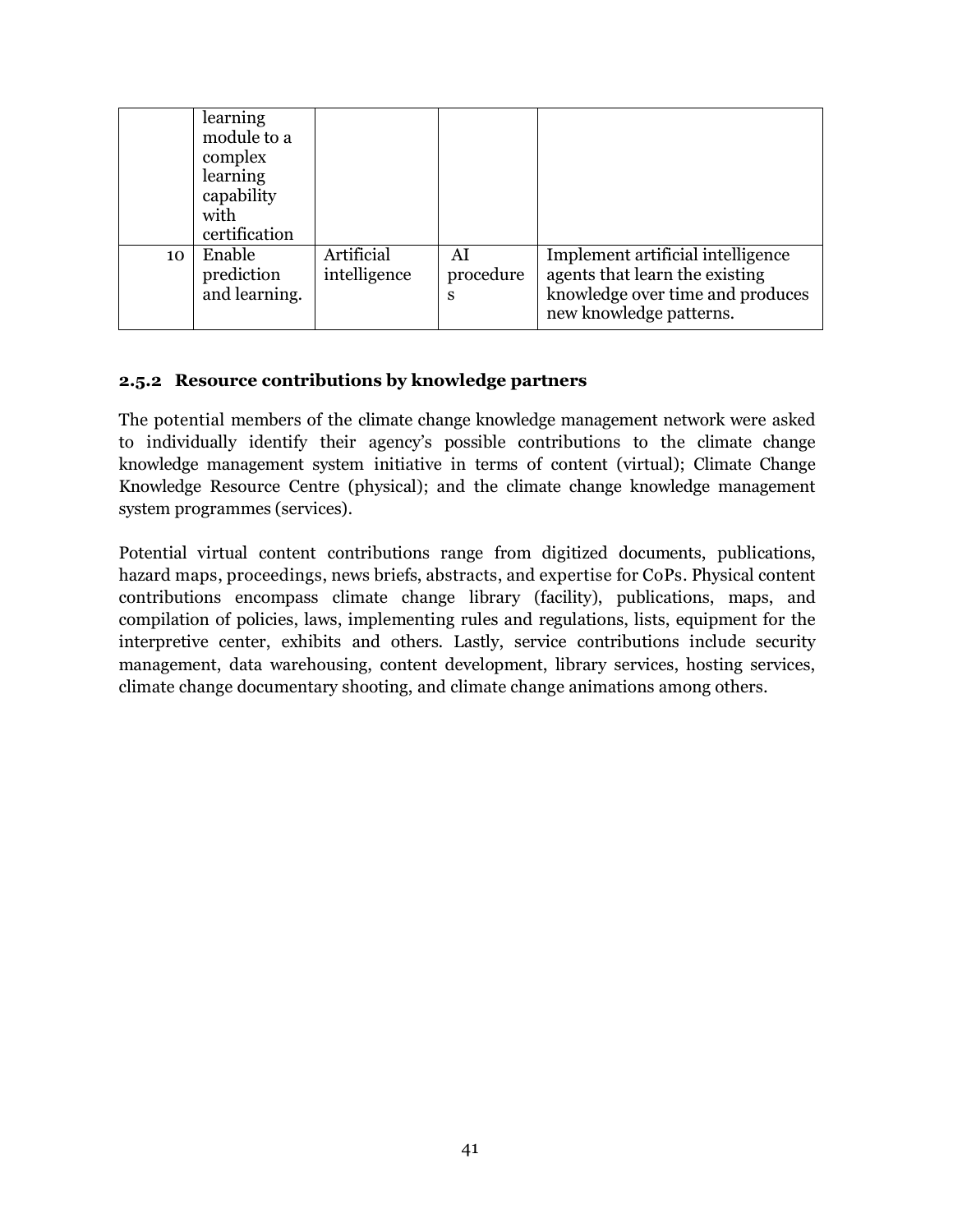## **Table 3: Sample matrix of virtual, physical and service contributions from possible Knowledge Partners**

| <b>KNOWLEDGE</b><br><b>PARTNER</b> | <b>SECTOR</b>                                         | <b>VIRTUAL MODULES AND</b><br><b>CONTENT CONTRIBUTIONS</b>                                                                                                                                                                                                                                                                             | PHYSICAL CONTENT<br><b>CONTRIBUTIONS</b>                                                                                                                                                                                                                                                                                                    | <b>SERVICE</b><br><b>CONTRIBUTIONS</b> |
|------------------------------------|-------------------------------------------------------|----------------------------------------------------------------------------------------------------------------------------------------------------------------------------------------------------------------------------------------------------------------------------------------------------------------------------------------|---------------------------------------------------------------------------------------------------------------------------------------------------------------------------------------------------------------------------------------------------------------------------------------------------------------------------------------------|----------------------------------------|
| AAP                                | Environmental<br>protection,<br>Water and<br>Housing. | All adaptation research papers                                                                                                                                                                                                                                                                                                         |                                                                                                                                                                                                                                                                                                                                             |                                        |
| Ministry of<br>Lands               | Agriculture<br>and Rural<br>Development.              |                                                                                                                                                                                                                                                                                                                                        | Compilation/Lists of Policies for<br>Land<br><b>Administration and Management</b><br>Lists of titled and untitled lots in<br>the Kenya<br>Manual/Publications on<br>different kinds of land<br>acquisition                                                                                                                                  |                                        |
| Ministry of<br>Energy              | Energy,<br>Physical<br>Infrastructure<br>and ICT      | Scientific research on renewable<br>energy use.                                                                                                                                                                                                                                                                                        | <b>GHG</b> emissions<br>Inventory Maps, Lessons learned<br>from methane                                                                                                                                                                                                                                                                     |                                        |
| <b>KMD</b>                         | Environmental<br>protection,<br>Water and<br>Housing. | Scientific research & studies-<br>related to Climate Change e.g.<br>Temperature collection, etc.<br>Sea-level monitoring stations<br>Rainfall patterns<br>Analysis of past climate trends<br>Climate projections<br>Generation of climate information<br>of all timescales<br>Climate monitoring<br>Forecasting extreme climate events | Scientific research &<br>studies-related to Climate<br>Change e.g. Temperature<br>collection, etc. Sea-level<br>monitoring stations<br>Rainfall patterns<br>Analysis of past climate trends<br>Climate projections<br>Generation of climate<br>information of all timescales<br>Climate monitoring<br>Forecasting extreme climate<br>events |                                        |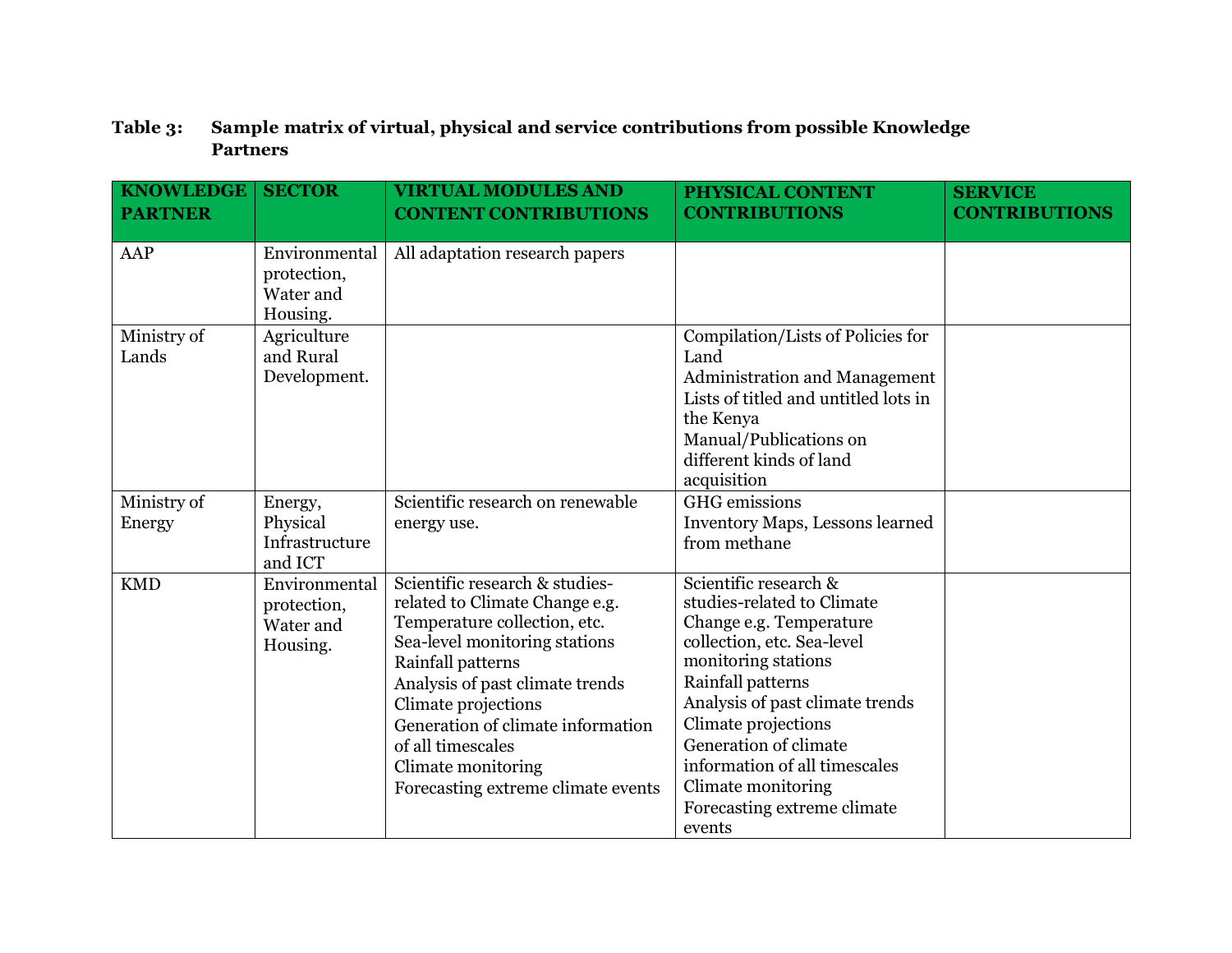| Ministry of      | Environmental  | Health Water and energy            | Water resources maps |                       |
|------------------|----------------|------------------------------------|----------------------|-----------------------|
| Water            | protection,    | Water resources maps               |                      |                       |
|                  | Water and      |                                    |                      |                       |
|                  | Housing.       |                                    |                      |                       |
| All knowledge    | <b>Various</b> | Lessons learned                    |                      |                       |
| partners         |                | from implementing projects,        |                      |                       |
|                  |                | climate change research work       |                      |                       |
| Kenya            | Energy,        |                                    |                      | Climate change        |
| broadcasting     | Physical       |                                    |                      | documentaries         |
| Corporation      | Infrastructure |                                    |                      | shooting.             |
|                  | and ICT        |                                    |                      |                       |
| <b>ICT Board</b> | Energy,        |                                    |                      | climate change        |
|                  | Physical       |                                    |                      | knowledge             |
|                  | Infrastructure |                                    |                      | management system     |
|                  | and ICT        |                                    |                      | hosting               |
|                  |                |                                    |                      | (Physical)            |
|                  |                |                                    |                      | Data warehousing      |
|                  |                |                                    |                      | (Physical)            |
| <b>KNLS</b>      | Social         |                                    |                      | Library space in each |
|                  | protection,    |                                    |                      | county headquarters   |
|                  | Culture and    |                                    |                      | or where they have    |
|                  | Recreation.    |                                    |                      | physical presence.    |
| <b>KCCWG</b>     | Various        | • National adaptation techniques   |                      |                       |
|                  |                | • Lessons learnt from              |                      |                       |
|                  |                | implementing climate change        |                      |                       |
|                  |                | projects                           |                      |                       |
|                  |                | • Lessons learnt in coming up with |                      |                       |
|                  |                | climate change laws in Kenya       |                      |                       |
|                  |                | • Simple thematic researches done  |                      |                       |
|                  |                | to inform climate change           |                      |                       |
|                  |                | advocacy in specific sectors       |                      |                       |
|                  |                | • Models of organizing successful  |                      |                       |
|                  |                | climate change networks in some    |                      |                       |
|                  |                | regions of Africa                  |                      |                       |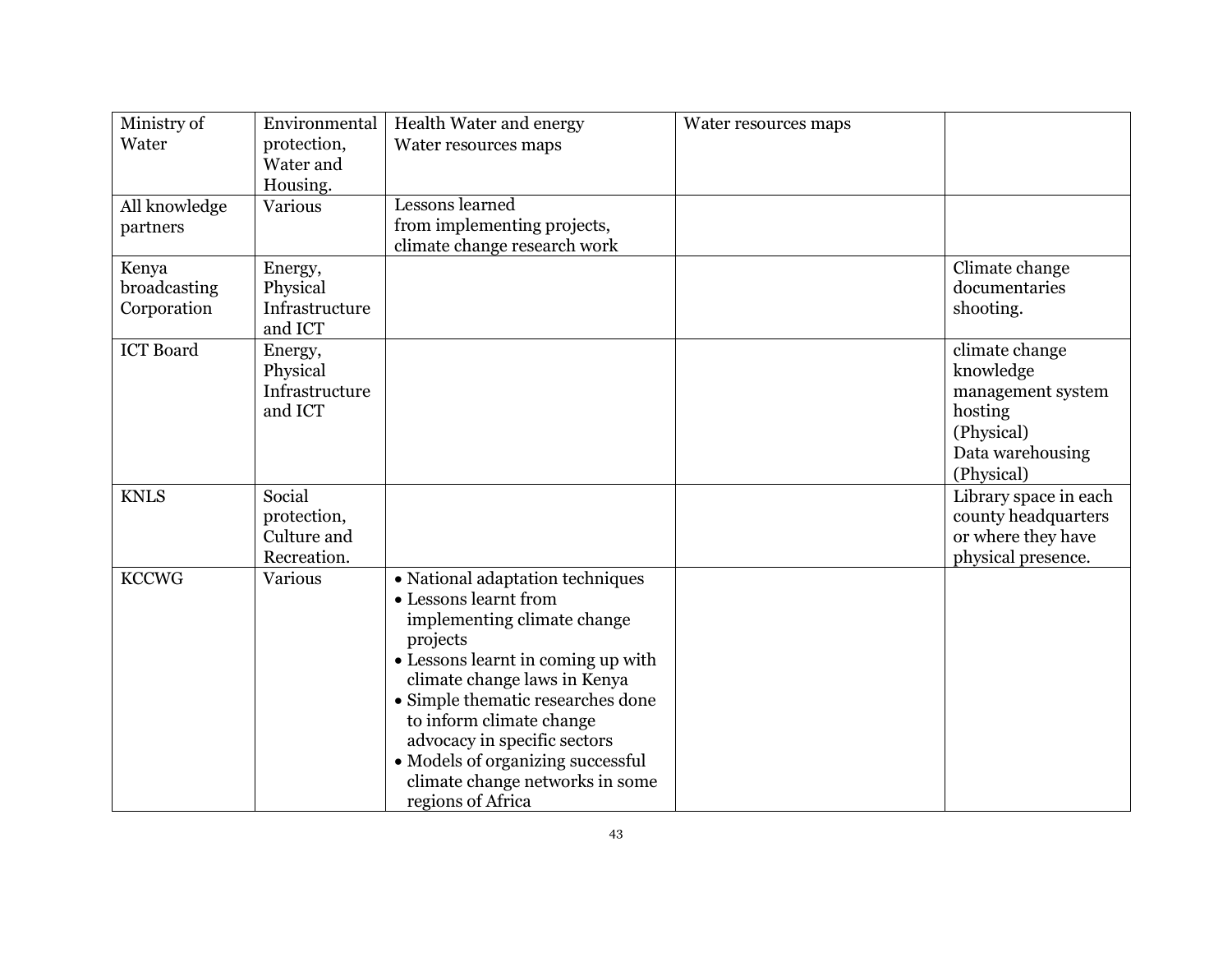|                                         |                                                       | • Best approaches to organize and<br>receive information from<br>communities to inform national<br>and county processes    |                                                                                           |                                           |
|-----------------------------------------|-------------------------------------------------------|----------------------------------------------------------------------------------------------------------------------------|-------------------------------------------------------------------------------------------|-------------------------------------------|
| National<br>Museum                      | Social<br>protection,<br>Culture and<br>Recreation.   |                                                                                                                            |                                                                                           | Indigenous<br>knowledge<br>documentation. |
| <b>KARI</b>                             | Agriculture<br>and Rural<br>Development.              | Climate change relevant<br>publications and research work e.g.<br>drought resistant crops<br>Agriculture and food security | Climate change relevant<br>publications and research work<br>e.g. drought resistant crops |                                           |
| Ministry of<br>Livestock                | Agriculture<br>and Rural<br>Development.              | Livestock population and<br>distribution                                                                                   | Livestock population and<br>distribution                                                  |                                           |
| Kenya Forestry<br>Service               | Environmental<br>protection,<br>Water and<br>Housing. | Forest and biodiversity research<br>reports                                                                                |                                                                                           |                                           |
| Kenya Wildlife<br><b>Services</b>       |                                                       |                                                                                                                            |                                                                                           |                                           |
| Ministry of<br>Agriculture              | Agriculture<br>and Rural<br>Development.              | Food production and distribution                                                                                           |                                                                                           |                                           |
| Department of<br>disaster<br>management | Social<br>protection,<br>Culture and<br>Recreation.   | <b>Climate-induced disasters</b>                                                                                           |                                                                                           |                                           |
| Kenya Police                            | National<br>security.                                 | Conflict reports with location and<br>period                                                                               | Conflict reports with location<br>and period                                              |                                           |
| Ministry of<br>Transport                | Energy,<br>Physical<br>Infrastructure                 | Urban development and<br>infrastructure                                                                                    |                                                                                           |                                           |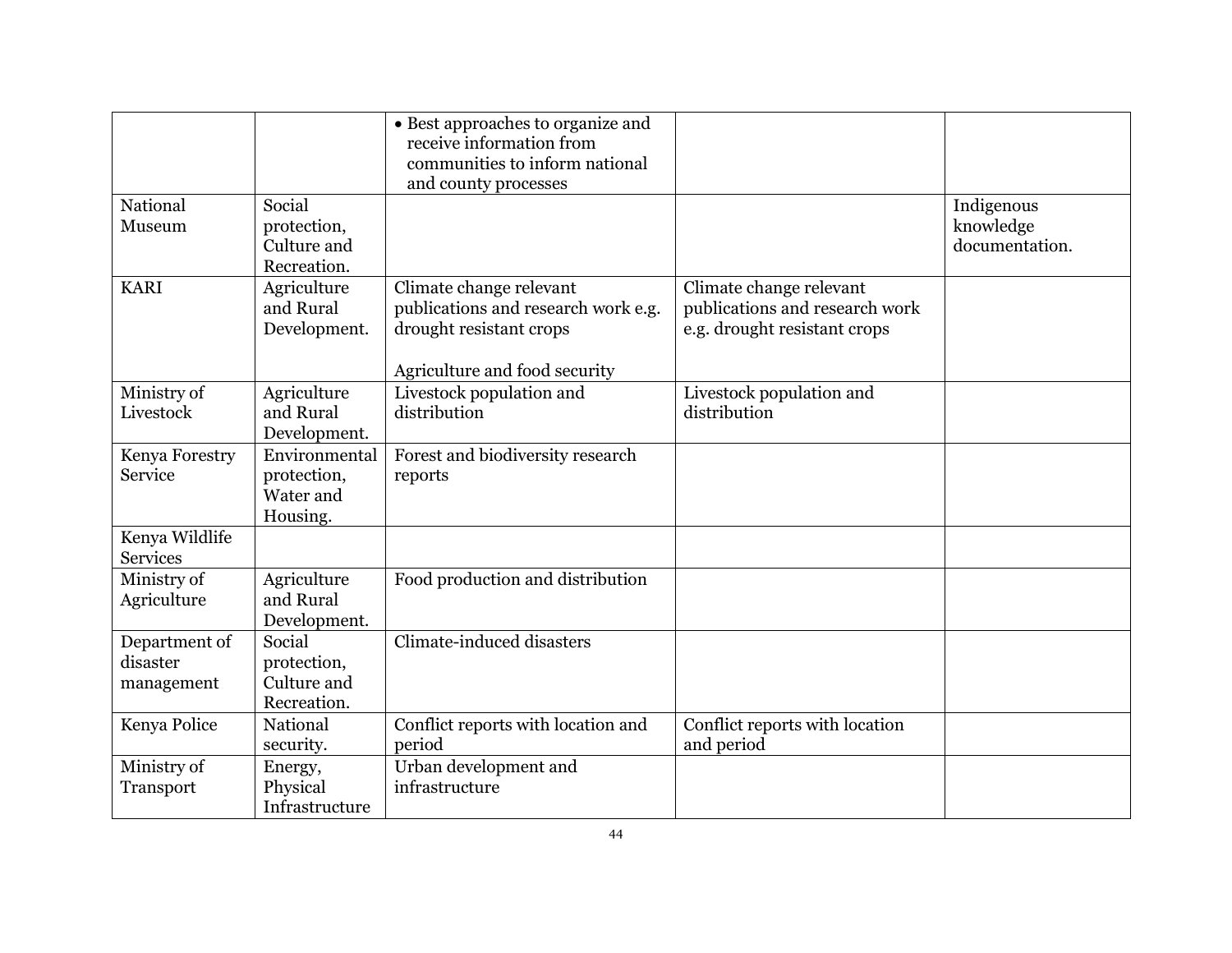|                  | and ICT.      |                                           |                                  |                     |
|------------------|---------------|-------------------------------------------|----------------------------------|---------------------|
| Ministry of      | General       | Impact of climate change on               |                                  |                     |
| Planning and     | Economic,     | development priorities from T21           |                                  |                     |
| Vision 2030      | commercial    |                                           |                                  |                     |
|                  | and Labour    |                                           |                                  |                     |
|                  | Affairs.      |                                           |                                  |                     |
| <b>NEMA</b>      | Environmental | Environmental related research            |                                  |                     |
|                  | protection,   | work. Natural resource inventories        |                                  |                     |
|                  | Water and     | and their use.                            |                                  |                     |
|                  | Housing.      |                                           |                                  |                     |
| Ministry of      | Environmental | Sustainable                               | Sustainable                      |                     |
| public works     | protection,   | Construction                              | Construction                     |                     |
|                  | Water and     |                                           |                                  |                     |
|                  | Housing.      |                                           |                                  |                     |
| Ministry of      | Environmental | Climate change Research work,             | Resource center, Hosting servers | Coordination of the |
| Environment      | protection,   | Remote sensing data through               | for C <sub>2</sub> KM            | climate change      |
| and Mineral      | Water and     | <b>DRSRS</b>                              |                                  | knowledge network   |
| <b>Resources</b> | Housing.      |                                           |                                  |                     |
| <b>CSO</b>       | Various       | Climate change research work.             | Copies of research work          | Knowledge and       |
|                  |               | Gender based climate change               |                                  | content authoring   |
|                  |               | impacts research work.                    |                                  | skills              |
| Private Sector   | Various       | Energy efficiency research work.          | Copies of research work          | Co-financing of     |
|                  |               | Carbon footprint baseline data.           |                                  | climate related     |
|                  |               | <b>Environment protection initiatives</b> |                                  | initiatives.        |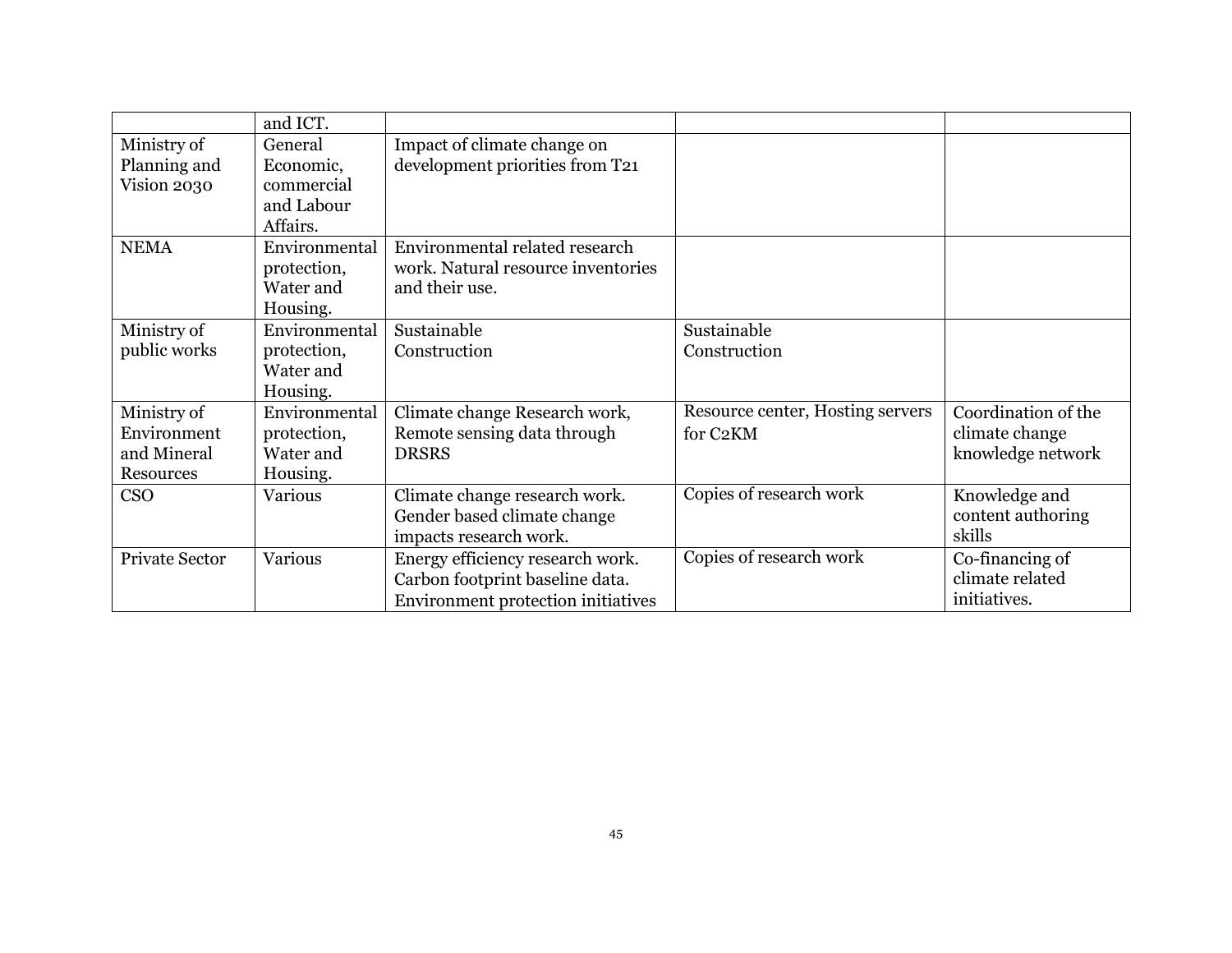## **2.6 Monitoring and Evaluation 2013-2017**

## **OBJECTIVE 1:** *Establish a National Institutional Arrangement for Climate Change Knowledge Management*

| <b>Activity</b>                                                                                                                                                                                                                                                                                                                | <b>Timeline</b> | <b>Inputs</b>              | <b>Responsible</b> | <b>Measure</b>                                                                                                                                                              | <b>Indicator</b>                                                                                                                                       |
|--------------------------------------------------------------------------------------------------------------------------------------------------------------------------------------------------------------------------------------------------------------------------------------------------------------------------------|-----------------|----------------------------|--------------------|-----------------------------------------------------------------------------------------------------------------------------------------------------------------------------|--------------------------------------------------------------------------------------------------------------------------------------------------------|
| Develop an engagement plan with<br>all stakeholders for developing a<br>national policy on sharing climate<br>change information and<br>knowledge                                                                                                                                                                              | 2 Months        | <b>Budget</b><br>Personnel | <b>CCS</b>         | Documented engagement<br>plan                                                                                                                                               | System accessibility<br>$\equiv$<br>System utilisation<br>Frequency of updates                                                                         |
| Validation of the DSA agreements                                                                                                                                                                                                                                                                                               | 1 Month         | <b>Budget</b><br>Personnel | <b>CCS</b>         | <b>Signed DSAs</b><br>Increased national<br>ownership and<br>partnership building on<br>climate change<br>knowledge sharing                                                 |                                                                                                                                                        |
| Capacity development<br>Recruitment of necessary<br>personnel at the CCS such as<br>Climate change expert;<br>engagement team leader; IT<br>Administrator; and library expert<br>Training and benchmarking<br>creation of focal points<br>individuals as KM officers or<br>specialists with continuous<br>capacity development | 6 Months        | <b>Budget</b>              | <b>CCS</b>         | All the personnel<br>recruited<br>All the knowledge<br>partners are trained and<br>capacity developed to<br>continuous push the<br>generated knowledge<br>into the network. | Central node well-staffed<br>and functional<br>Continuous flow of the<br>knowledge through the<br>climate change information<br>and knowledge network. |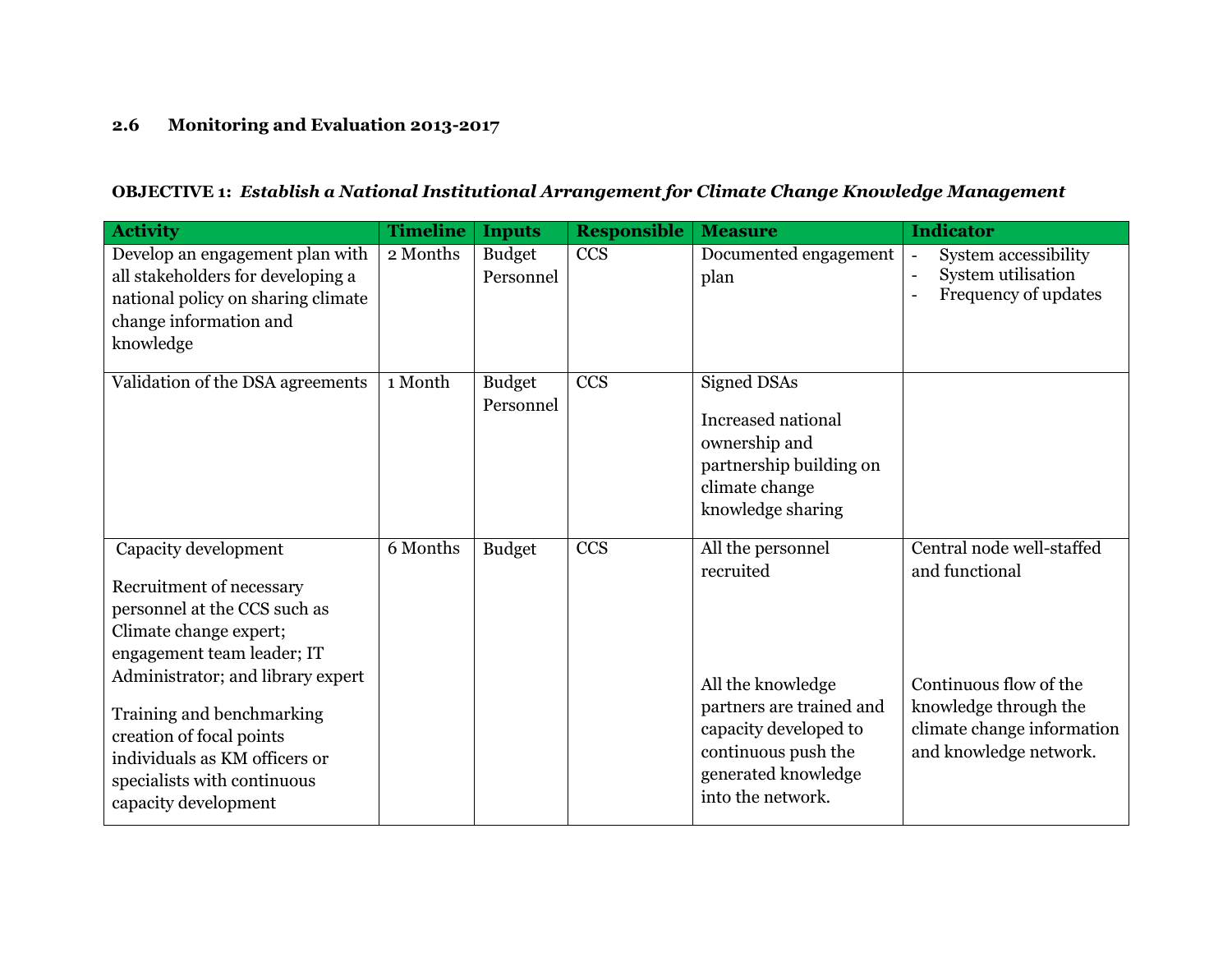| opportunities |  |  |  |
|---------------|--|--|--|
|               |  |  |  |
|               |  |  |  |

# *OBJECTIVE 2: Develop and maintain a robust and up-to-date climate change knowledge management system*

| <b>Activity</b>                                                                                                          | <b>Timeline</b> | <b>Inputs</b>                                              | <b>Responsible</b>               | <b>Measure</b>                                                                                                                                                                       | <b>Indicator</b>                                                                                                                  |
|--------------------------------------------------------------------------------------------------------------------------|-----------------|------------------------------------------------------------|----------------------------------|--------------------------------------------------------------------------------------------------------------------------------------------------------------------------------------|-----------------------------------------------------------------------------------------------------------------------------------|
| Systems<br>Development<br>Analysis and<br>Design<br>Testing and<br>Evaluation<br>Implementation                          | 1.5 years       | <b>Budget</b><br>Hardware<br>Software<br>Personnel         | CCS                              | Operational and functional<br>climate change knowledge<br>management system with all<br>envisioned modules developed                                                                 | System accessibility<br>System utilization<br>Frequency of updates                                                                |
| Content<br>Development<br>Knowledge<br>products design<br>and development<br>Knowledge harvest<br>Metadata<br>population | Continuous      | <b>Budget</b><br>Hardware<br>Software<br>Dedicated<br>Team | CCS and<br>Knowledge<br>partners | Increased sharing and reuse of<br>climate change knowledge<br>resources                                                                                                              | <b>GIS Analytics</b><br><b>Updated Knowledge</b><br>New knowledge products.                                                       |
| Capacity<br>Development<br>Training<br>of all the core users<br>on how to use the<br>system.                             | 1 year          | <b>Budget</b>                                              | CCS and<br>Knowledge<br>partners | Strengthened institutional<br>capacity<br>for climate change knowledge<br>management system<br>Improved organizational capacity<br>for climate change knowledge<br>management system | Participation rate<br>Degree of project<br>ownership<br>Efficiency of climate change<br>knowledge management<br>system<br>Program |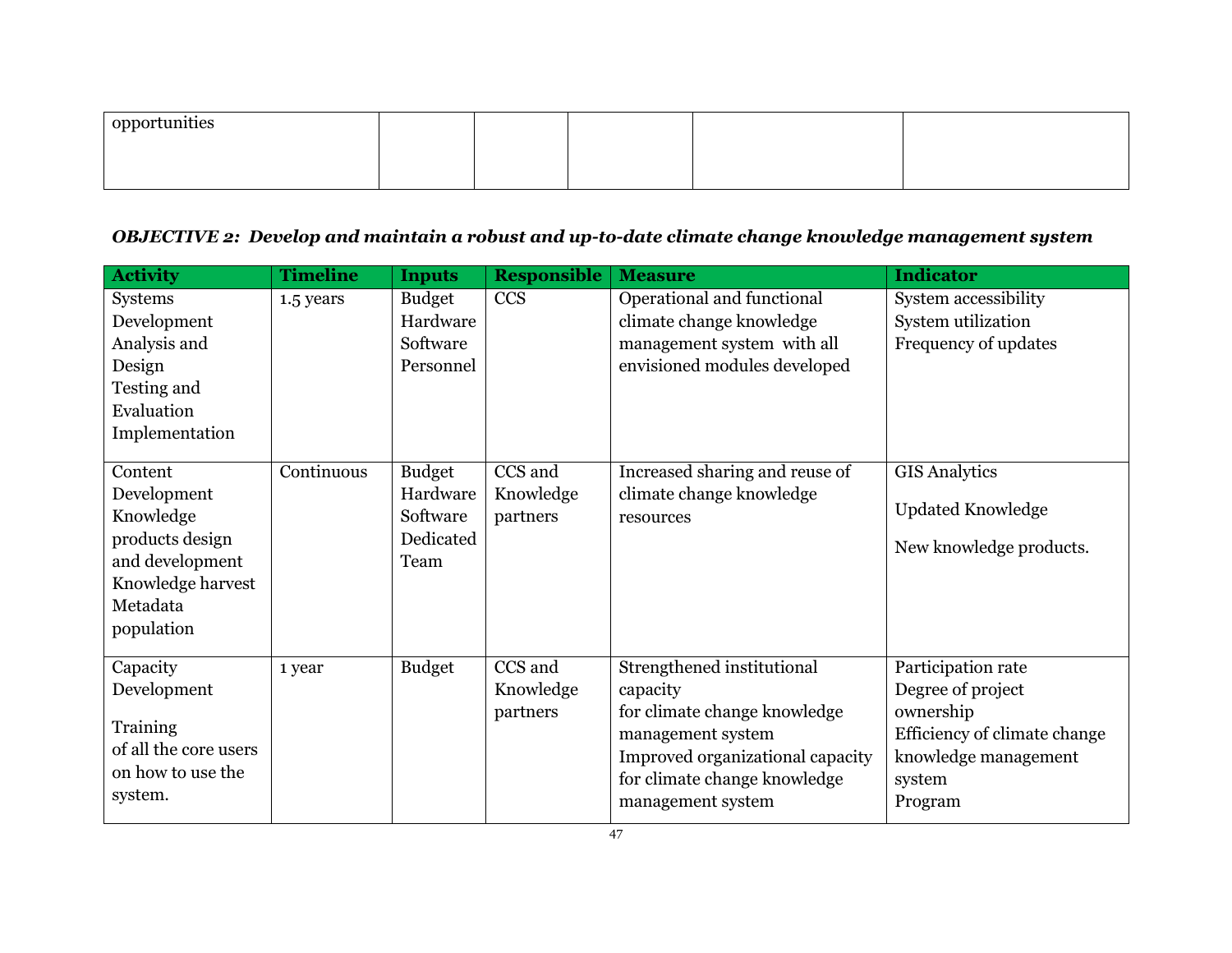| Awareness of the<br>functionalities of<br>the system<br>disseminated to the | Improved quality of climate<br>change knowledge management<br>system<br>and products | <b>Effectiveness of climate</b><br>change knowledge<br>management system system                                 |
|-----------------------------------------------------------------------------|--------------------------------------------------------------------------------------|-----------------------------------------------------------------------------------------------------------------|
| public                                                                      | Accelerated knowledge generation<br>on climate change knowledge<br>management system | Quality of content and<br>knowledge products<br>Utilization of climate change<br>knowledge management<br>system |

# *OBJECTIVE 3: Establish a climate change resource centre*

| <b>Activity</b>     | <b>Timeline</b> | <b>Inputs</b>                              | <b>Responsible</b> | <b>Measure</b>     | <b>Indicator</b>                     |
|---------------------|-----------------|--------------------------------------------|--------------------|--------------------|--------------------------------------|
| Fund raising        | Two Months      | Justification<br>and priority<br>documents | <b>CCS</b>         | Documented Plan    | Availability of funds                |
| Identify the land   | One Month       | <b>Budget</b><br>$\equiv$                  | <b>CCS</b>         | Land available for | Documented inputs from all the       |
| where the center    |                 | Personnel<br>٠                             |                    | the construction   | stakeholders and input to the        |
| will be built.      |                 |                                            |                    |                    | national policy                      |
| Tender for the      | Three           | <b>Budget</b>                              | <b>CCS</b>         | Architectural      | Architect Identified, tender awarded |
| architectural       | Months          | Personnel                                  |                    | designs            | and designs completed                |
| designs.            |                 |                                            |                    |                    |                                      |
| Tender for the      | One Month       | <b>Budget</b>                              | <b>CCS</b>         | Tender completed   | Contract identified and tender       |
| construction of the |                 | Personnel                                  |                    |                    | awarded                              |
| centre              |                 |                                            |                    |                    |                                      |
| Construction        | <b>One Year</b> | <b>Budget</b>                              | Contractor         | Construction       | Handover of the building to Climate  |
|                     |                 | Personnel                                  |                    | Complete           | <b>Change Resource Centre</b>        |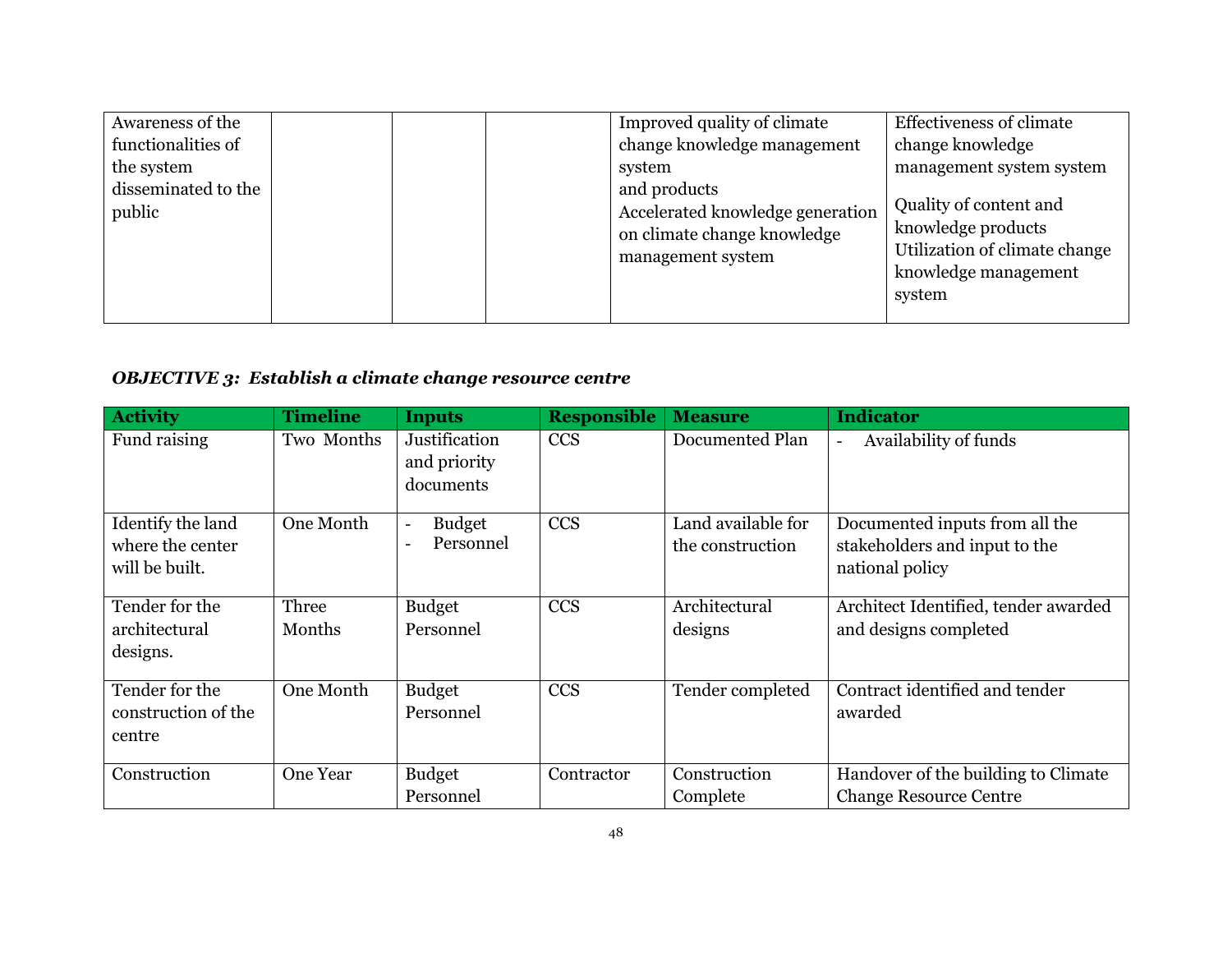## *OBJECTIVE 4: Develop and implement a mechanism for monitoring the application of climate change knowledge by policy makers and people at the frontline of climate change impacts*

| <b>Activity</b>                                                                                                                                                                                                  | <b>Timeline</b>   | <b>Inputs</b>              | <b>Responsible</b> | <b>Measure</b>                                                                                                                                     | <b>Indicator</b>                                                                                                                                                  |
|------------------------------------------------------------------------------------------------------------------------------------------------------------------------------------------------------------------|-------------------|----------------------------|--------------------|----------------------------------------------------------------------------------------------------------------------------------------------------|-------------------------------------------------------------------------------------------------------------------------------------------------------------------|
| Develop the measurement criteria<br>e.g. number of users of the climate<br>change knowledge management<br>system, number of the knowledge<br>partners signed into the network<br>against the scoped institutions | 2 Months          | <b>Budget</b><br>Personnel | <b>CCS</b>         | Measurement criteria<br>developed                                                                                                                  | System accessibility<br>System utilization<br>Frequency of updates                                                                                                |
| Perform survey on the usage of the<br>climate change information and<br>knowledge from the network                                                                                                               | Every 6<br>Months | <b>Budget</b><br>Personnel | CCS                | Number of users using the<br>climate change adaptation<br>information and<br>knowledge from the<br>network.                                        | Increased adaptive<br>capability                                                                                                                                  |
| Perform survey on the usage of the<br>information and knowledge from<br>the network by the policy makers                                                                                                         | Every 6<br>Months | Personnel<br><b>Budget</b> | <b>CCS</b>         | Number of policy makers<br>using the climate change<br>information and<br>knowledge from the<br>network.                                           | Increased use of the<br>climate change<br>information and<br>knowledge generated by<br>the network by the policy<br>makers                                        |
| Perform survey to determine the<br>coverage of usage of the adaptation<br>techniques developed by the<br>network and their usage                                                                                 | Every 6<br>Months | Personnel<br><b>Budget</b> | CCS                | Number of users at the<br>fore front of climate<br>change impacts using the<br>climate change<br>information and<br>knowledge from the<br>network. | Increased adoption of<br>the adaptation<br>techniques developed in<br>the network by potential<br>user groups, including<br>men, women and<br>marginalized groups |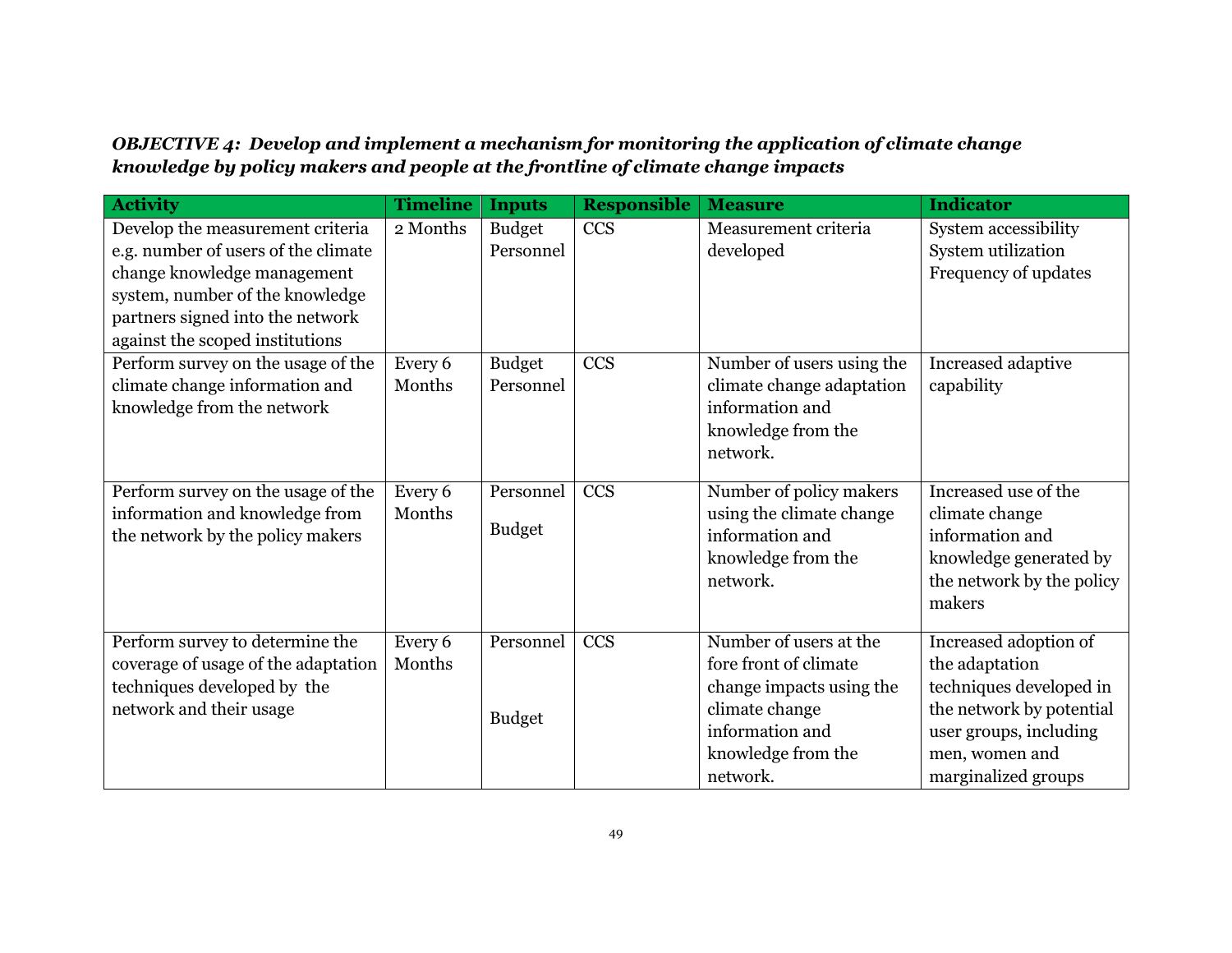| Perform survey on the number of                            | Every 6 | Personnel     | <b>CCS</b> | Number of the climate                                             | Increased number of                                                                      |
|------------------------------------------------------------|---------|---------------|------------|-------------------------------------------------------------------|------------------------------------------------------------------------------------------|
| the knowledge products from the<br>network and their usage | Months  | <b>Budget</b> |            | change information and<br>knowledge products from<br>the network. | simplified climate<br>change knowledge<br>products for use by all<br>categories of users |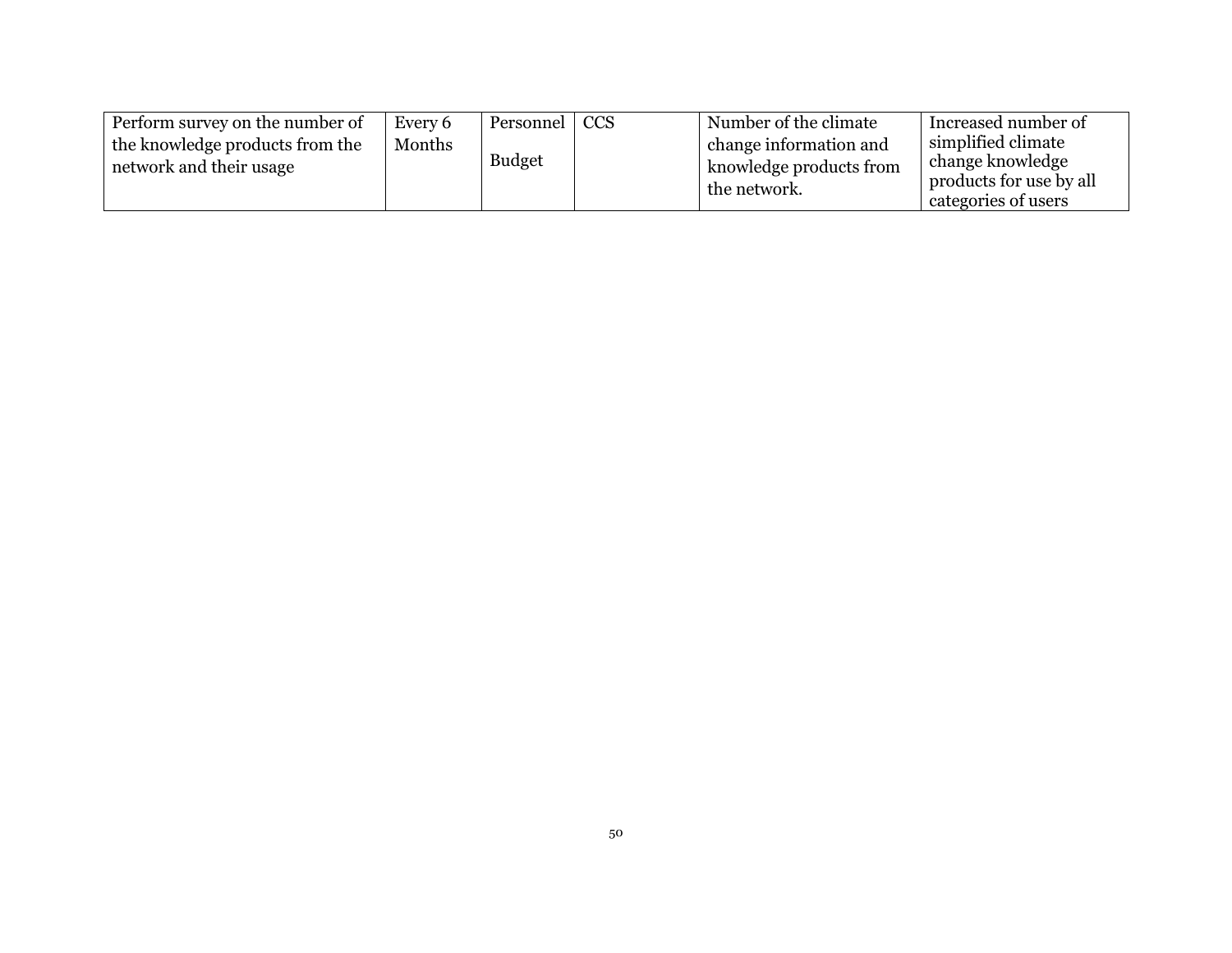#### **References**

Angus, J. and J. Patel. (1998). Knowledge management cosmology. *InformationWeek*. Available at<http://www.informationweek.com/673/73olkn2.htm> Accessed 8 July 2012.

Beijerse, R. P. (1999) Questions in knowledge management: defining and conceptualising a phenomenon. *Journal of Knowledge Management* 3(2):94-109.

Bonifacio, M., P. Bouquet and R. Cuel. (2002). Knowledge nodes: the building blocks of a distributed approach to knowledge management. *Journal of Universal Computer Science* 8(6):652–661.

Boykoff, M.T. and Rajan S.R. 2007. Signals and noise: mass-media coverage of climate change in the USA and the UK. *EMBO Rep*. 2007 March 8(3):207–211.

Communication Commission of Kenya (CCK). (2012). Sector statistics report. Available at http://www.cck.go.ke/resc/downloads/SECTOR\_STATISTICS\_REPORT\_O2\_2011-12.pdf Accessed 10 July 2012.

Galbraith, J.R. and E.E. Lawler. (1993). *Organising for the future: the new logic for managing complex organisations*. San Francisco: Jossey-Bass Publishers.

Hansen, M.T., N. Nohria, and T. Tierney. (1999). What's your strategy for managing knowledge*. Harvard Business Review* 1999 (March–April):106–116.

IIRR. (1996). Recording and using indigenous knowledge: a manual. Available at http://www.panasia.org.sg/iirr/ikmanual/ Accessed 8 July 2012.

Kwanya, T. (2009). *ICT simplified: a handbook for the communication worker*. Nairobi: Focus Publishers.

Milosevic, F. (2011). Sustainability-driven funding models for Green ICT: how to use carbon to support the investment case. Available at

http://www.netevolution.co.za/presentations/innovationdinneroctober2011/FritzMilosevic.pdf Accessed 10 July 2012.

Nonaka, I. and H. Takeuchi. (1995). *The knowledge creating company: how Japanese companies create the dynamics of innovation*. New York: Oxford University Press.

Ospina, A.V. and R. Heeks. (2010). Linking ICTs and climate change adaptation: a conceptual framework for eresilience and eadaptation. Available at <http://www.niccd.org/ConceptualPaper.pdf> Accessed 10 July 2012.

Owuor, J.A. (2007). Integrating African indigenous knowledge in Kenya's formal education system: the potential for sustainable development. *Journal of Contemporary Issues in Education* 2(2):21-37.

Polanyi, M. (1966). *The tacit dimension*. Gloucester, MA: Peter Smith.

Powell, M. (2003). *Information management for development organizations*. Oxford: Oxfam GB.

Sanchez, R. 2004. Tacit knowledge" versus explicit knowledge: approaches to knowledge management practice. Available at [http://www.knowledgeboard.com/download/3512/Tacit-vs-](http://www.knowledgeboard.com/download/3512/Tacit-vs-Explicit.pdf%20Accessed%208%20July%202012)